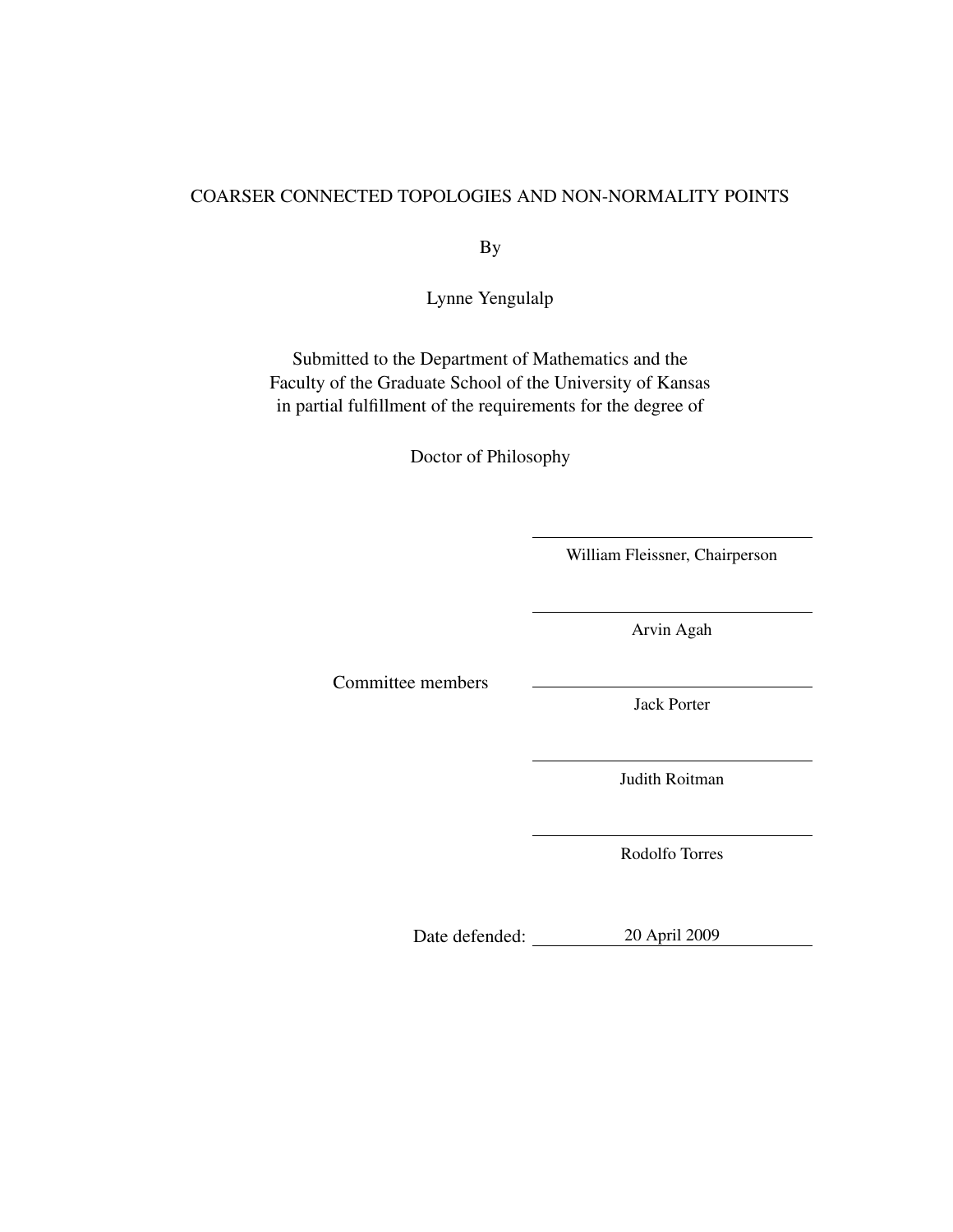The Dissertation Committee for Lynne Yengulalp certifies that this is the approved version of the following dissertation:

### COARSER CONNECTED TOPOLOGIES AND NON-NORMALITY POINTS

Committee:

William Fleissner, Chairperson

Arvin Agah

Jack Porter

Judith Roitman

Rodolfo Torres

Date approved: 20 April 2009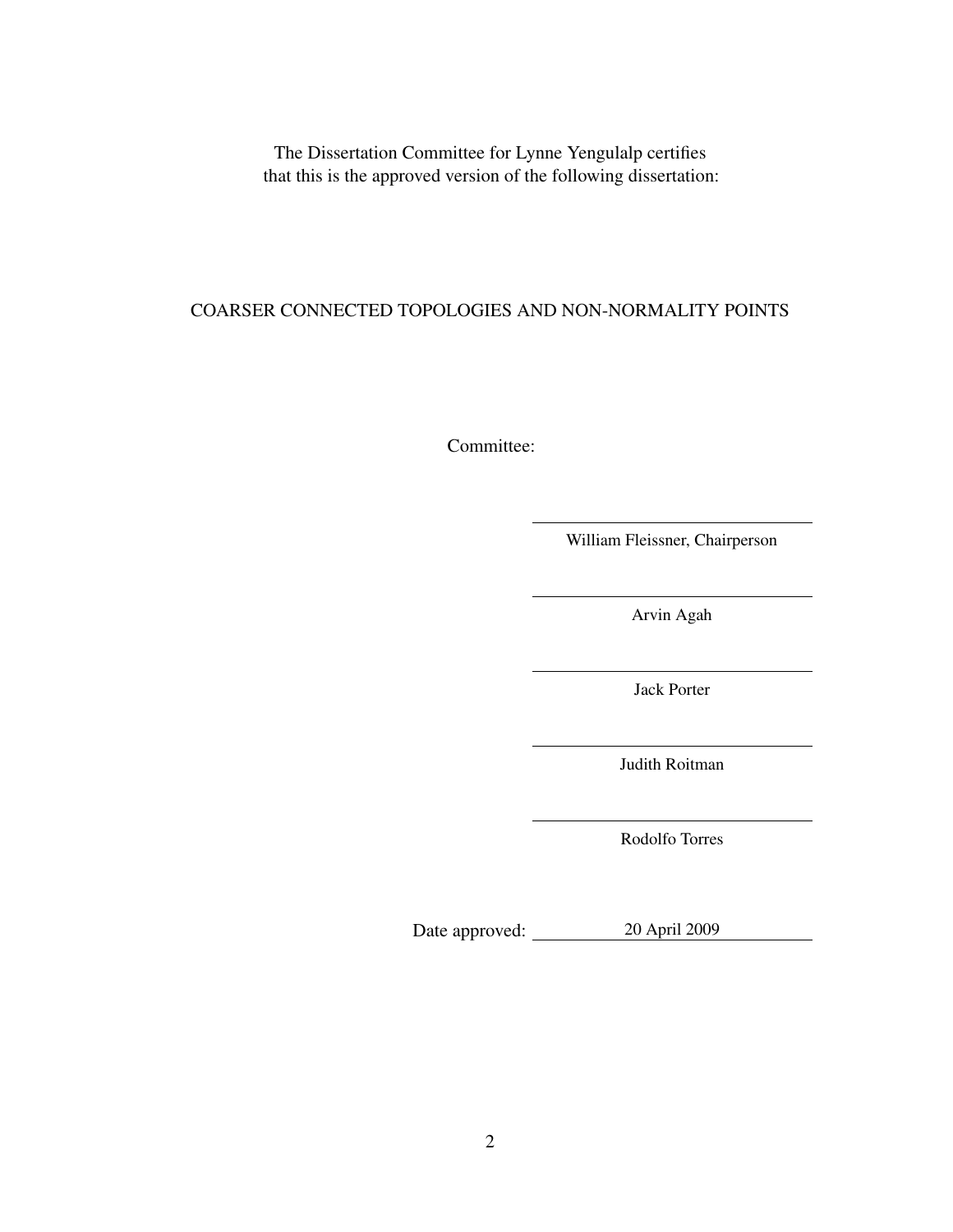*to Serci*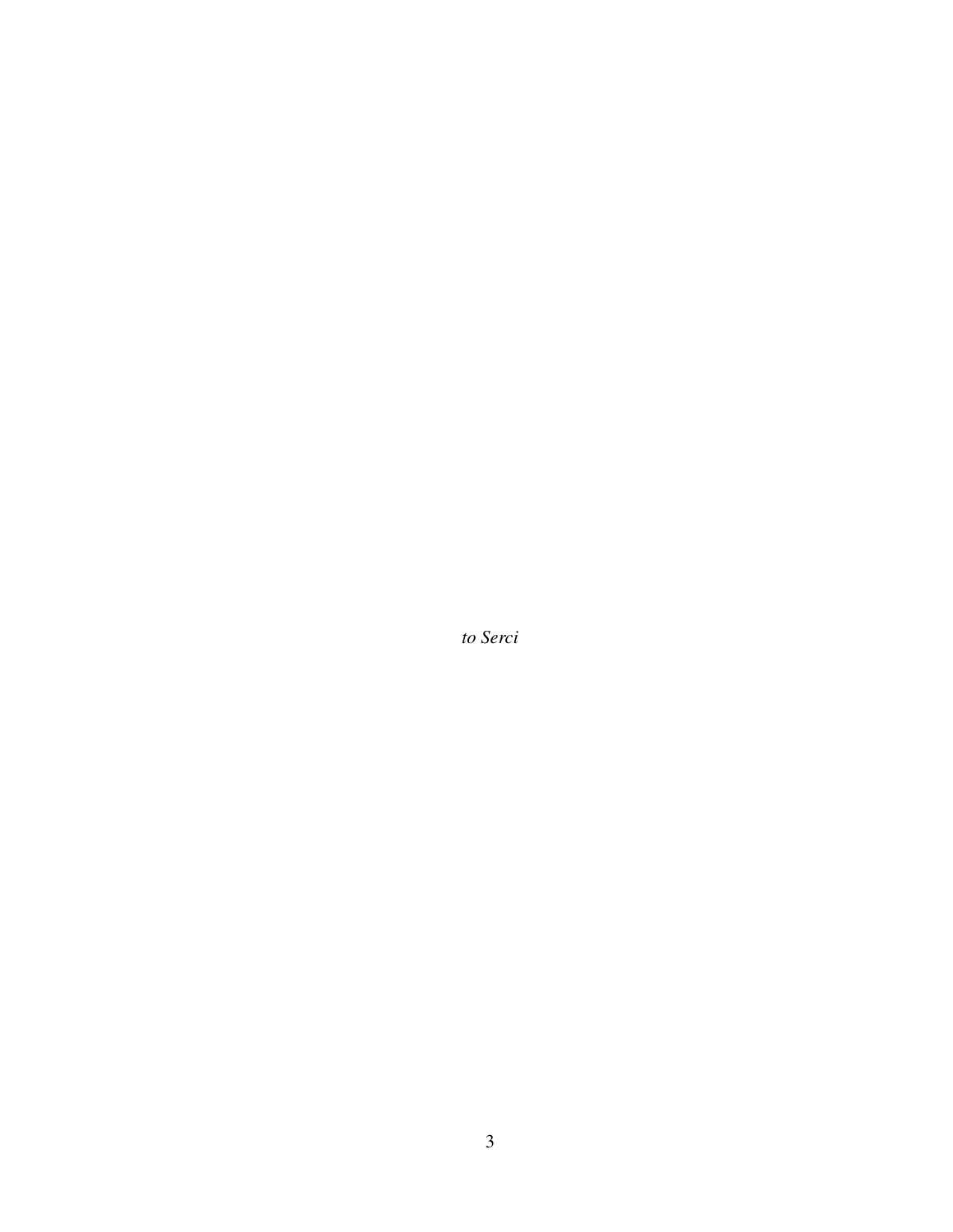# **Contents**

| <b>Abstract</b>        |                                     |                                                                                   |    |  |
|------------------------|-------------------------------------|-----------------------------------------------------------------------------------|----|--|
| <b>Acknowledgments</b> |                                     |                                                                                   |    |  |
| $\mathbf{1}$           | <b>Background and preliminaries</b> |                                                                                   |    |  |
|                        | 1.1                                 | Outline                                                                           | 8  |  |
|                        | 1.2                                 |                                                                                   | 9  |  |
|                        | 1.3                                 |                                                                                   | 10 |  |
|                        | 1.4                                 |                                                                                   | 12 |  |
| $\mathbf{2}$           |                                     | <b>Coarser connected topologies</b>                                               | 14 |  |
|                        | 2.1                                 |                                                                                   | 14 |  |
|                        | 2.2                                 | Tools for defining coarser topologies $\dots \dots \dots \dots \dots \dots \dots$ | 16 |  |
|                        | 2.3                                 |                                                                                   | 19 |  |
| 3                      |                                     | <b>Non-normality points</b>                                                       | 32 |  |
|                        | 3.1                                 |                                                                                   | 32 |  |
|                        | 3.2                                 |                                                                                   | 34 |  |
|                        | 3.3                                 |                                                                                   | 36 |  |
| 4                      |                                     | <b>Open questions</b>                                                             | 47 |  |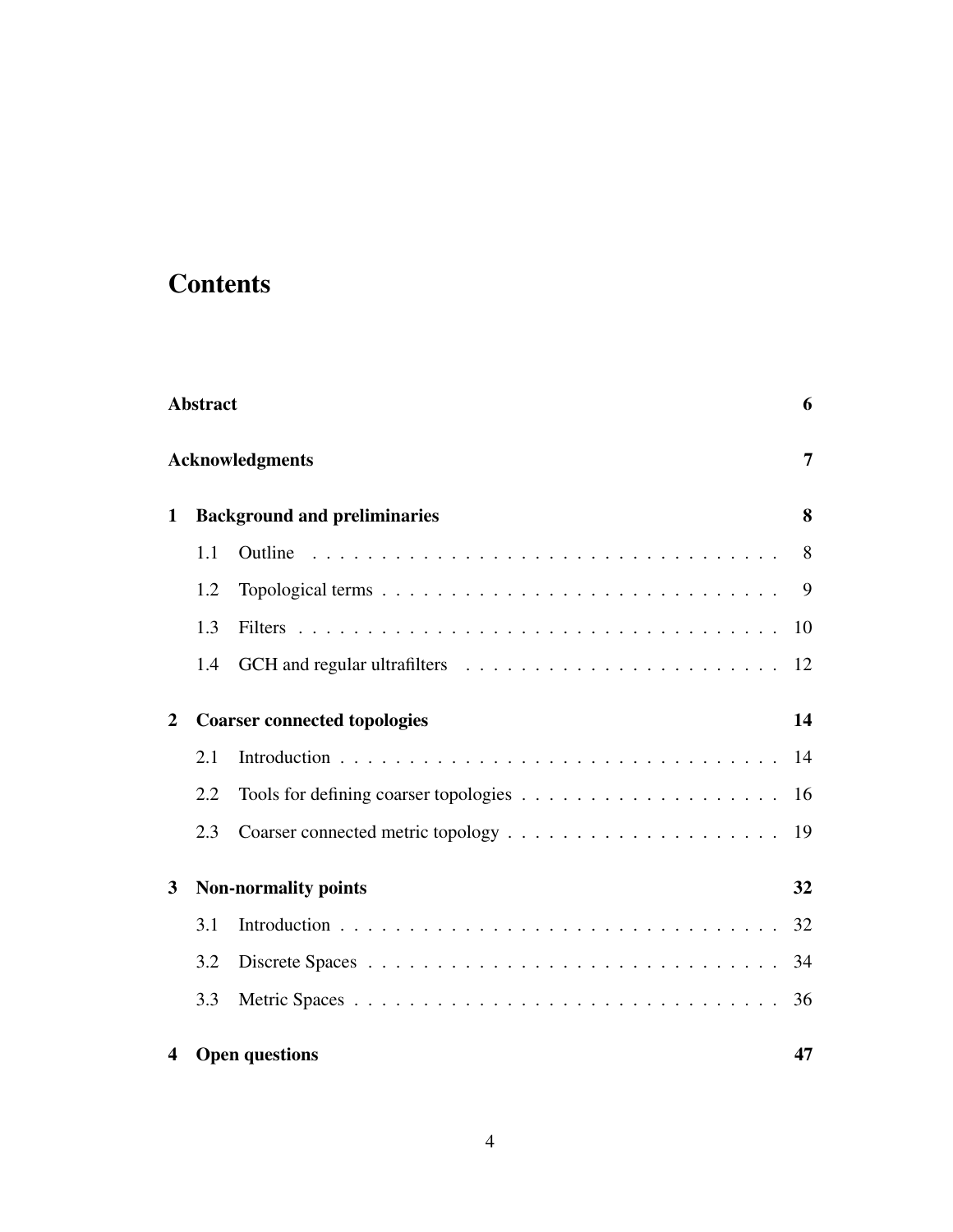| <b>Bibliography</b> |  |  |
|---------------------|--|--|
|                     |  |  |
|                     |  |  |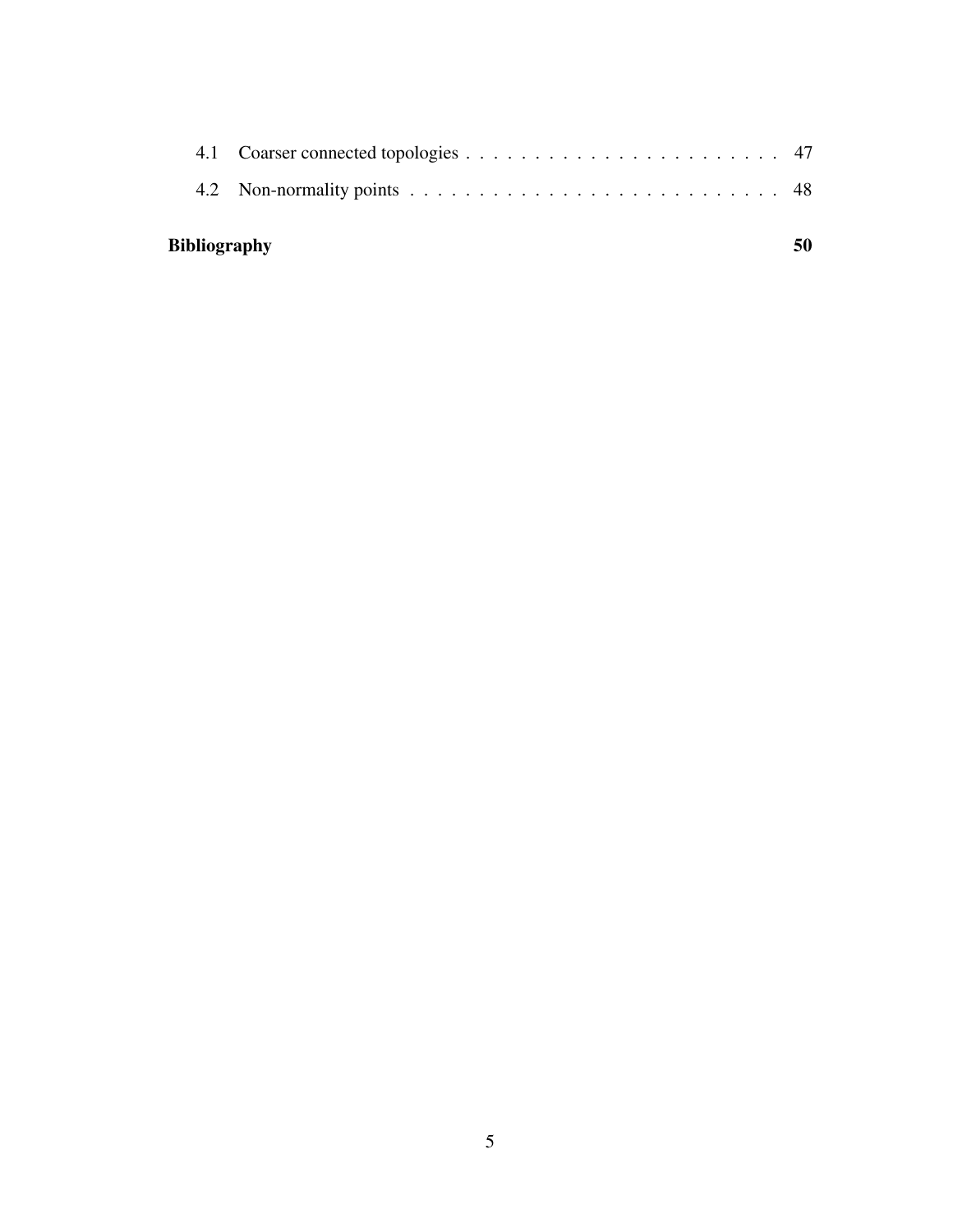### <span id="page-5-0"></span>Abstract

We investigate two topics, coarser connected topologies and non-normality points.

The motivating question in the first topic is:

Question 0.0.1. When does a space have a coarser connected topology with a nice topological property?

We will discuss some results when the property is Hausdorff and prove that if *X* is a non-compact metric space that has weight at least c, then it has a coarser connected metrizable topology.

The second topic is concerned with the following question:

Question 0.0.2. When is a point  $y \in \beta X \setminus X$  a non-normality point of  $\beta X \setminus X$ ?

We will discuss the question in the case that  $X$  is a discrete space and then when *X* is a metric space without isolated points. We show that under certain set-theoretic conditions, if *X* is a locally compact metric space without isolated points then every  $y \in \beta X \setminus X$  a non-normality point of  $\beta X \setminus X$ .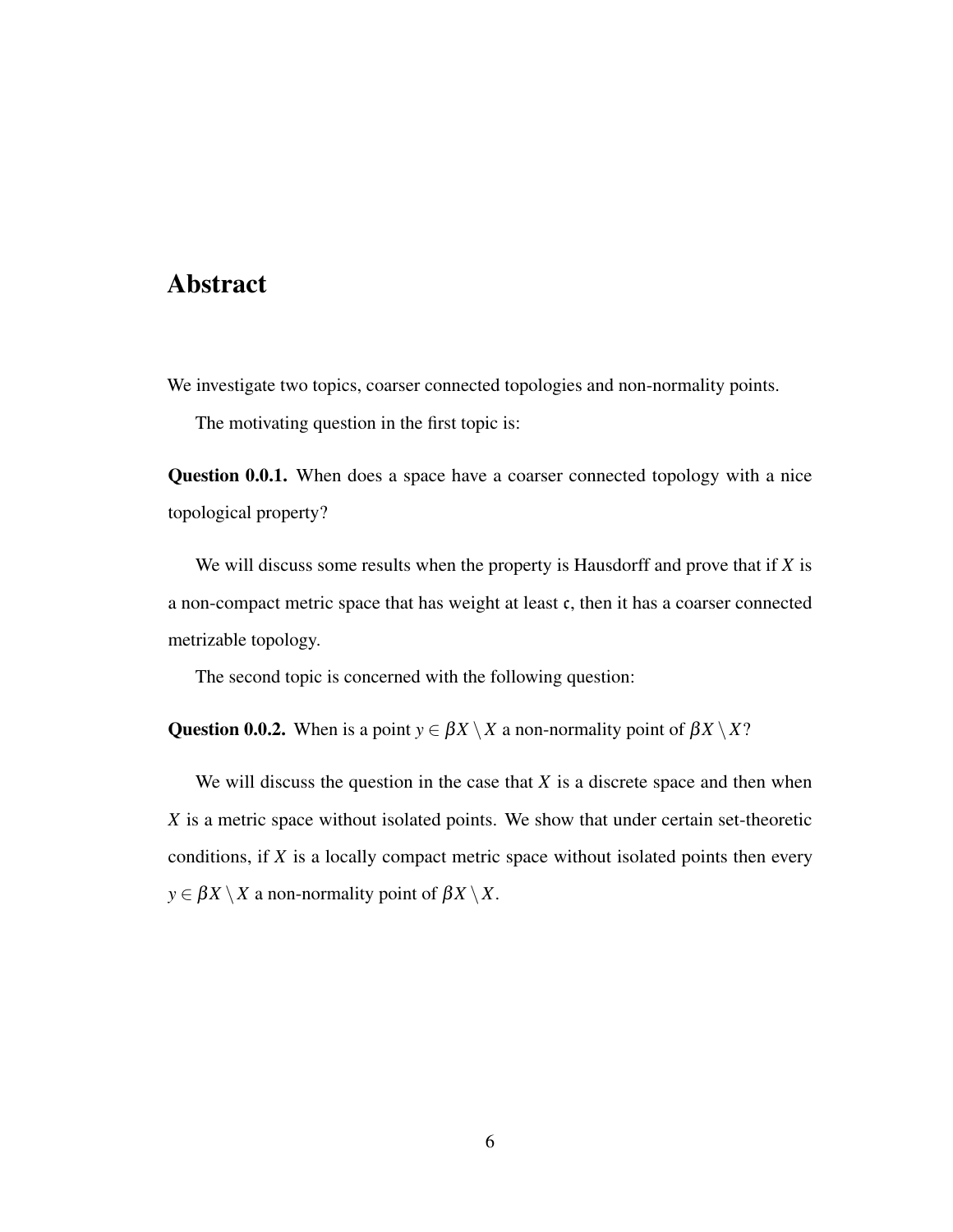# <span id="page-6-0"></span>Acknowledgments

I would like to thank my advisor, Professor William Fleissner, for his guidance. His patience and insight have shaped the way that I do mathematics. I would also like to thank several faculty members at KU; Professor Jack Porter for all of his support during my graduate career; Professor Judith Roitman for her encouragement; Professor Estela Gavosto for coaching me on being a professional mathematician; Professor Rodolfo Torres for always being available and willing to help.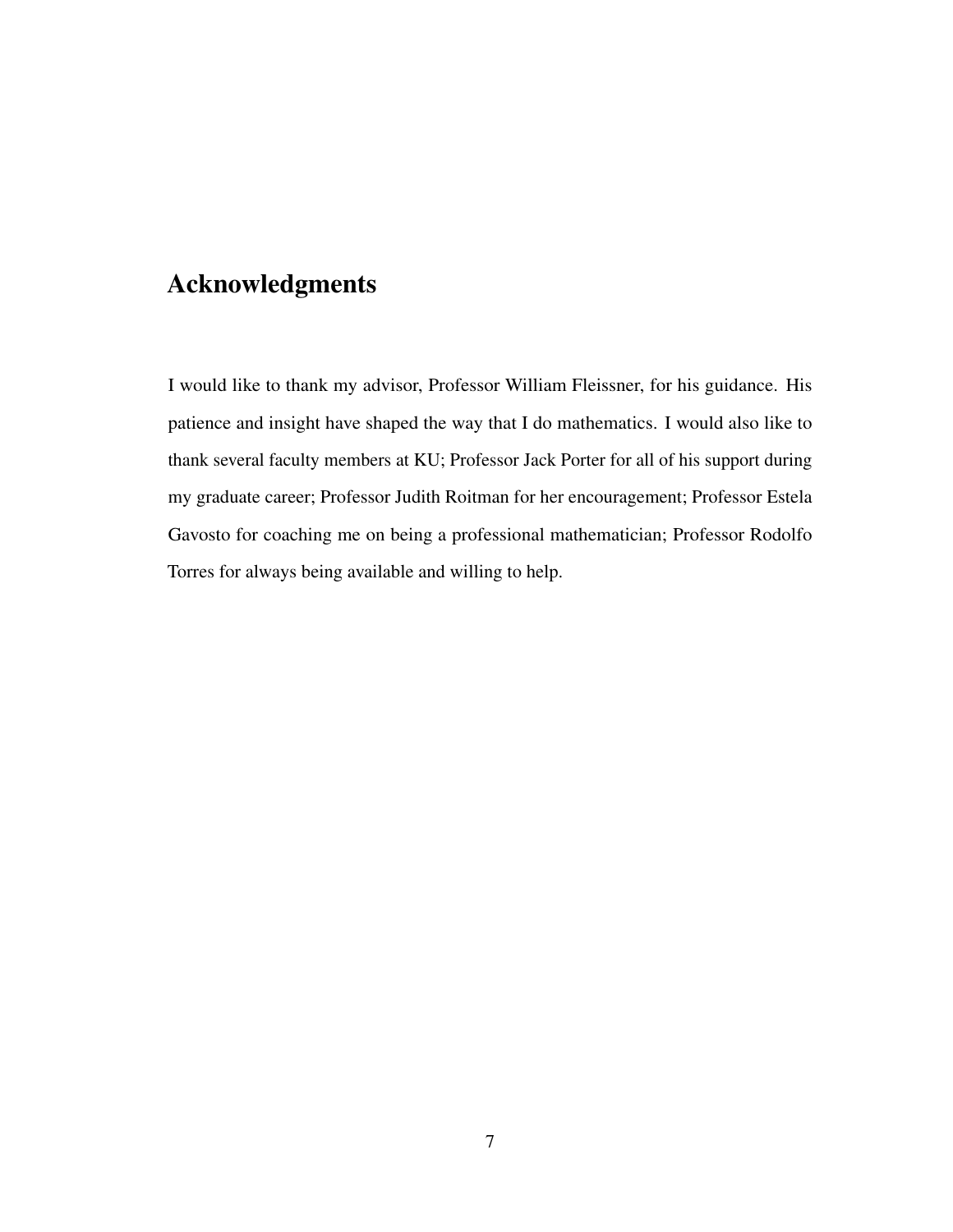### <span id="page-7-0"></span>Chapter 1

### Background and preliminaries

### <span id="page-7-1"></span>1.1 Outline

This chapter contains a development of the basic notions needed for the two topics of this dissertation. In Section [1.3,](#page-9-0) we introduce set ultrafilters, open ultrafilters and z-ultrafilters and discuss related terms. As with many results in general topology, the theorems in Chapter [3](#page-31-0) contain set-theoretic assumptions. We explain the set-theoretic statements in Section [1.4](#page-11-0) and talk about the consequences of including such assumptions in the hypotheses of theorems.

We start Chapter [2](#page-13-0) with some history on the topic of coarser connected topologies (Section [2.1\)](#page-13-1) and some examples illustrating the techniques for defining coarser connected topologies (Section [2.2\)](#page-15-0). In Section [2.3](#page-18-0) we present the main theorem, that any non-compact metric space with weight  $\geq c$  has a coarser connected metrizable topology (Theorem [2.3.8\)](#page-26-0).

We define non-normality points and butterfly points in Section [3.1](#page-31-1) and present some background on the study of such points. We discuss the study of non-normality points in the Stone-Cech compactification of discrete spaces (Section [3.2\)](#page-33-0) and then look at non-normality points in the Stone-Cech compactification of metric spaces (Section [3.3\)](#page-35-0).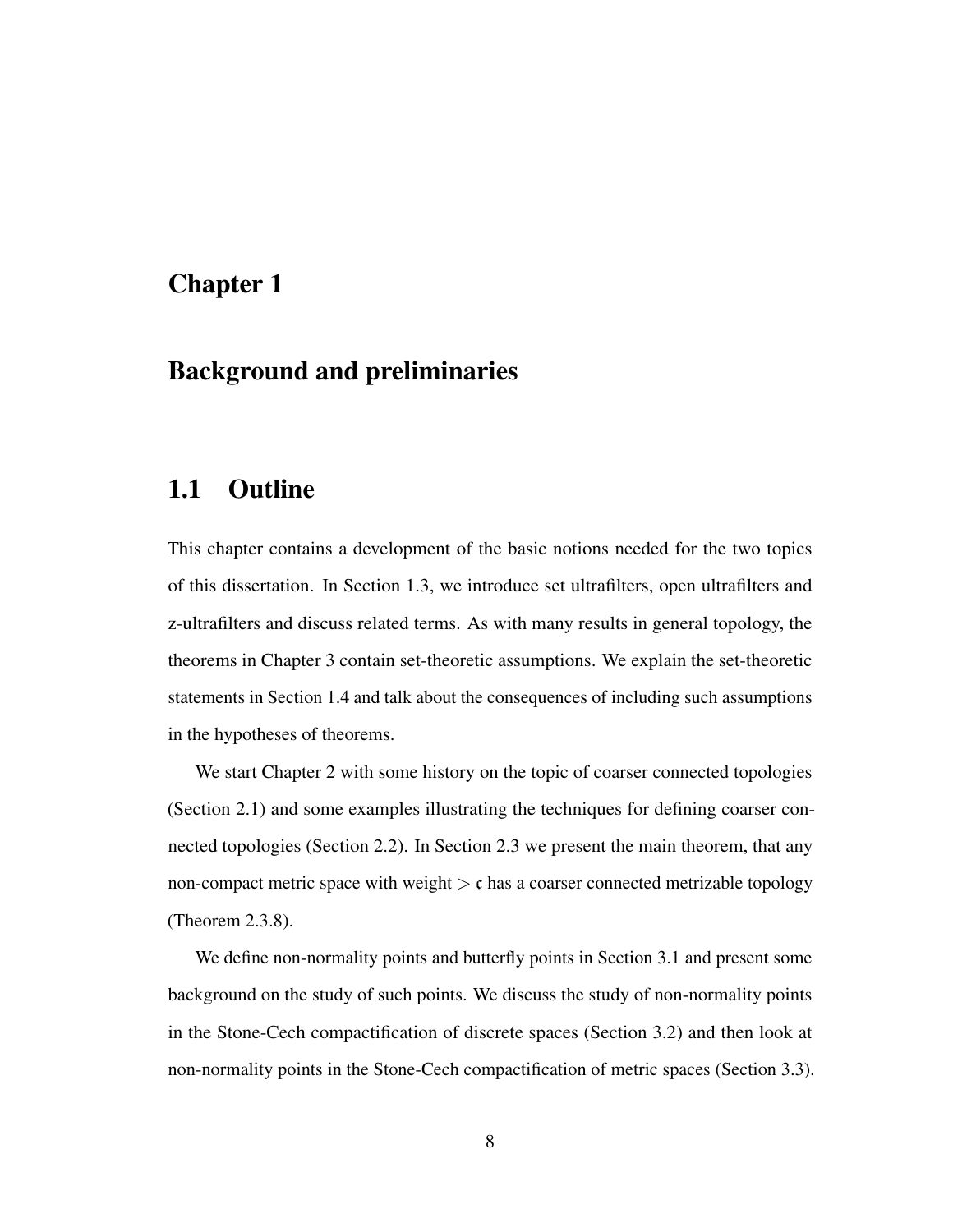### <span id="page-8-1"></span><span id="page-8-0"></span>1.2 Topological terms

Nonstandard terms will be defined as needed. Other terms and notation will be consistent with Engelking [\[5\]](#page-49-0) and Jech [\[12\]](#page-50-0).

For set inclusion we write  $\subset$  for  $\subseteq$ . We designate the Greek letters  $\tau$  and  $\sigma$  for topologies and  $\mu$ , v and  $\rho$  for metrics. We write  $(X, \tau)$  for a topological space X with topology  $\tau$ . If *X* is a metric space and the topology  $\tau$  is generated by the metric  $\mu$ , we write  $(X, \tau, \mu)$ . If  $(X, \tau)$  is a space and  $Y \subset X$  then we write  $\tau|_Y$  for  $\{U \cap Y : U \in \tau\}$ , the topology on *Y* as a subspace of *X*. Let  $\sigma$  and  $\tau$  be topologies on a space *X*. We say that  $\sigma$  is **coarser** than  $\tau$  and that  $\tau$  is **finer** than  $\sigma$  if  $\sigma \subset \tau$ .

The following notions will be used in Chapter [2.](#page-13-0)

**Definition 1.2.1.** A space  $(X, \tau)$  is **minimal Hausdorff** if there is no Hausdorff topology, σ on *X* coarser than τ.

Proposition 1.2.2. *If a Hausdorff space X is compact then it is minimal Hausdorff.*

The following are definitions of cardinal function for a space  $(X, \tau)$ : **density**,  $d(X)$ , extent,  $e(X)$  and weight,  $w(X)$ .

 $d(X) = \inf\{|D| : D$  is dense in X $\}$  $e(X) = \sup\{|C| : C$  is closed discrete in X $\}$  $w(X) = \inf\{|\mathcal{B}| : \mathcal{B}$  is a base for  $\tau\}$ 

**Proposition 1.2.3.** *If X* is a metric space then  $d(X) = e(X) = w(X)$ .

We now introduce some notation and a technical lemma that will be useful for Chapter [3.](#page-31-0)

**Definition 1.2.4.** Suppose that *Y* is a subspace of *X*. We say that *Y* is  $C^*$ -embedded in *X* if every bounded continuous real valued function on *Y* can be extended to a continuous function on *X*.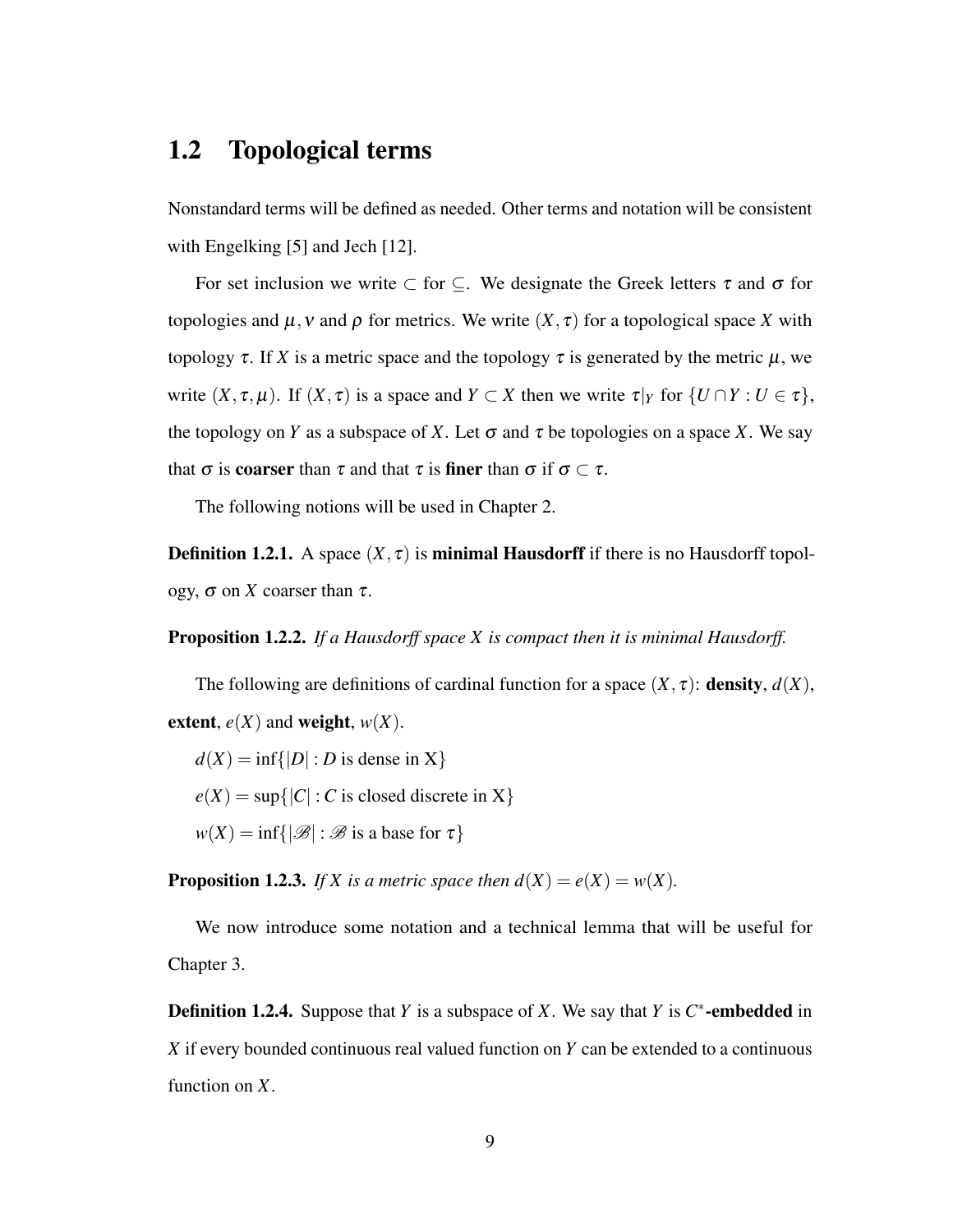**Definition 1.2.5.** A discrete subset *D* of a space *X* is called **strongly discrete** if there is a pairwise disjoint collection of open subsets of *X* separating the points of *D*.

For a collection  $\mathscr U$  of subsets of a space *X* we write  $\mathscr U^* = \bigcup \mathscr U$ . We say a collection of subsets,  $\mathscr V$ , **densely refines** a collection  $\mathscr U$  if  $cl_X(\mathscr V^*) = cl_X(\mathscr U^*)$  and for all  $V \in \mathscr V$ there is  $U \in \mathcal{U}$  such that  $V \subset U$ .

<span id="page-9-1"></span>**Lemma 1.2.6.** *Let*  $X = X_1 ∪ X_2$  *where*  $X_1 ∩ X_2 = ∅$ *, and let*  $f : X → Y$  *be a closed map. If*  $f^{\leftarrow}[f[X_1]] = X_1$ , (we say  $X_1$  *is a full preimage) then*  $f|_{X_1}$  *is a closed map.* 

*Proof.* Let  $H \subset X_1$  be closed in  $X_1$ . There exists  $H' \subset X$  closed in *X* such that  $H =$  $H' \cap X_1$ . Since *f* is closed,  $f[H']$  is a closed subset of *Y*. So, to show that  $f[H]$  is closed in  $f[X_1]$  we argue that  $f[H] = f[H'] \cap f[X_1]$ . First,  $f[H] = f[H' \cap X_1] \subset f[H'] \cap f[X_1]$ . For the other direction, let  $y \in f[H'] \cap f[X_1]$ . Since  $y \in f[H']$ , there is  $x \in H'$  such that *f*(*x*) = *y*. Since *y* ∈ *f*[*X*<sub>1</sub>] and *f*<sup>←</sup>[*f*[*X*<sub>1</sub>]] = *X*<sub>1</sub>, *f*<sup>-1</sup>(*y*) ⊂ *X*<sub>1</sub>. Hence *x* ∈ *X*<sub>1</sub> ∩ *H*<sup> $'$ </sup> = *H* and therefore  $y \in f[H]$ .

### <span id="page-9-0"></span>1.3 Filters

We introduce some basic concepts associated with filters to be used when discussing neighborhood bases in Chapter [2](#page-13-0) and points in the Stone Cech compactification in Chapter [3.](#page-31-0)

**Definition 1.3.1.** An filter  $\mathcal{U}$  on a set *A* is a collection of subsets of *A* that satisfies

- 1.  $\emptyset \notin \mathscr{U}$
- 2.  $U \in \mathcal{U}$  and  $U \subset V$  then  $V \in \mathcal{U}$
- 3. if  $U, V \in \mathcal{U}$  then there is  $W \in \mathcal{U}$  such that  $W \subset U \cap V$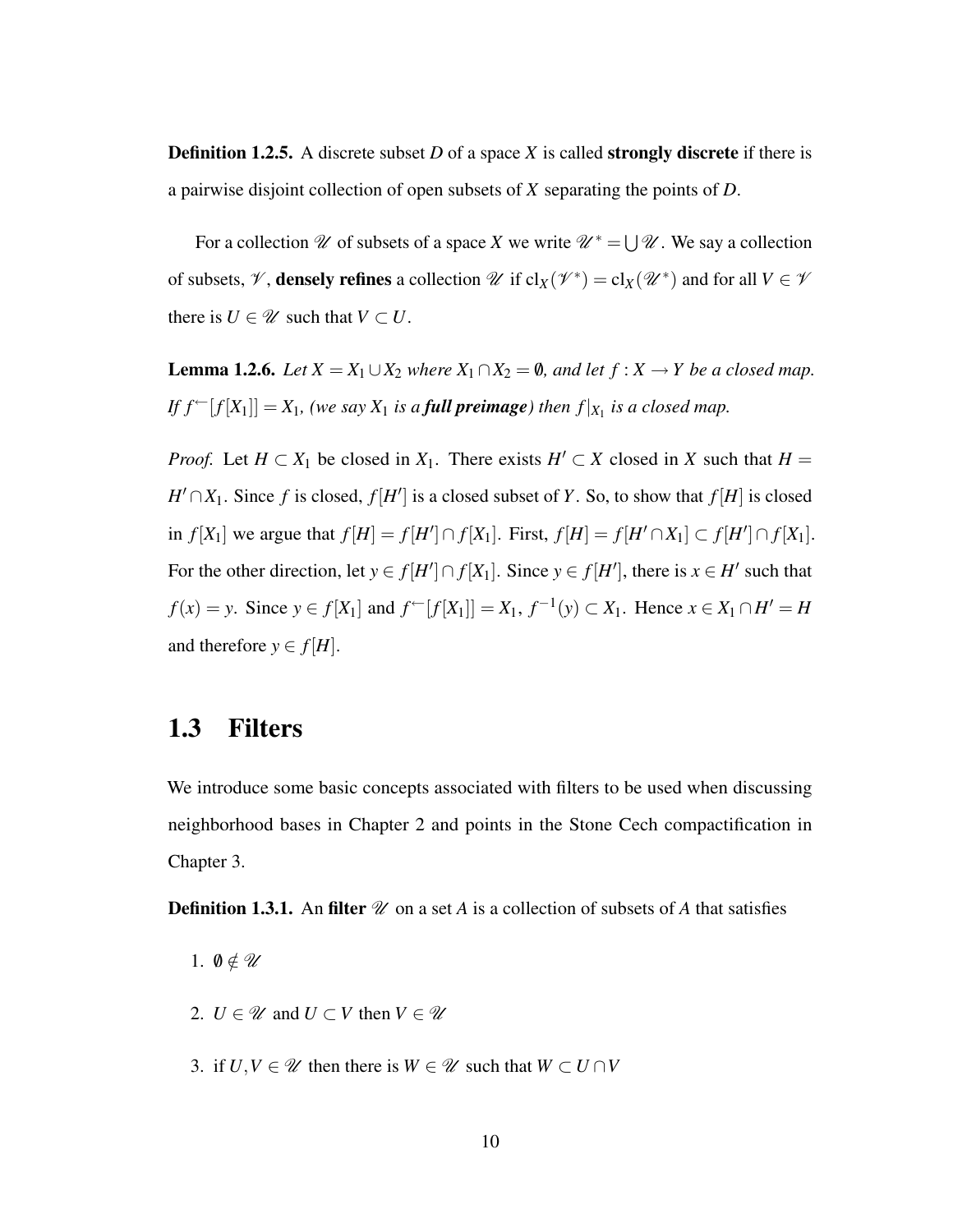A filter  $\mathcal U$  on  $A$  is an **ultrafilter** if it is maximal. In other words, for every filter  $\mathscr V$  on *A* such that  $\mathscr U \subset \mathscr V$  it must be that  $\mathscr U = \mathscr V$ . Equivalently, a filter  $\mathscr U$  on *A* is an ultrafilter if for all  $U \subset A$  either  $U \in \mathcal{U}$  or  $A \setminus U \in \mathcal{U}$ .

If the set *A* has no topology, we refer to an ultrafilter on *A* as a set-ultrafilter. Suppose that the set *A* does have a topology,  $\tau$ . A **zero-set (z-set)** is a set  $Z \subset A$  for which there exists a continuous function  $f : A \to \mathbb{R}$  such that  $Z = f^{\leftarrow}(0) = \{a \in A : f(a) = 0\}.$ Z-sets are closed and in a metric space, all closed sets are z-sets. Let  $\mathscr Z$  be the collection of zero-sets in *A*.

**Definition 1.3.2.** An **open filter (z-filter)** W on a set A is a subset of  $\tau$  (a subset of  $\mathscr{Z}$ ) that satisfies

- 1.  $\emptyset \notin \mathscr{U}$
- 2. if  $V \in \tau$  (if  $V \in \mathcal{Z}$ ),  $U \in \mathcal{U}$  and  $U \subset V$  then  $V \in \mathcal{U}$
- 3. if  $U, V \in \mathcal{U}$  then there is  $W \in \mathcal{U}$  such that  $W \subset U \cap V$

An open filter (z-filter)  $\mathcal U$  on  $A$  is an **open ultrafilter** (z-ultrafilter) if for every open filter (z-filter)  $\mathcal V$  on A such that  $\mathcal U \subset \mathcal V$  it must be that  $\mathcal U = \mathcal V$ . Equivalently,  $U \in \tau$  (if  $U \in \mathcal{Z}$ ) then either  $U \in \mathcal{U}$  or there is  $V \in \tau \cap \mathcal{U}$  ( $V \in \mathcal{Z} \cap \mathcal{U}$ ) such that *V* ⊂ *A*  $\setminus$  *U*.

The collection  $\mathcal N$  of open neighborhoods of a point *x* in a topological space *X* is an open filter. However,  $\mathcal N$  is usually not an open ultrafilter. For example in  $\mathbb R$ , the open set  $(0,1)$  is not a neighborhood of 0 and there is no open neighborhood of zero disjoint from  $(0,1)$ .

A filter  $\mathscr U$  is called **fixed** if the set of convergence points,  $\bigcap \{ \text{cl} U : U \in \mathscr U \}$ , is not empty. A filter  $\mathscr U$  is called **free** if  $\bigcap \{ \text{cl } U : U \in \mathscr U \}$  is empty.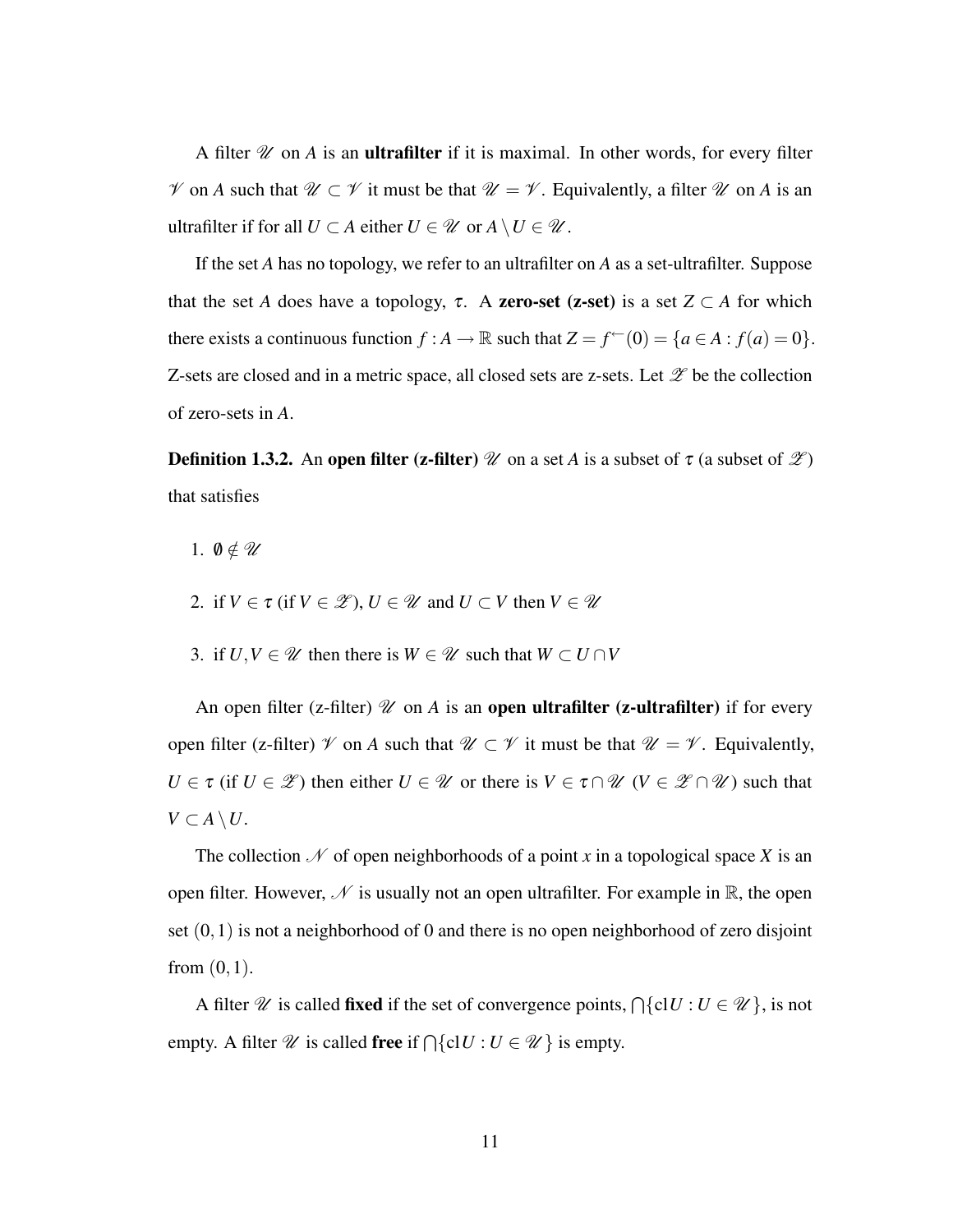<span id="page-11-1"></span>The collection of set-ultrafilters on a topological space gives no information (other than cardinality) about the structure of the space. On the other hand, the z-sets and z-ultrafilters can give information about the topological structure of a space *X*. For example, one of the several constructions of the Stone Cech compactification,  $\beta X$ , is developed using z-ultrafilters [[\[10\]](#page-49-1), Ch. 6].

 $\Box$ 

### <span id="page-11-0"></span>1.4 GCH and regular ultrafilters

The hypotheses of Theorem [3.3.4](#page-39-0) and Corollary [3.3.6](#page-45-0) contain set-theoretic assumptions that we discuss here. The generalized continuum hypothesis (GCH) is the statement:

For all cardinals  $\kappa$ ,  $2^{\kappa} = \kappa^+$ 

GCH is a generalization of Cantor's continuum hypothesis (CH) which states that there is no set whose cardinality lies strictly between that of the natural numbers and that of the real numbers. Symbolically, CH is the statement:

$$
2^{\aleph_0}=\aleph_1
$$

Gödel showed that GCH is consistent with the axioms of Zermelo and Frankel (ZF) which, together with the axiom of choice (AC), form the foundation for most of mathematics. In other words, it is safe to assume GCH is true. Topologists often aim to prove topological statements using only ZF and AC (abbreviated ZFC). A common first step towards proving a theorem in ZFC is to assume an extra consistent axiom (such as CH or GCH) to prove the statement. There is, however, no guarantee that the theorem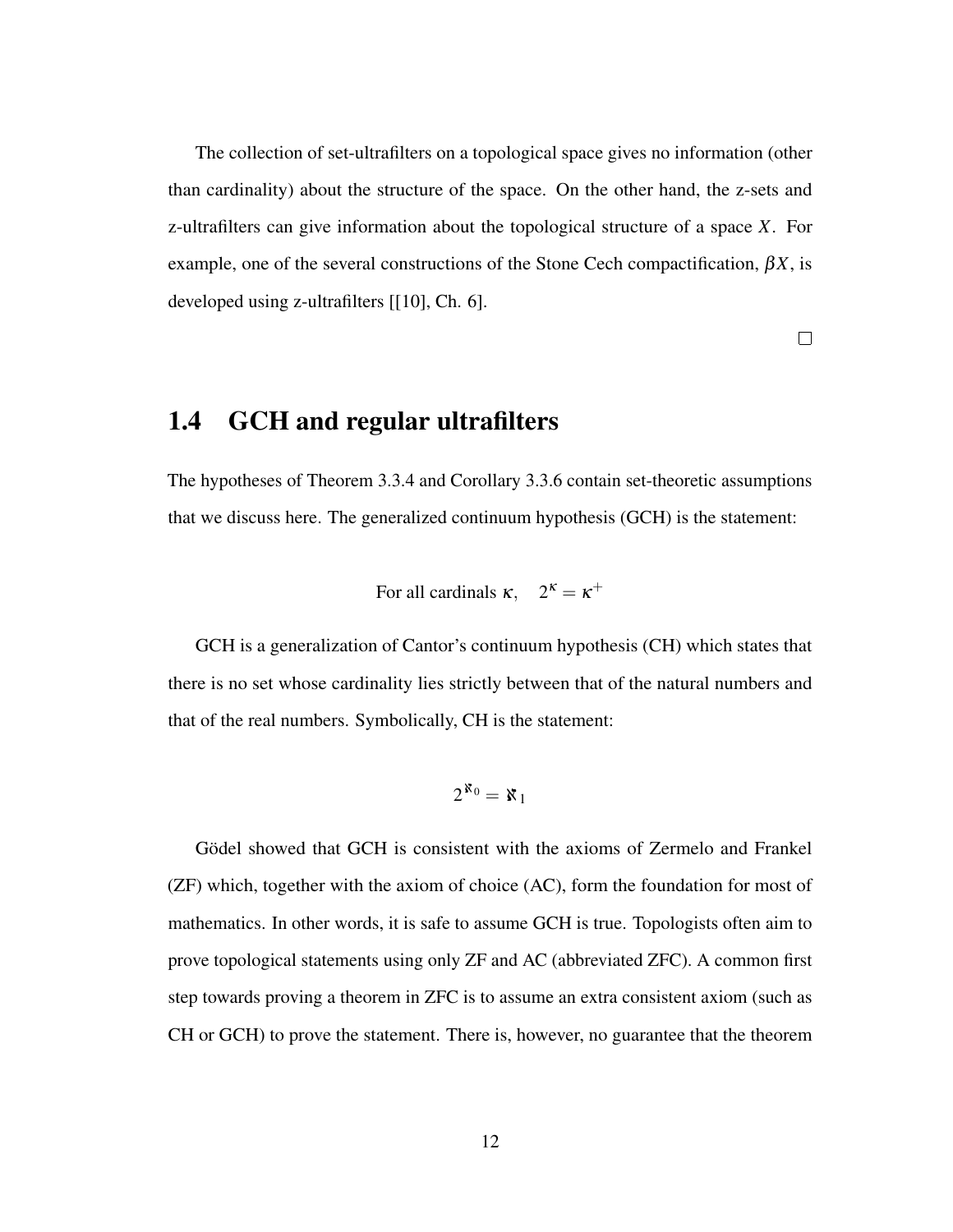<span id="page-12-0"></span>one is trying to prove is not itself independent of ZFC. In this case, one may investigate the truth of the statement under different set-theoretic assumptions.

In Chapter 3, we will define **regular ultrafilter**, which is a special type of setultrafilter. Donder [\[3\]](#page-49-2) showed that the assumption that all set-ultrafilters are regular is consistent with ZFC. In particular, assuming  $V = L$ , all set-ultrafilters are regular. To understand the strength of assuming all set-ultrafilters are regular, it is helpful to note that the existence of a non-regular set-ultrafilter is actually a hidden large cardinal axiom. A cardinal  $\kappa$  is measurable iff there is a uniform  $\kappa$ -complete ultafilter q on  $\kappa$ . As we will see later, κ-complete ultrafilters are non-regular. So, the assumption that all ultrafilters are regular implies there are no measurable cardinals.

The existence of measurable cardinals makes the statement of some theorems in general topology more complicated. For example, below are two ways of expressing a theorem of Mrowka.

Theorem 1.4.1. *(No measurable cardinals) Every regular paracompact space is realcompact.*

Theorem 1.4.2. *(ZFC) Every regular, paracompact space whose cardinality is less than the least measurable cardinal is realcompact.*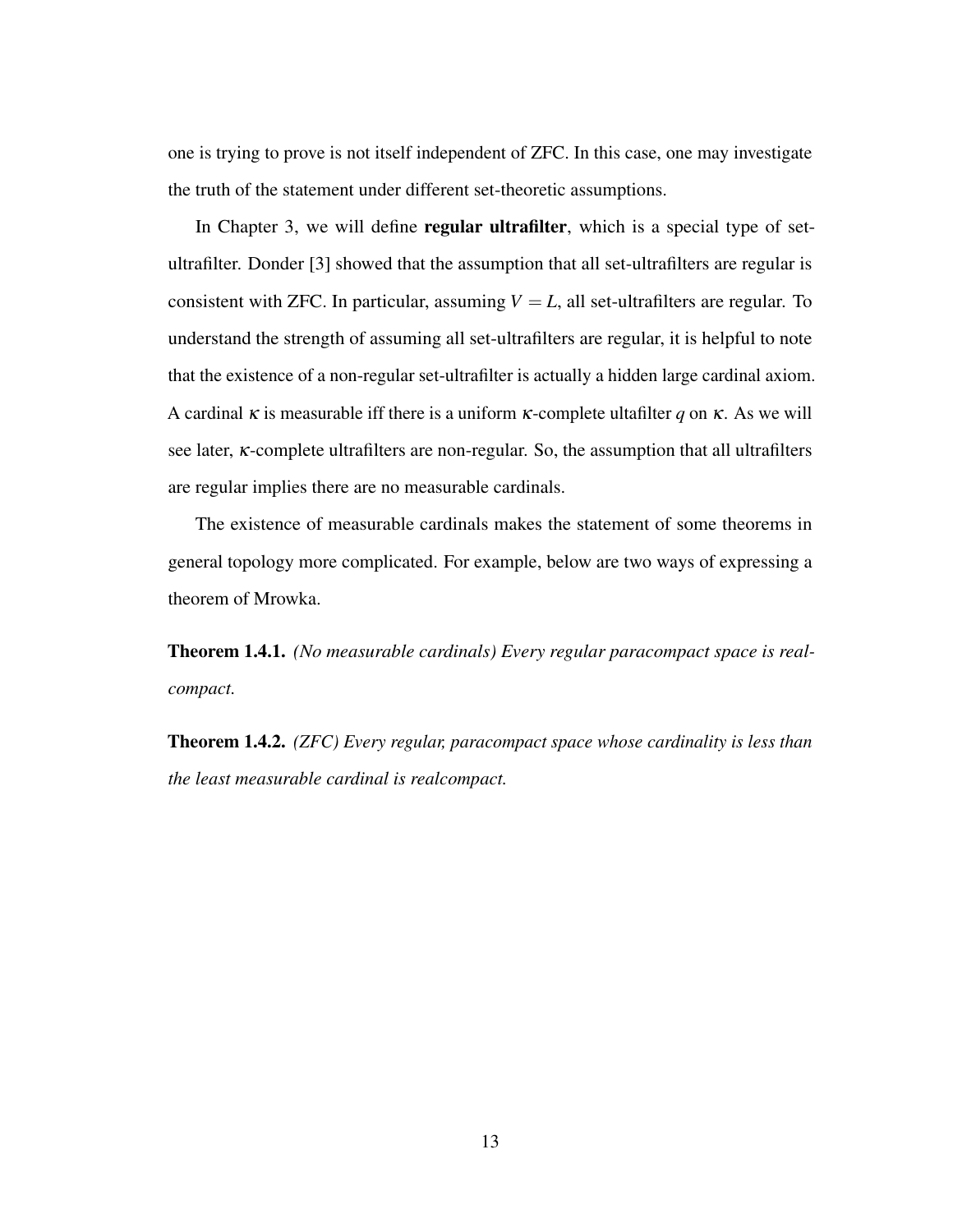### <span id="page-13-2"></span><span id="page-13-0"></span>Chapter 2

# Coarser connected topologies

### <span id="page-13-1"></span>2.1 Introduction

The general goal in this area is to find for a topological space  $(X, \tau)$ , a coarser topology  $\sigma \subset \tau$  such that  $(X, \sigma)$  is connected. The coarsest topology on a set X is the indiscrete topology:  $\{X, \emptyset\}$ , which is always connected. However, the indiscrete topology is not even Hausdorff if *X* has more than one point. Therefore finding a coarser connected topology is only interesting when  $(X, \sigma)$  is required to have other nice properties; for example Hausdorff, regular, collectionwise normal, metrizable. Certainly, if  $(X, \tau)$  is connected then it has a coarser connected topology, namely  $\tau$  itself. Since compact spaces are minimal Hausdorff, only non-compact disconnected spaces can have strictly coarser connected Hausdorff topologies.

The study of coarser connected topologies was started by Tkacenko, Tkachuk, and Uspenskij in [\[21\]](#page-50-1). They developed some necessary and sufficient conditions for a topological space to have coarser connected Hausdorff or regular topologies. Continuing the develpment, Gruenhage, Tkachuk, Wilson showed that a metric space, *X*, has a coarser connected Hausdorff topology if and only if *X* is not compact [[\[11\]](#page-49-3), Theorem 2.8].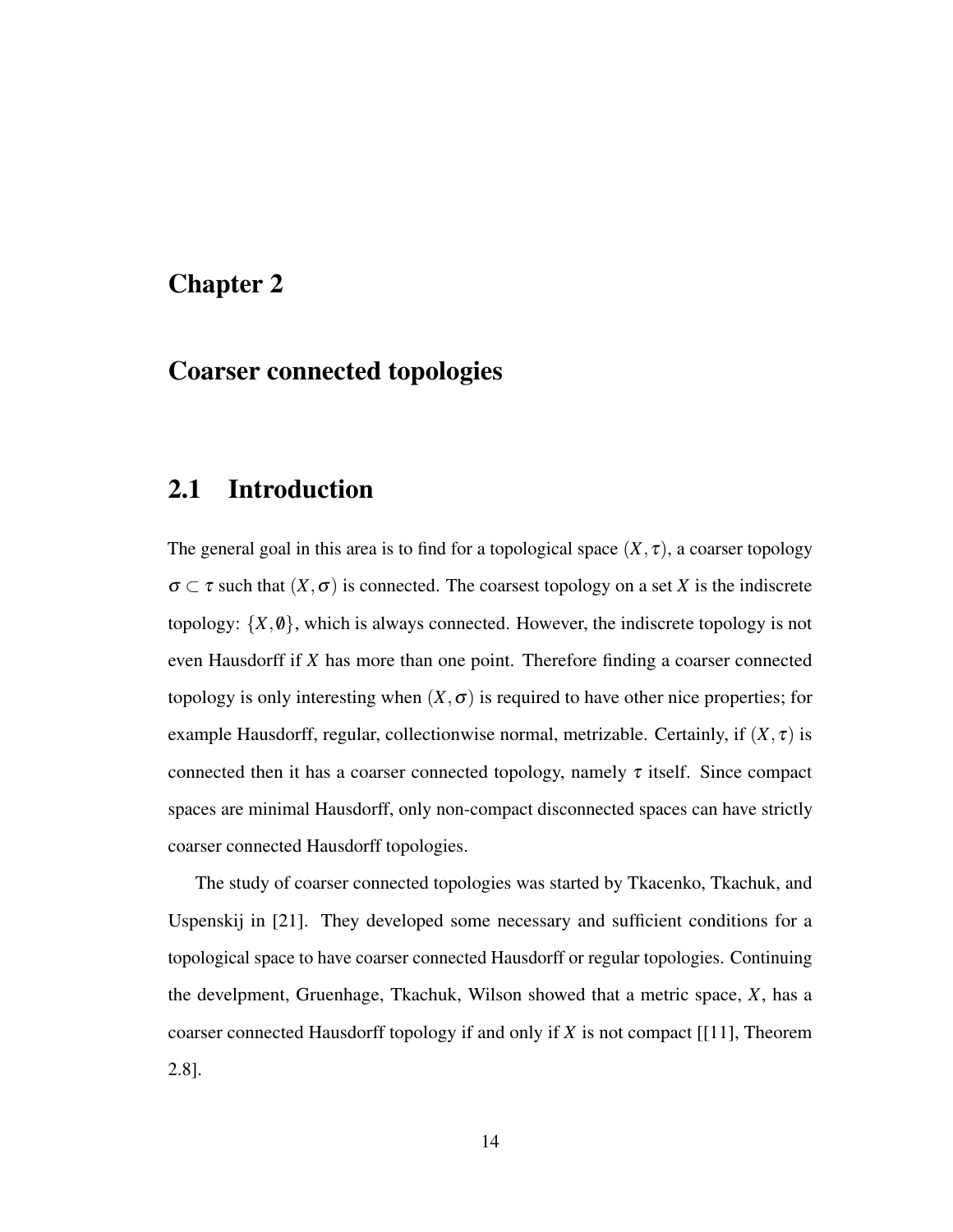<span id="page-14-0"></span>We mentioned before that the collection of neighborhoods of a point *x* in a space *X* is a fixed open filter. Often, to define a topology on a space *X*, one describes the open neighborhood filter of each point  $x \in X$ . Likewise, to define a coarser topology, one can define coarser neighborhood filters of points of X. If there is a free open filter  $\mathcal U$ on the space *X*, it can be used to define a coarser neighborhood filter of a point,  $x \in X$ : let  $\mathcal{N}' = \{U \cup N : U \in \mathcal{U}, N \in \mathcal{N}\}\$  where  $\mathcal{N}$  is the collection of neighborhoods of *x*. Notice  $\mathcal{N}' \subsetneq \mathcal{N}$ . Informally, in the new topology, the point *x* is closer to the sets  $U \in \mathscr{U}$ .

For example in the disconnected subset of the real line  $X = (0,1) \cup [2,3]$ , the collection  $\{(r,1) : r \in [0,1)\}$  is free open filter. Define a new topology for *X* by defining a coarser neighborhood base of the point 2 that consist of sets of the form  $(r,1) \cup [2,2+r)$ . This coarser topology makes *X* homeomorphic to a single interval, and is hence Hausdorff and connected.

When a space has a large enough closed discrete set, there is a large number of free open filters. Therefore, one can define coarser neighborhood bases of many points in the space. For example, from [[\[7\]](#page-49-4),Theorem 2]

**Proposition 2.1.1.** Let  $K$  be Hausdorff and  $X = K \oplus D$  where  $D$  is discrete. If  $w(K) \leq 2^{|D|}$ *then X has a coarser connected Hausdorff topology.*

If a space, *X*, has a closed discrete set of size  $e(X)$  we say the extent of *X* is attained. A space with extent attained has a large closed discrete set and in some cases this is enough to define a coarser connected topology. For example, Druzhinina, [[\[4\]](#page-49-5), Theorem 3.3] and Fleissner, Porter, Roitman [[\[8\]](#page-49-6), Theorem 2.5] showed that a metric space, *X*, with  $e(X)$  attained and  $w(X) \ge c$  has a coarser connected metrizable topology.

When a space does not have attained extent, it may be more difficult to define a coarser connected topology. However, Fleissner, Porter and Roitman showed that any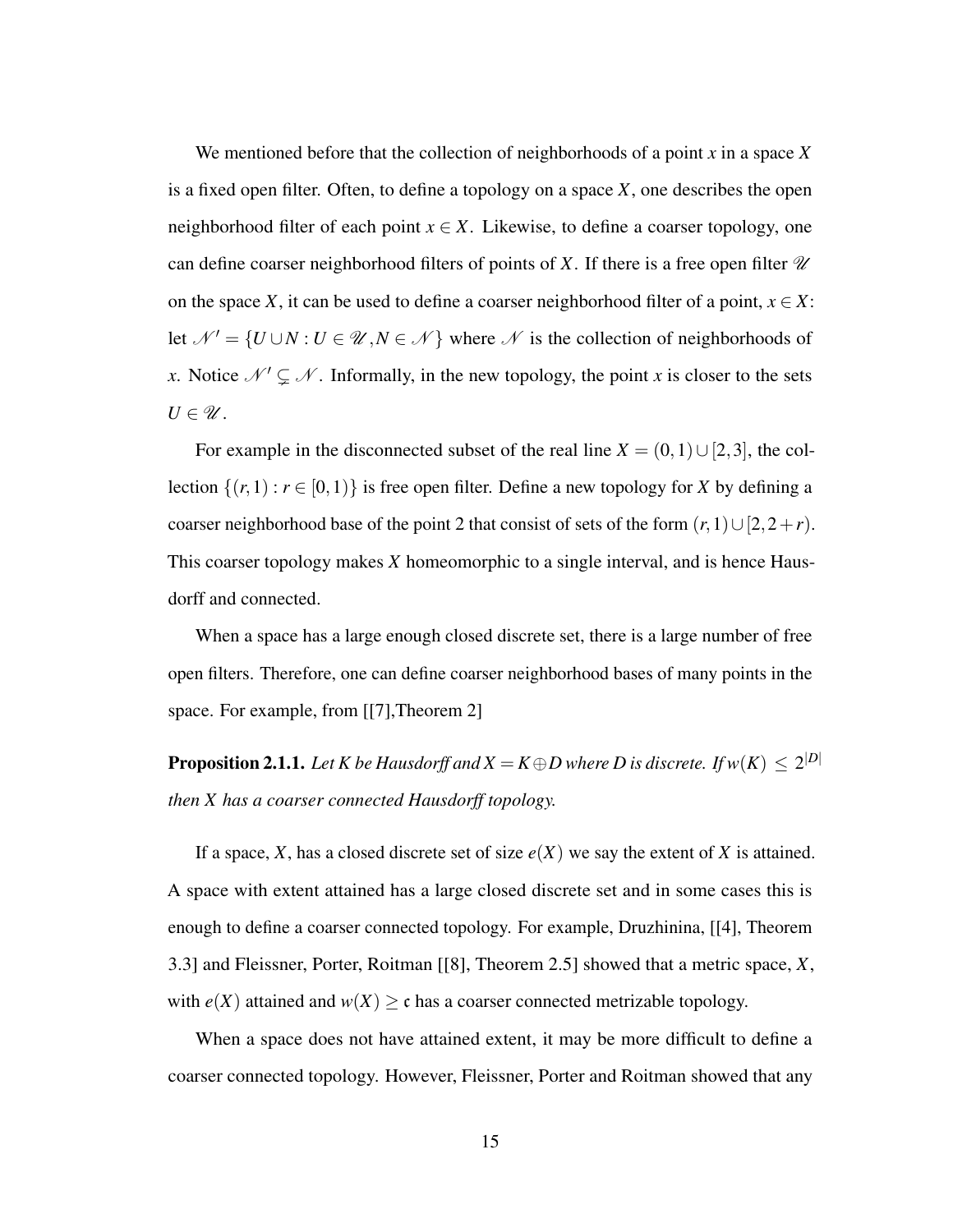<span id="page-15-1"></span>zero-dimensional metric space,  $X$ , with weight greater than or equal to  $\mathfrak c$  has a coarser connected metrizable topology if and only if it is not compact [[\[8\]](#page-49-6), Theorem 3.4]. On the other hand, if  $w(X) < c$ , *X* does not necessarily have a coarser connected topology. For example, the disjoint union of countably many Cantor sets is a separable, metrizable, disconnected space with no coarser connected regular topology [[\[21\]](#page-50-1), Example 2.18].

# <span id="page-15-0"></span>2.2 Tools for defining coarser topologies

Given an appropriate connected space  $(Y, v)$  and a set bijection,  $\phi$ , from *Y* onto a subset of *X*, one can attempt to create a topology  $\sigma$  on *X* that make the maps id and  $\phi$ continuous.



If the identity map from  $(X, \tau)$  to  $(X, \sigma)$  is continuous, then  $\sigma$  is coarser than  $\tau$ . If  $\phi$ is continuous, then  $\phi[Y]$  is connected. So, if  $\phi[Y]$  is either dense in  $(X, \tau)$  or intersects each component of  $(X, \tau)$ , then  $(X, \sigma)$  is connected. Therefore, the task of defining a coarser connected topology for a space  $(X, \tau)$  becomes a search for suitable connected space  $(Y, v)$  and a map  $\phi$ . Of course, both must be selected carefully to ensure that  $\sigma$ has a nice property like Hausdorff or metrizability. The hedgehog space and Bing's Tripod space are useful connected spaces for this purpose.

Example 2.2.1 ([\[5\]](#page-49-0), pg. 381). The point set of Bing's space is

$$
\mathbb{Q} \cup \{q + r\sqrt{2} : q \in \mathbb{Q}, r \in \mathbb{Q}^+\}
$$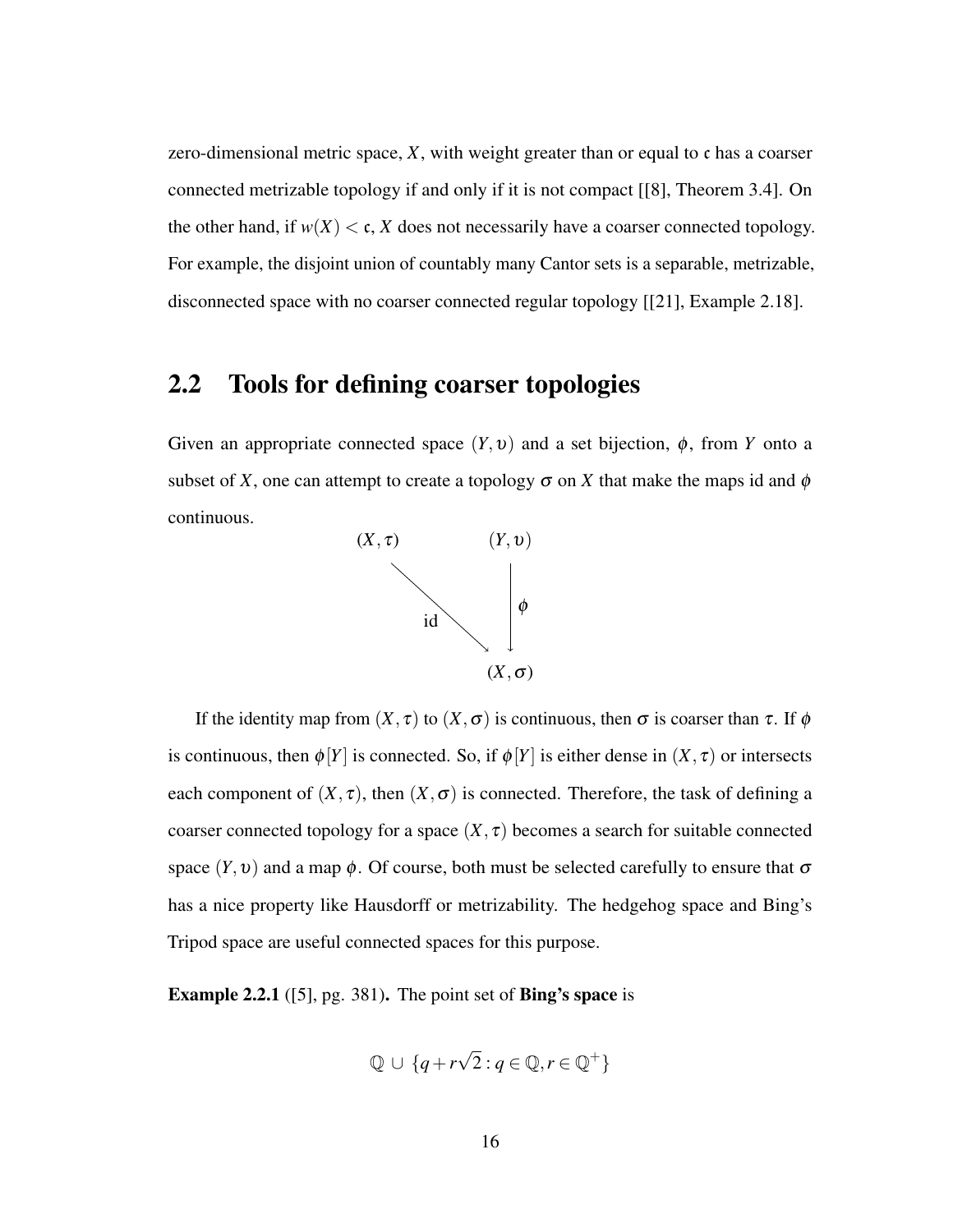<span id="page-16-1"></span>For  $q, r, \varepsilon \in \mathbb{R}$ , let  $I(q, r, \varepsilon) = (q + r\sqrt{r})$ 2−ε,*q*+*r*  $\sqrt{2} + \varepsilon$ )  $\cap$ Q. An open neighborhood of  $q \in \mathbb{Q}$ , is  $(q + \varepsilon, q - \varepsilon) \cap \mathbb{Q}$  and an open neighborhood of  $q + r\sqrt{q}$ 2 is {*q*+*r* √  $2\} \cup I(q,r,\varepsilon) \cup I(q,-r,\varepsilon).$ 

Bing's space is a countable connected Hausdorff space. The natural numbers  $\mathbb{N} \subset \mathbb{Q}$  are a countable strongly discrete subset of B.

**Example 2.2.2** ([\[5\]](#page-49-0), pg. 314). Let  $\kappa$  be a cardinal number. The point set of **hedgehog space of spininess**  $\kappa$  is the set,  $Z_{\kappa}$ , defined by identifying all points  $(0, \alpha)$  in  $[0,1] \times \kappa$ . The metric  $\mu$  on  $\chi$  is defined

$$
\mu((x,\alpha),(y,\beta)) = \begin{cases} |x-y| & \text{if } \alpha = \beta \\ |x|+|y| & \text{if } \alpha \neq \beta \end{cases}
$$

The space  $Z_K$  is a connected metric space with density max $\{\omega, \kappa\}$ . For  $\kappa \ge \omega$ , the extent of  $Z_{\kappa}$  is attained by the closed discrete set  $\{(1,\alpha): \alpha \in \kappa\}.$ 

The following proposition gives two examples of defining a coarser connected topology via a bijection from Bing's space.

<span id="page-16-0"></span>Proposition 2.2.3. *The following disconnected subsets of the real line have coarser connected Hausdorff topologies.*

$$
I. \ \ X = \bigcup \{ [2n, 2n+1] : n \in \omega \}
$$

2.  $X = \bigcup \{ \mathbb{C}_n : n \in \omega \}$  *where*  $\mathbb{C}_n$  *is a Cantor set in*  $[2n, 2n+1]$  *such that*  $2n \in \mathbb{C}_n$ *.* 

*Proof.* Let  $\mathbb B$  be Bing's space and let  $D = \{2n : n \in \omega\} \subset X$ . In each case, *X* has the topology generated by the Euclidean metric, *d* with  $\varepsilon$  balls,  $B_{\varepsilon}(x)$ . For  $x \neq y \in X$ , let  $\varepsilon(x, y) = \min(\{d(x, D), d(y, D), d(x, y)\} \setminus \{0\})/2.$ 

1. Let  $\phi$  be a bijection from  $\mathbb B$  to *D* and let  $\sigma$  be the topology coarser than the Euclidean topology on *X* that makes  $\phi$  continuous.  $(X, \sigma)$  is connected since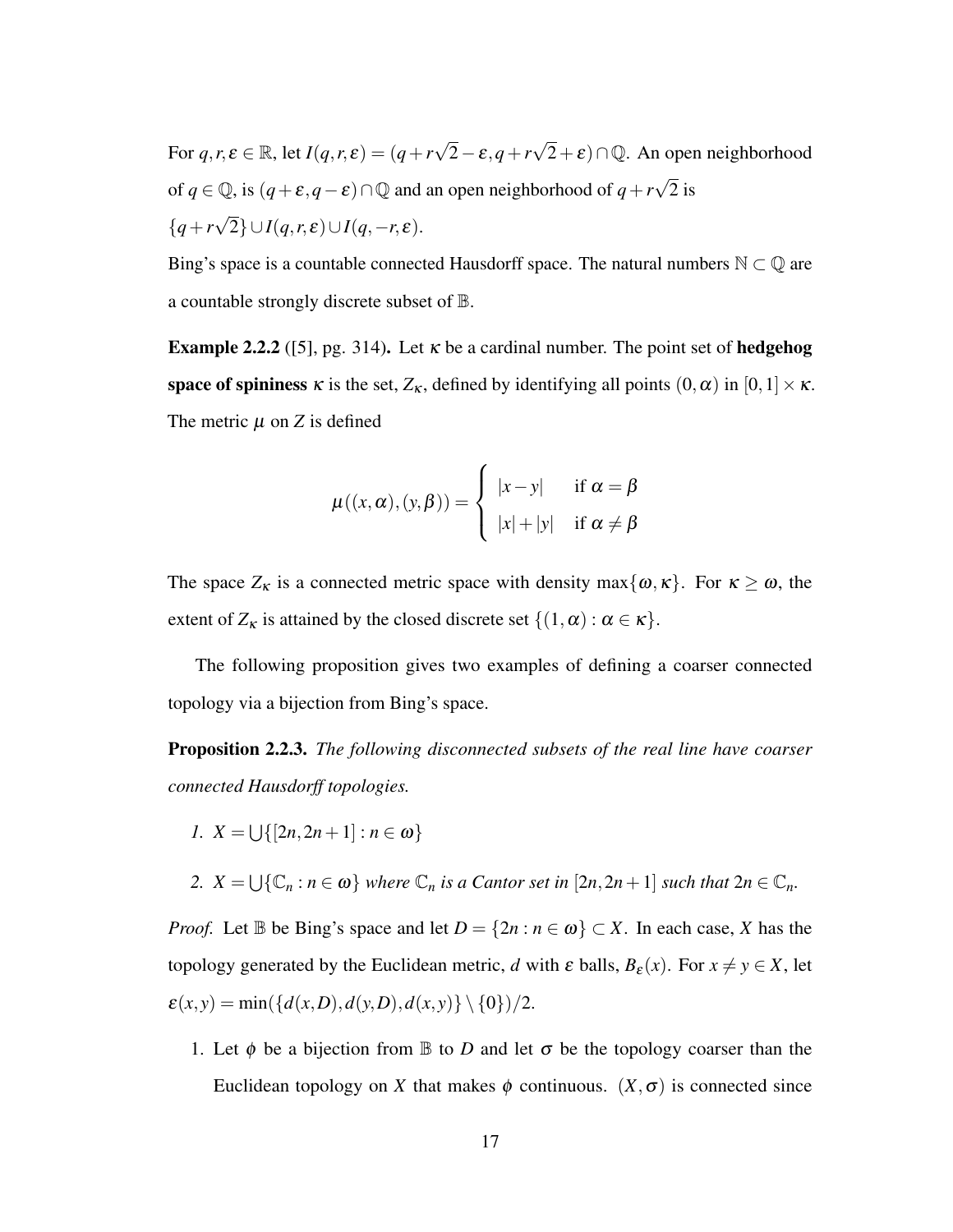$\phi$ [B] intersects every component of *X*. We can also show that  $\sigma$  is Hausdorff. Let  $x \neq y \in X$  and let  $\varepsilon = \varepsilon(x, y)$ . Let  $U_x$  and  $U_y$  be separating open neighborhoods of  $\phi^{-1}(x)$  and  $\phi^{-1}(y)$  in B. For  $p = x, y$ , if  $\phi^{-1}(p)$  is not defined, let  $U_p = \emptyset$ . Then  $U = B_{\varepsilon}(x) \cup \bigcup \{ B_{\varepsilon}(z) : \phi^{-1}(z) \in U_x \}$  and  $V = B_{\varepsilon}(y) \cup \bigcup \{ B_{\varepsilon}(z) : \phi^{-1}(z) \in U_y \}$ are σ-open sets separating *x* and *y*.

2. Let *C* be a countable strongly discrete subset of  $\mathbb B$  and let  $\phi$  be a bijection that takes  $\mathbb{B}\setminus C$  to *D* and *C* to a countable dense subset of  $X\setminus D$ . Let  $\mathcal{V} = \{V_c : c \in C\}$  be a pairwise disjoint open collection separating *C*. Let  $x \neq y \in X$  and let  $\varepsilon = \varepsilon(x, y)$ . Let  $U_x$  and  $U_y$  be as in 1.with the extra condition that  $|\{c \in C : c \in U_p\}| \leq 1$ . That is, *U*<sup>*p*</sup> ∩ *C* =  $\emptyset$  if *p* ∉ *C*, otherwise  $|U_p ∩ C| = 1$ . For *p* = *x*, *y* we inductively define a σ neighborhood of *p*.

$$
W_{p,0} = B_{\varepsilon}(p) \cup \bigcup \{ B_{\varepsilon}(z) : \phi^{-1}(z) \in U_p \}
$$
  

$$
W_{p,n} = \bigcup \{ B_{\varepsilon} : \phi^{-1}(z) \in U_c, c \in \phi^{\leftarrow}[B_{\varepsilon}(z')] , z' \in W_{p,n-1} \cap D \}
$$

Let  $U = \bigcup \{W_{x,n} : n \in \omega\}$  and  $V = \bigcup \{W_{y,n} : n \in \omega\}$ . Then, *U* and *V* are  $\sigma$ -open neighborhoods separating *x* and *y* in *X*.

 $\Box$ 

The strongly discrete subsets of *D* of *X* and *C* of B play an important role in the defining of coarser neighborhoods of points *x* in *X*. New neighborhoods are a union of intervals around points of a filter set on *D*. The filter is determined by a neighborhood of  $\phi^{-1}(x)$  in B. In the second example of Proposition [2.2.3,](#page-16-0) more and more points of  $X \setminus D$  get picked up in the induction, but Hausdorff is maintained since these points are associated with the discrete set *C*, subsets of which are separated by open sets in B.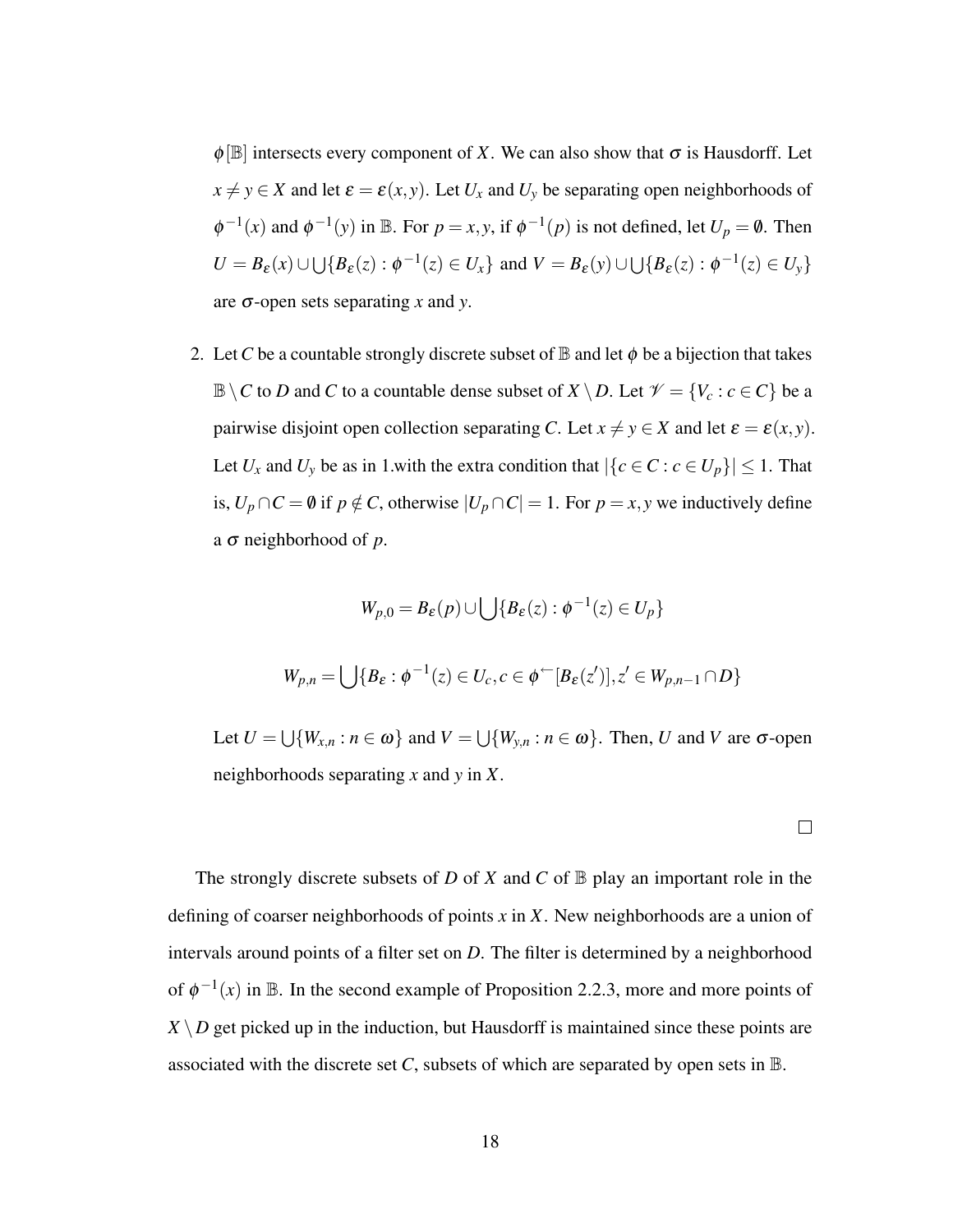<span id="page-18-2"></span>Note, though, that the coarser topologies above are not metrizable. As mentioned before,  $X = \bigcup \{ \mathbb{C}_n : n \in \omega \}$  has no coarser connected metrizable topology.

### <span id="page-18-0"></span>2.3 Coarser connected metric topology

This bulk of this section comes from [\[23\]](#page-50-2), submitted.

<span id="page-18-1"></span>**Lemma 2.3.1.** *Suppose that Y is a subset of a metric space*  $(X, \tau, \mu)$ *, e*(cl*Y*) > c *is attained by*  $C \subset \text{int}(Y)$  *and*  $\text{diam}_{\mu}(\text{cl }Y) = \varepsilon < 1/2$ . *Then there is a coarser topology*  $\tau'$ *on X with corresponding metric* µ 0 *such that*

- *i*)  $\tau' \big|_{\text{cl}Y}$  *is connected,*
- $\int u\big|_{(X\setminus Y)^2} = \mu'\big|_{(X\setminus Y)^2}$  and
- *iii*)  $\mu' \leq \mu + 2\varepsilon$ .

*Proof.* Let  $e(clY) = \kappa$ . So  $|C| = \kappa$ , *C* is closed discrete in  $cl_{\tau}Y$  and therefore is closed discrete in *X*. By replacing *C* with a subset, we may assume that  $|Y \setminus C| = \kappa$ . Let  $\mathcal{U} = \{U_c \in \tau : c \in C\}$  be a discrete collection such that  $c \in U_c \subset cl(U_c) \subset Y$ . For each  $c \in C$  define a continuous function  $f_c : X \to [0, \varepsilon]$  such that  $f_c(c) = {\varepsilon}$  and  $f_c[X \setminus U_c] = \{0\}$ . For each  $x, y \in X$  define  $\mu^*(x, y) = \sum_{c \in C} |f_c(x) - f_c(y)| + \mu(x, y)$ . It is easy to check that since *C* is closed discrete in *X*,  $\mu^*$  generates  $\tau$ ,  $\mu^*|_{(X \setminus Y)^2} = \mu|_{(X \setminus Y)^2}$ and  $\mu^* \leq \mu + 2\varepsilon$ .

Let  $(Z, \rho)$  be a hedgehog space with spininess  $\kappa$ , let  $T = \{(\alpha, 1) : \alpha \in \kappa\}$  and let *S* = *Z* \ *T*. Let *D*  $\subset$  *Y* \ *C* be a dense subset of *Y* \ *C* of size  $d(Y) = e(Y) = \kappa$ . Define a one-to-one map  $f : Z \to \text{cl} Y$  such that  $f[T] = D$  and  $f[S] = C$ . For  $x, y \in \text{im}(f)$ , let  $\lambda(x, y) = \min\{\mu^*(x, y), \rho(f^{-1}(x), f^{-1}(y))\}$ . For all other  $x, y \in X$ , let  $\lambda(x, y) = \mu^*(x, y)$ .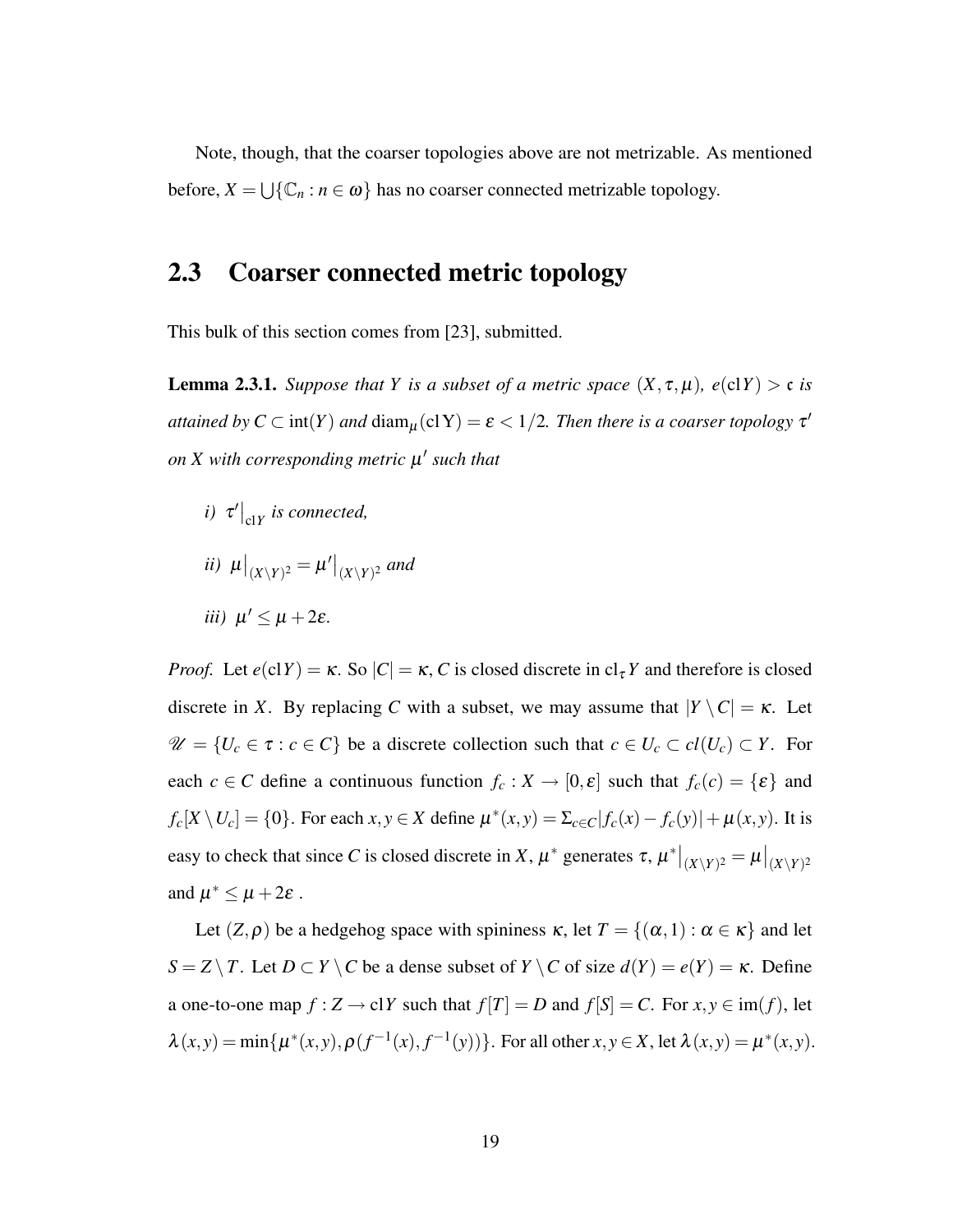Define a metric  $\mu'$  on *X* as follows:

$$
\mu'(x,y) = \inf \{ \lambda(x,x_1) + \lambda(x_1,x_2) + \cdots + \lambda(x_{n-1},x_{n-2}) + \lambda(x_n,y) \}
$$

where  $x_1, \ldots, x_n$  ranges over all finite sequences (including the empty sequence) of distinct elements of *X*. Since  $\rho$  and  $\mu^*$  satisfy the triangle inequality, in defining  $\mu'$  it suffices to consider sums of the form

<span id="page-19-0"></span>
$$
\mu^*(x, x_1) + \rho(f^{-1}(x_1), f^{-1}(x_2)) + \dots + \mu^*(x_{n-1}, x_{n-2})
$$
  
+ 
$$
\rho(f^{-1}(x_n), f^{-1}(y))
$$
 (2.1)

where the sum may start or end with either a  $\rho$  term or  $\mu^*$  term and the terms of the sum alternate between  $\rho$  and  $\mu^*$ . Note also that since  $x_1, \ldots, x_n$  are in the image of f,  $x_1, \ldots x_n \in D \cup C$ .

Since  $\mu'$  is an infimum over all finite sequences in X, it satisfies the triangle inequality. That  $\mu'(x, y) = \mu'(y, x)$  and  $\mu'(x, x) = 0$  for all  $x, y \in X$  is clear. It remains to show that  $\mu'(x, y) = 0$  implies that  $x = y$ .

**Claim** (1). Suppose that for a particular sum in the form of [\(2.1\)](#page-19-0),  $\lambda(x_i, x_{i+1}) < \varepsilon$  for each  $i \in \{m, m+1, \ldots, n-1\}$ . Then, if  $\lambda(x_m, x_{m+1}) = \rho(f^{-1}(x_m), f^{-1}(x_{m+1}))$  and  $x_m \in D$ , then  $x_{m+i} \in C$  for all *i* odd and  $x_{m+i} \in D$  for all *i* even in  $\{0,1,\ldots,n-m\}.$ 

*Proof.* Suppose that  $\lambda(x_i, x_{i+1}) < \varepsilon$  for each  $i \in \{m, m+1, \ldots, n-1\}$ ,  $\lambda(x_m, x_{m+1}) =$  $\rho(f^{-1}(x_m), f^{-1}(x_{m+1}))$  and  $x_m \in D$ . Fix *i* even such that  $0 \le i < n-m$ , and suppose that  $x_{m+i} \in D$ . Since  $x_{m+i} \in D$ ,  $f^{-1}(x_{m+i}) \in T$ . But since the  $\rho$  and  $\mu$  terms of the sum alternate,  $\lambda(x_{m+i}, x_{m+i+1}) = \rho(f^{-1}(x_{m+i}), f^{-1}(x_{m+i+1})) < \varepsilon < 2$  and hence  $f^{-1}(x_{m+i+1}) \in S$ . By the definition of *f*,  $x_{m+i+1} \in C$ .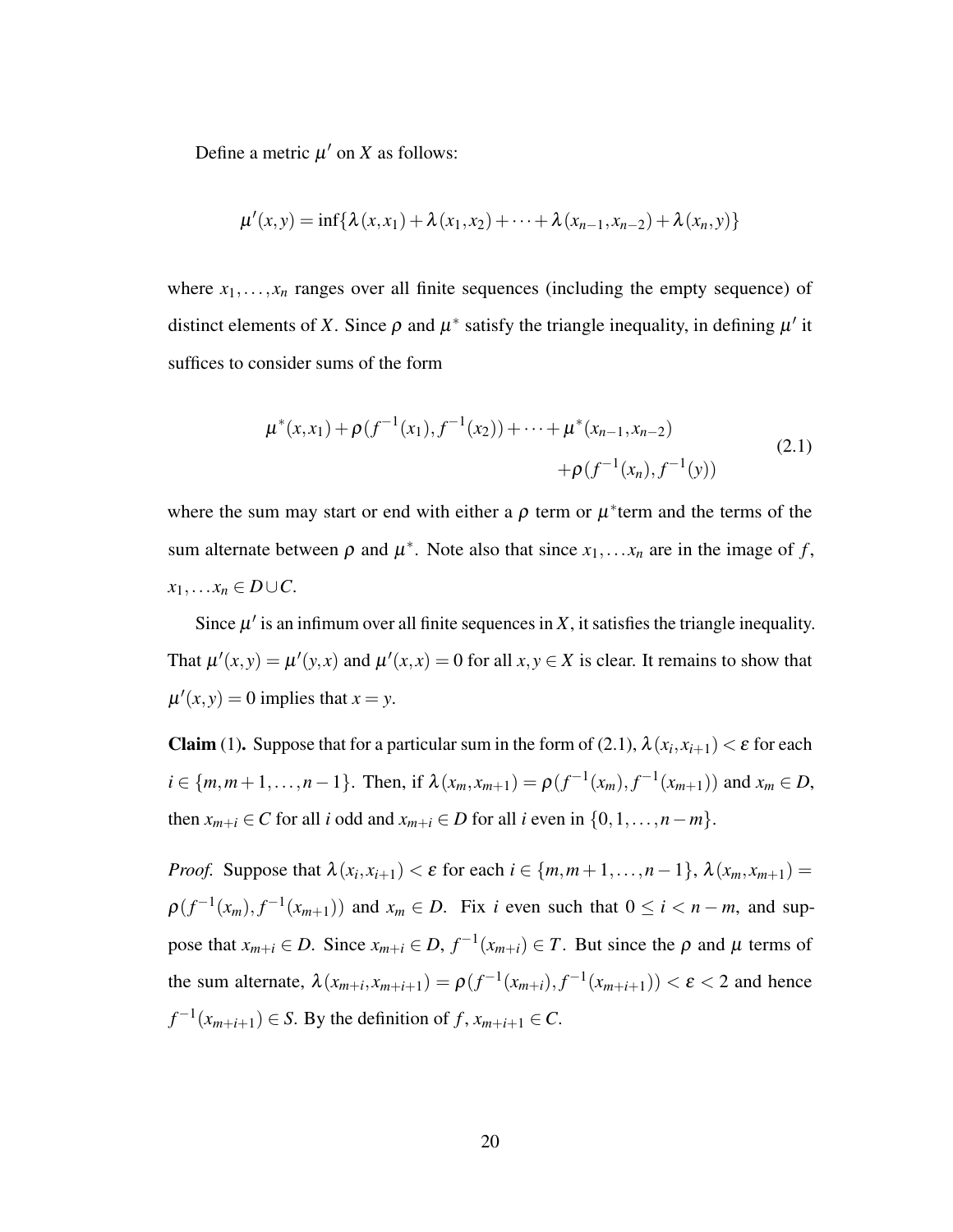Now, since  $\lambda(x_{m+i+1}, x_{m+i+2}) = \mu^*(x_{m+i+1}, x_{m+i+2}) < \varepsilon$  and  $x_{m+i+1} \in C$ , it must be that  $x_{m+i+2} \in D$ . So, since  $x_m \in D$ , by induction,  $x_{m+i} \in C$  for all *i* odd and  $x_{m+i} \in D$ for all *i* even in  $\{0, 1, ..., n-m\}$ .  $\Box$ 

**Claim.**  $\mu'(x, y) = 0$  implies that  $x = y$ 

*Proof.* Suppose there were  $x, y \in X$  such that  $\mu'(x, y) = 0$  but  $x \neq y$ . If defined, let  $x' = f^{-1}(x)$  and  $y' = f^{-1}(y)$ . Let  $x_1, x_2, \ldots, x_n \in D \cup C$  be a sequence that yeilds an alternating  $\mu^*$ ,  $\rho$  sum between x and y that is less than

 $\delta = \min\{\varepsilon, \mu^*(x, C \setminus \{x\}), \mu^*(y, C \setminus \{y\}), \rho(x', T \setminus \{x'\}), \rho(y', T \setminus \{y'\})\}.$ 

Since *C* is closed discrete in *X* and *T* is closed discrete in *Y*,  $\delta$  is a postive real number. *Case* (1). The alternating sum begins and ends with  $\mu^*$  terms.

If  $x_1 \in C$  then  $\mu^*(x, x_1) \ge \mu^*(x, C \setminus \{x\}) \ge \delta$ , which is a contradiction. Note that *n* is even. If  $x_1 \in D$ , then since  $\lambda(x_i, x_{i+1}) < \varepsilon$  for each  $1 \le i < n$  and  $\lambda(x_1, x_2) =$  $\rho(f^{-1}(x_1), f^{-1}(x_2))$ , by Claim (1),  $x_n \in C$ . Hence  $\mu^*(x_n, y) \ge \mu^*(y, C \setminus \{y\}) \ge \delta$ , which is a contradiction.

*Case* (2). The sum begins with a  $\mu^*$  term and ends with a  $\rho$  term. (or begins with  $\rho$ , ends with  $\mu^*$ ).

If  $x_1 \in C$  then  $\mu^*(x, x_1) \ge \mu^*(x, C \setminus \{x\}) \ge \delta$ , which is a contradiction. Note that *n* is odd. If  $x_1 \in D$ , then since  $\lambda(x_i, x_{i+1}) < \varepsilon$  for each  $1 \le i < n$  and  $\lambda(x_1, x_2) =$  $\rho(f^{-1}(x_1), f^{-1}(x_2))$ , by Claim (1),  $x_n \in D$ . Then  $\rho(f^{-1}(x_n), y') \ge \rho(y', T \setminus \{y'\})$ , which is a contradiction.

*Case* (3). The sum begins and ends with  $\rho$  terms.

Suppose  $x_1 \in D$ . Then  $\rho(x', x_1) \ge \rho(x', T \setminus \{x'\}) \ge \delta$ , which is a contradiction.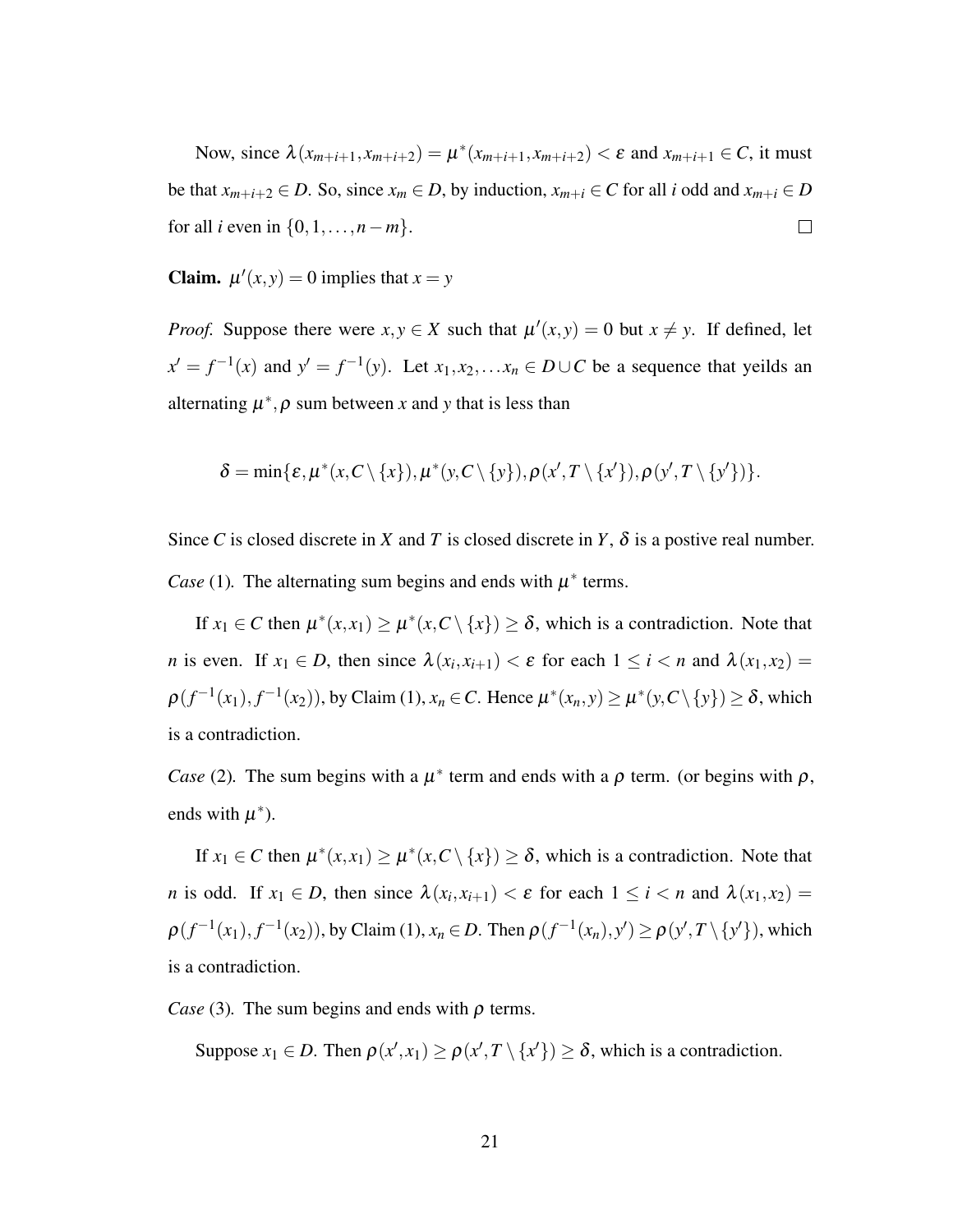Suppose  $x_1 \in C$ . Since  $\lambda(x_1, x_2) = \mu^*(x_1, x_2) < \varepsilon$ ,  $x_2 \in D$ . Note that *n* is even. Then since  $\lambda(x_i, x_{i+1}) < \varepsilon$  for each  $2 \le i < n$  and  $\lambda(x_2, x_3) = \rho(f^{-1}(x_2), f^{-1}(x_3))$ , by Claim  $(1), x_n \in D$ . Then  $\rho(f^{-1}(x_n), y') \ge \rho(y', T \setminus \{y'\}) \ge \delta$ , which is a contradiction.  $\Box$ 

So,  $\mu'$  defines a metric on *X*. Let  $\tau'$  be the topology on *X* generated by  $\mu'$ . Since  $\mu^*$ generates  $\tau$  and  $\mu' \leq \mu^*$ ,  $\tau'$  is coarser than  $\tau$ . In order to show that  $\tau'|_{c1Y}$  is connected, we argue that  $(D\cup C, \tau'|_{D\cup C})$  is continuous image of the connected space *Z*. Then, since  $\text{cl}_{\tau'} Y = \text{cl}_{\tau} Y = \text{cl}_{\tau}(D \cup C)$ , we will have that  $(\text{cl} Y, \tau' |_{\text{cl} Y})$  is connected. To do this, we show that  $\mu'$  makes the map  $f$  continuous.

**Claim.** The map  $f : (Z, \rho) \to (Y, \mu')$  is continuous.

*Proof.* Let  $x \in Y$ ,  $\delta > 0$  and let  $U = B_{\mu'}(x, \delta)$  be the  $\mu'$ -ball of radius  $\delta$  about *x*. Suppose  $z \in f^{\leftarrow}[U]$ . Then  $\mu'(f(z),x) = \delta' < \delta$ . Let  $\xi = \frac{\delta - \delta'}{3}$  $\frac{-\delta'}{3}$ . Suppose  $z' \in Z$  such that  $\rho(z, z') < \xi$ . We wish to show that  $\mu'(f(z'), x) < \delta$  so that  $B_{\rho}(z, \xi) \subset f^{\leftarrow}[U]$ . Since  $\mu'(x, f(z)) = \delta'$ , there is a sequence  $x_1, x_2, ..., x_n \in Y$  such that

$$
\lambda(x,x_1)+\lambda(x_1,x_2)+\cdots+\lambda(x_n,f(z))<\delta'+\xi
$$

Adding the term  $\rho(z, z') = \rho(f^{-1}(f(z)), f^{-1}(f(z')))$  to this sum

$$
\lambda(x,x_1)+\lambda(x_1,x_2)+\cdots+\lambda(x_n,f(z))+\rho(z,z')<\delta'+2\xi<\delta
$$

illustrates that the sequence  $x_1, x_2, \ldots, x_n, f(z)$  yields a sum between *x* and  $f(z')$  that is less than  $\delta$ . Hence,  $\mu'(x, f(z')) < \delta$  as desired. So, the map f is continuous and the claim is proven.  $\Box$ 

Therefore,  $\tau'|_{\text{cl}Y}$  is connected. Since  $\mu' \leq \mu^*$  and  $\mu^* \leq \mu + 2\varepsilon$ , we have that  $\mu' \leq \mu + 2\varepsilon$ .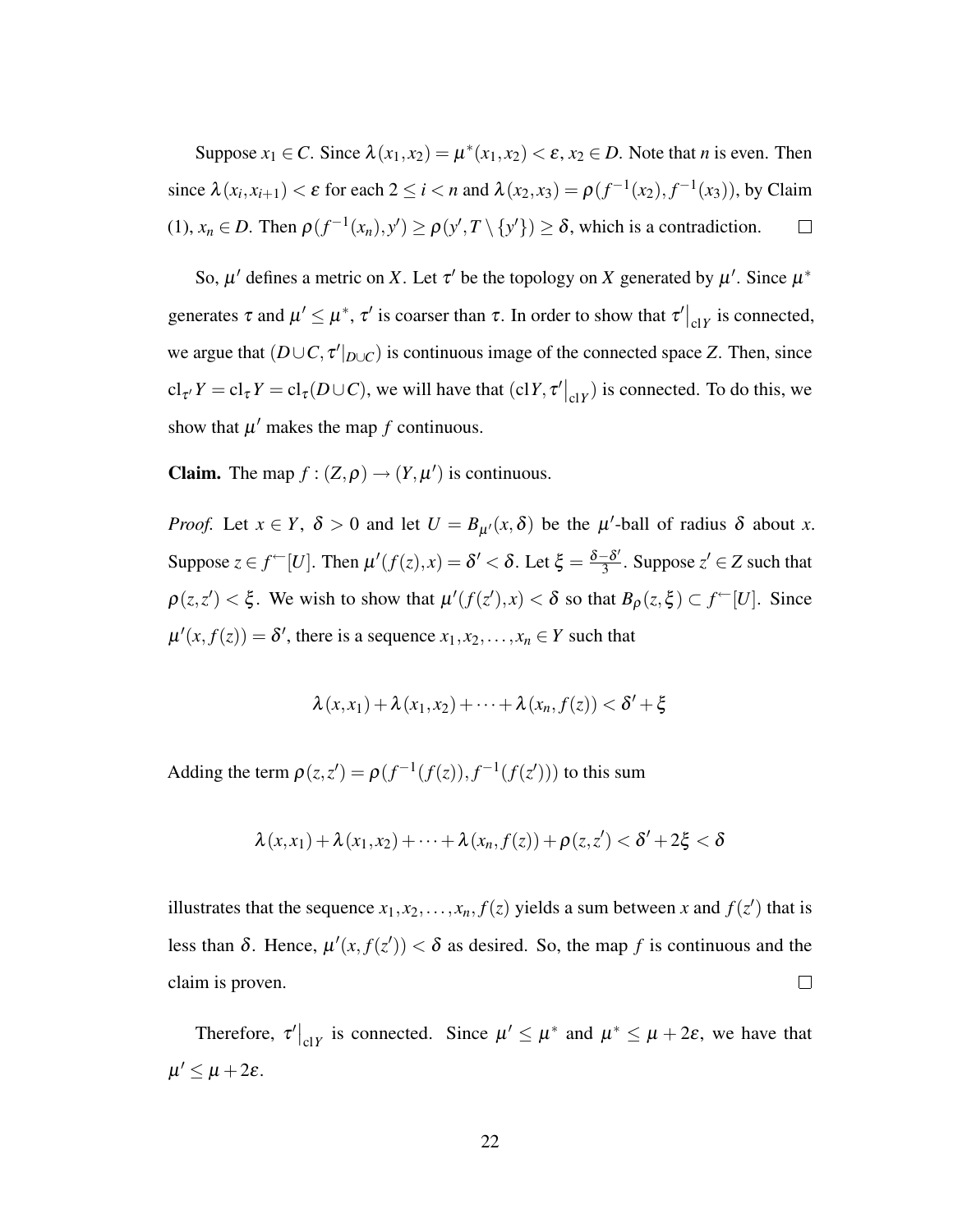We now show that  $\mu|_{(X \setminus Y)^2} = \mu'|_{(X \setminus Y)^2}$ . Let  $x, y \notin Y$ . We verify that  $\mu'(x, y) =$  $\mu(x, y)$ . By definition,  $\mu'(x, y) \leq \mu^*(x, y) = \mu(x, y)$  so we need only show that  $\mu'(x, y) \ge \mu^*(x, y)$ . Suppose for a contradiction that  $\mu'(x, y) < \mu^*(x, y)$ . In other words, there exist  $x_1, x_2, \ldots, x_n \in D \cup C$  such that

$$
\mu^*(x,x_1)+\rho(f^{-1}(x_1),f^{-1}(x_2))+\cdots+\mu^*(x_n,y)<\mu^*(x,y)
$$

Since  $x, y \notin Y$ ,  $f^{-1}(x)$  and  $f^{-1}(y)$  are not defined. Hence the sum above must start and end with  $\mu^*$  terms implying *n* is even. Also, since  $x, y \notin Y$ ,  $\mu^*(x, y) = \mu(x, y)$ . Now, since diam<sub> $\mu$ </sub> $(Y) = \varepsilon$ , for any  $z_1, z_2 \in Y$ ,

$$
\mu(x,y) \leq \mu(x,z_1) + \varepsilon + \mu(z_2,y)
$$

Hence,

$$
\mu(x, y) \le \mu(x, Y) + \varepsilon + \mu(y, Y)
$$

Combining these inequalities we have

<span id="page-22-0"></span>
$$
\mu^*(x, x_1) + \rho(f^{-1}(x_1), f^{-1}(x_2)) + \dots + \mu^*(x_n, y) \n\mu(x, Y) + \varepsilon + \mu(y, Y)
$$
\n(2.2)

Now, since  $x, y \notin Y$  and  $x_1, x_n \in C \cup D \subset Y$ ,  $\mu^*(x, x_1) \ge \mu(x, x_1) \ge \mu(x, Y)$  and  $\mu^*(x_n, y) \ge \mu(x_n, y) \ge \mu(y, Y)$ . Combining this with [\(2.2\)](#page-22-0) gives:

<span id="page-22-1"></span>
$$
\rho(f^{-1}(x_1), f^{-1}(x_2)) + \mu^*(x_2, x_3) + \dots + \rho(f^{-1}(x_{n-2}), f^{-1}(x_{n-1})) < \varepsilon
$$
  

$$
\mu^*(x, x_1) < \mu(x, Y) + \varepsilon
$$
 (2.3)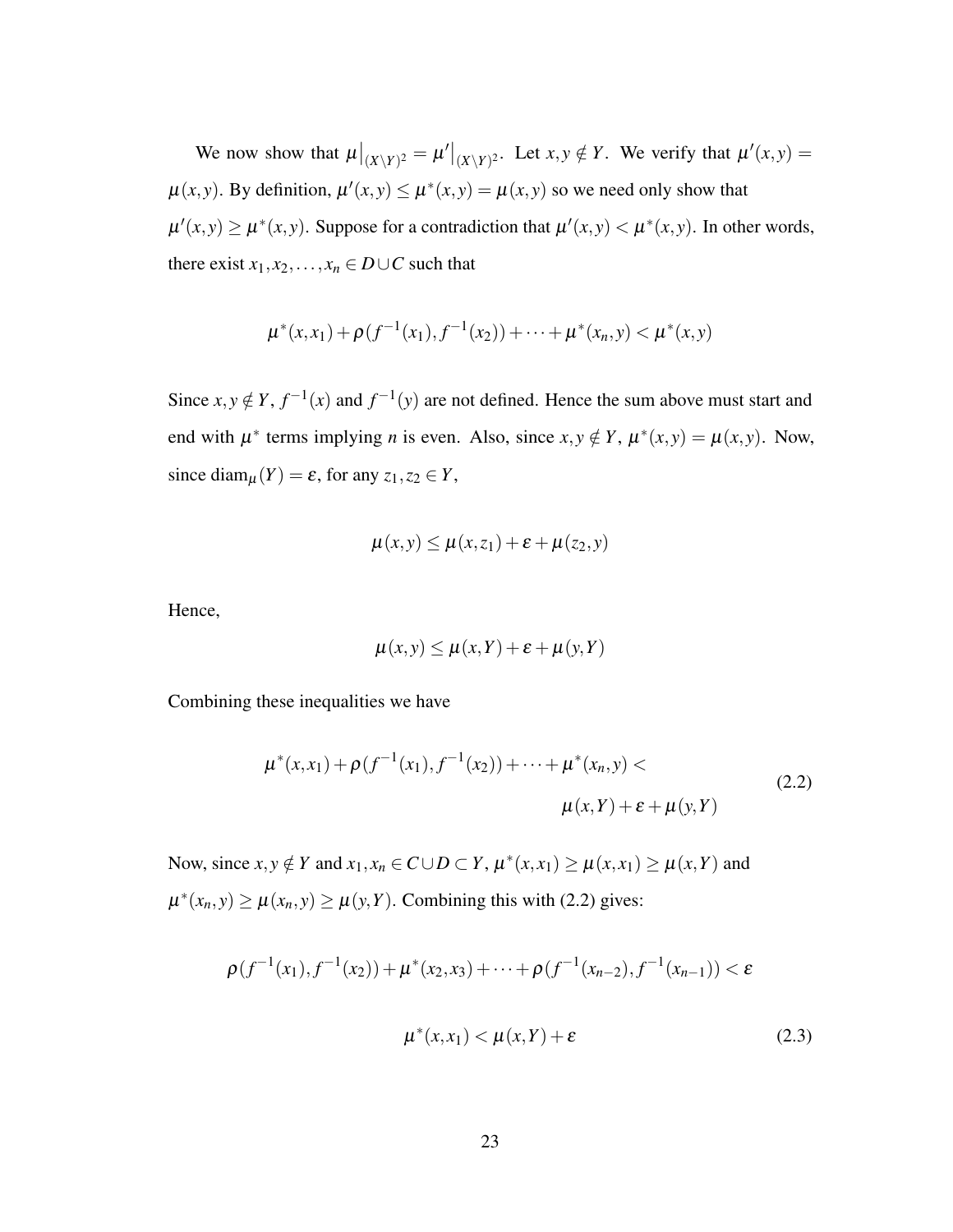<span id="page-23-2"></span>and

<span id="page-23-0"></span>
$$
\mu^*(x_n, y) < \mu(y, Y) + \varepsilon \tag{2.4}
$$

Suppose  $x_1 \in C$ , then  $\mu^*(x, x_1) = \mu(x, x_1) + \varepsilon \ge \mu(x, Y) + \varepsilon$  contradicting [\(2.3\)](#page-22-1). So, *x*<sub>1</sub> ∉ *C*. Similarly, *x<sub>n</sub>* ∈ *C* contradicts [\(2.4\)](#page-23-0). So, *x<sub>n</sub>* ∉ *C*. So, we have shown that *x*<sub>1</sub>, *x<sub>n</sub>* ∈ *D*. Now,  $\lambda(x_i, x_i + 1) < \varepsilon$  for each  $1 \le i < n$  and  $\lambda(x_1, x_2) = \rho(f^{-1}(x_1), f^{-1}(x_2))$ . So, since *x*<sup>1</sup> ∈ *D* and *n* is even, by Claim 1,  $x_n$  ∈ *C*, which is a contradiction. So,  $\mu'(x, y) = \mu^*(x, y) = \mu(x, y)$ , and since  $x, y \notin Y$ , we have shown  $\mu|_{(X \setminus Y)^2} = \mu'|_{(X \setminus Y)^2}$ .  $\Box$ 

The following lemma contains Lemma 1 from [\[6\]](#page-49-7) and Theorem 3.2 from [\[8\]](#page-49-6).

<span id="page-23-1"></span>**Lemma 2.3.2.** Let  $(X, \tau)$  be a metric space with metric  $\mu$  in which  $e(X) = \kappa$  is not *attained. Let K be the set of points x of X such that every neighborhood of x has extent* κ*. Then*

- *(1)* κ *is a singular cardinal of cofinality* ω*.*
- *(2) K is a compact, nowhere dense subset of X.*
- *(3) If U is an open subset of X such that*  $cl_{\tau} U \cap K = \emptyset$ *, then e*(*U*) <  $\kappa$ *.*
- *(4) K is nonempty.*

Recall Konig's Lemma,  $cf(c) > \omega$ . So, if  $(X, \tau)$  is a metric space and  $e(X) = c$ , by Lemma [2.3.2](#page-23-1) the extent of *X* must be attained.

Definition 2.3.3 ([\[8\]](#page-49-6), proof of Theorem 3.2). An open set *V* is called *e*−*homogeneous* if for every nonempty open subset *V'* of *V*,  $e(V') = e(V)$ . Also note that any nonempty open subset *U* of a metric space has a nonempty open e-homogeneous set *V*.

Remark 2.3.4. If the extent of an open subset, *U*, of a metric space is not attained, then as a consequence of Lemma [2.3.2](#page-23-1) (2) and (4), there is  $V \subset U$  with  $e(V) < e(U)$ . Therefore, if *U* is an e-homogeneous subset of a metric space,  $e(U)$  is attained.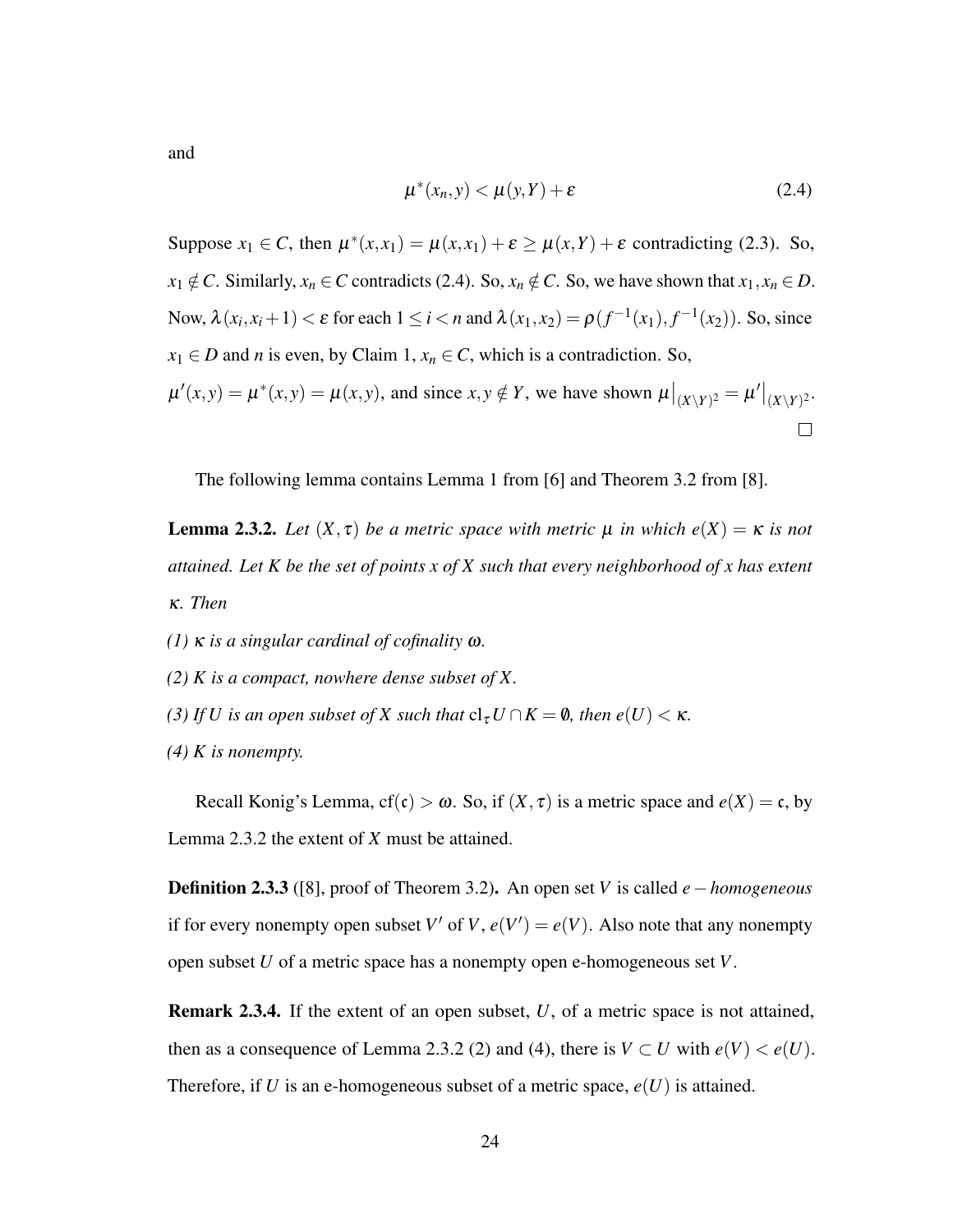<span id="page-24-0"></span>**Lemma 2.3.5.** Let *U* be an e-homogeneous subset of a metric space  $(X, \tau, \mu)$  and  $e(U) > \mathfrak{K}_0$ . Then  $e(\text{cl}_{\tau} U)$  *is attained by some closed discrete*  $C \subset U$ .

*Proof.* Since *U* is e-homogeneous,  $e(U) = \lambda$  is attained. Suppose that  $cf(\lambda) > \aleph_0$ . Then,  $e(U)$  is attained by some closed discrete (in *U*) subset  $C' \subset U$  of cardinality  $\lambda$ . However, it may not be the case that  $C'$  is closed and discrete in  $cl_{\tau}U$ . Let  $\mathscr U$  be a discrete collection of open subsets of  $V$  that witnesses that  $C'$  is closed discrete. Let  $L = \text{cl}_{\tau}(\bigcup \mathscr{U}) \setminus \bigcup \text{ cl}_{\tau}V.$  Note that  $L \subset \text{cl}_{\tau}U \setminus U.$  Let  $C_n = \{c \in C' : \mu(c, L) \geq 1/n\}$ *V*∈U and note that  $\bigcup C_n = C'$ . Since  $cf(\lambda) > \aleph_0$  there is  $n \in \omega$  so that  $|C_n| = \lambda$ . Set  $C = C_n$ . By construction, *C* is closed and  $cl_{\tau}C \cap L = \emptyset$ , so *C* is closed discrete in  $cl_{\tau}U$ ,  $C \subset U$ and  $|C| = \lambda = e(\mathrm{cl}_{\tau} U)$  as desired. Now suppose that  $cf(\lambda) = \aleph_0$ . Let  $\lambda_n$  be such that  $\lambda = \sup_{n \in \omega} \lambda_n$ . Let *W* be an open subset of *U* such that  $cl_{\tau} W \subset U$ . Note that since *U* is e-homogeneous,  $e(W) = e(cl_{\tau} W) = e(U) = \lambda$ . Since  $e(cl_{\tau} W) = \lambda > \aleph_0$  there is  $C' \subset cl_{\tau} W \subset U$  a countable closed discrete set in  $cl_{\tau} W$ , hence closed discrete in *U* and  $cl_{\tau} U$ . Let  $\mathcal{U} = \{U_n : n \in \omega\}$  be a discrete collection of open subsets of *U* that witnesses *C*<sup>
<sup>*c*</sup> is discrete in *U*. For each  $n \in \omega$ ,  $e(cl_{\tau} U_n) = \lambda > \lambda_n$ , so there is  $C_n \subset cl_{\tau} U_n$  a closed</sup> discrete subset of cardinality  $\lambda_n$ . Let  $C = \bigcup C_n$ . Since  $C_n$  is closed discrete in  $\text{cl}_{\tau} U_n$ , it is closed discrete in cl<sub>τ</sub>U. Moreover, since  $\mathcal U$  is discrete, C is closed discrete in cl<sub>τ</sub>U. Finally,  $|C| = \lambda = e(\mathrm{cl}_{\tau} U)$  by construction and since  $U_n \subset U$  for each  $n, C \subset U$ .  $\Box$ 

<span id="page-24-1"></span>**Lemma 2.3.6.** *Let*  $(X, \tau)$  *be a metric space with metric*  $\mu$  *in which*  $e(X) = \kappa$  *is not attained. Let K be the set of points x of X such that every neighborhood of x has extent* κ*. Then, for every open set U meeting K and every* θ < κ *there is an open subset V of U* such that  $cl_{\tau}V \subset U$ ,  $e(cl_{\tau}V) > \theta$  is attained by  $C \subset V$  and  $cl_{\tau}V \cap K = \emptyset$ .

*Proof.* Let  $\mathcal V$  be a maximal pairwise disjoint collection of e-homogeneous subsets  $V$  of *U* \ *K* such that  $cl_{\tau} V \cap K = \emptyset$ . Note that  $cl_{\tau} V \cap K = \emptyset$  implies that  $e(V) < \kappa$ , by Lemma 0.2 (3). Suppose that for some  $V \in \mathcal{V}$ ,  $e(cl_{\tau} V) = e(V) > \theta$ . By Lemma [2.3.5,](#page-24-0)  $e(cl_{\tau} V)$  is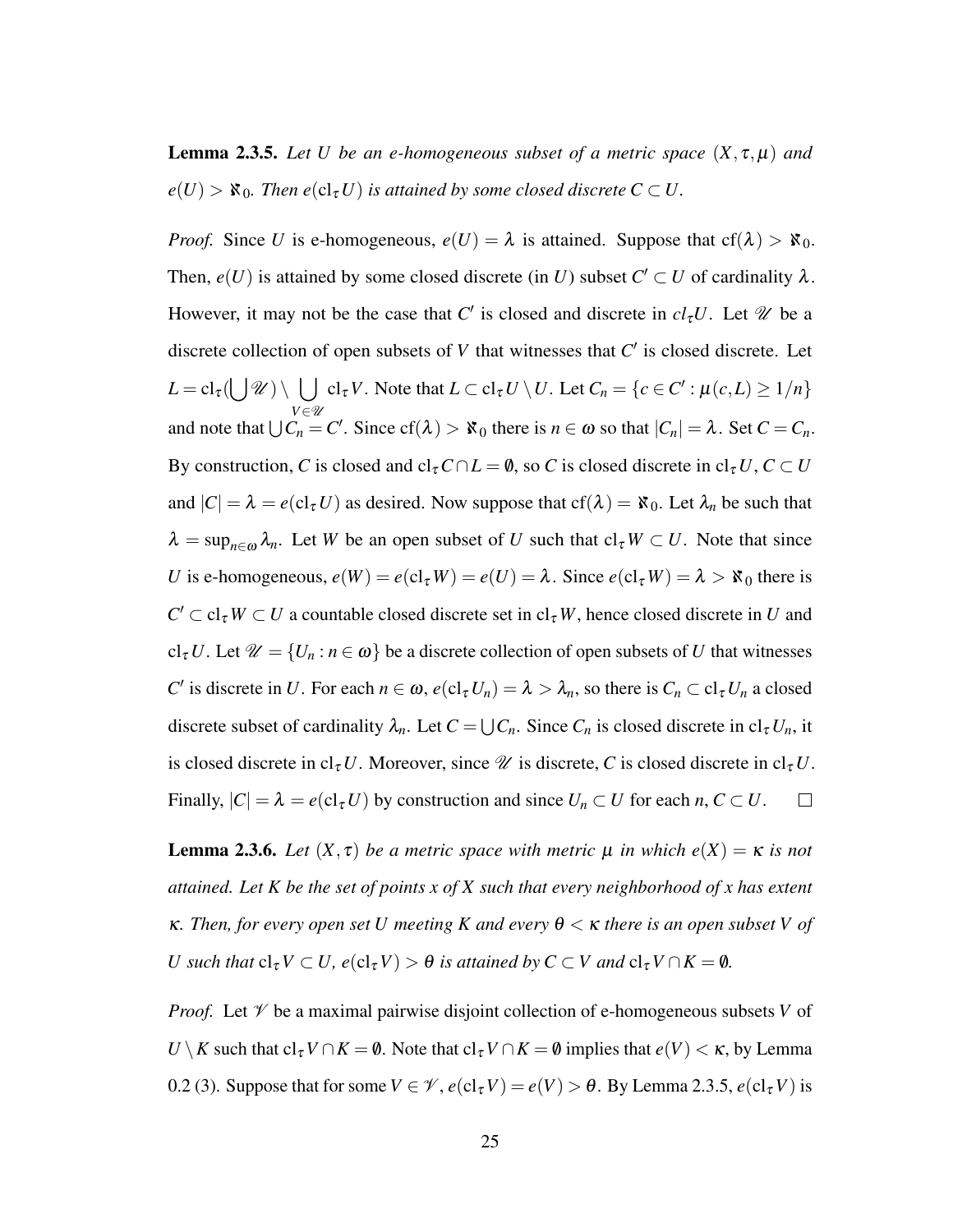attained by some  $C \subset V$  and we are done. Suppose on the other hand that  $e(V') \leq \theta$  for all  $V' \in \mathcal{V}$ . Note that  $\bigcup \mathcal{V}$  is dense in *U* since  $\mathcal{V}$  is maximal, *K* is nowhere dense and every open subset of *X* has an e-homogeneous subset. Since *X* is metric,  $e(W) = d(W)$  for any open subset *W*. Suppose that  $|\mathcal{V}| = \lambda < \kappa$ . Then,  $d(U) = d(\bigcup \mathcal{V}) \leq \lambda \cdot \theta < \kappa$  which is a contradiction. So,  $|\mathcal{V}| = \kappa$ . Since  $\mu(V', K) > 0$  for all  $V' \in \mathcal{V}$  and  $cf(\kappa) = \omega$ , there is  $n \in \omega$  such that  $|\{V' \in \mathcal{V} : \mu(K, V') > 1/n\}| > \theta$ . Set  $\mathcal{V}' = \{V' \in \mathcal{V} : \mu(K, V') > 1/n\}.$ We now refine  $\mathcal{V}'$  to a discrete collection of size  $> \theta$ . Let  $L = cl_{\tau}(\bigcup \mathcal{V}') \setminus \bigcup cl_{\tau} V$  and  $\mathscr{V}'$ let  $L_{\varepsilon} = \{x \in U : \mu(x, L) < \varepsilon\}$ . Since  $\bigcap L_{\varepsilon} = L$  and  $V' \cap L = \emptyset$  for all  $V' \in \mathcal{V}'$ , there is ε>0  $m \in \omega$  such that  $|\{V' \in \mathcal{V}' : V' \setminus L_{1/m} \neq \emptyset\}| > \theta$ . Set  $\mathcal{V}'' = \{V' \in \mathcal{V}' : V' \setminus L_{1/m} \neq \emptyset\}.$ For each  $V' \in \mathcal{V}''$ , let  $W(V') = V' \setminus L_{1/m}$ . The collection  $\mathcal{W} = \{W(V') : V' \in \mathcal{V}'\}$  by construction is discrete and has cardinality  $> \theta$ . Set  $V = \bigcup \mathscr{W}$ . For each  $W \in \mathscr{W}$ , choose  $x_W \in W$ . Let  $C = \{x_W : W \in \mathcal{W}\}\$ . C is closed discrete in  $cl_{\tau}V$  since  $\mathcal W$  is discrete in *X*, and  $|C| = |\mathcal{W}| > \theta$ . Since  $e(cl_{\tau} V) = e(V) \leq \sup \{e(W) : W \in \mathcal{W} \} \cdot |\mathcal{W}| \leq \theta \cdot |\mathcal{W}| = |C|$ , we have that  $e(cl_{\tau} V) > \theta$  is attained by  $C \subset V$ .  $\Box$ 

<span id="page-25-0"></span>**Lemma 2.3.7.** Let  $(Z, \tau)$  be a compact metric space and let  $\mathscr{U} \in [\tau]^{<\omega}$  be a pairwise *disjoint collection such that* S U *is dense in X. If* ε > 0 *and* V *is the collection of open* subsets of X with diameter less than  $\varepsilon$ , then there exists a pairwise disjoint  $\mathscr{V}' \in [\mathscr{V}]^{<\omega}$ *such that*  $\mathcal{V}'$  *refines*  $\mathcal{U}$  *and*  $\bigcup \mathcal{V}'$  *is dense in* X.

*Proof.* Since  $\mathcal V$  covers *Z*, compact, there is  $n \in \omega$  and  $V_1, V_2, \ldots, V_n \in \mathcal V$  such that  $Z = \bigcup_{1 \le i \le n} V_i$ . Define  $\hat{V}_1 = V_1$  and for  $1 < i \le n$  let  $\hat{V}_i = V_i \setminus cl(\bigcup_{1 \le j < i} V_j)$ . Let  $\hat{\mathcal{V}} = \{\hat{V}_i : 1 \le i \le n\}$ . Note,  $\hat{\mathcal{V}}$  is pairwise disjoint and  $\bigcup \hat{\mathcal{V}}$  is dense in *X*. Now define  $\mathcal{V}' = \{V \cap U : V \in \mathcal{V}, U \in \mathcal{U}\}\$ . Since  $V \cap U \subset U$  for each  $V \in \mathcal{V}$  and  $U \in \mathcal{U}, \mathcal{V}'$ refines  $\mathcal{U}$ . Since diam $(V \cap U) \leq \text{diam}(V) \leq V_i$  for some  $1 \leq i \leq n$ , diam $(V') < \varepsilon$  for all  $V' \in \mathcal{V}'$ . Hence  $\mathcal{V}' \subset \mathcal{V}$ . Since  $\hat{\mathcal{V}}$  is pairwise disjoint,  $\mathcal{V}'$  is as well. Finally,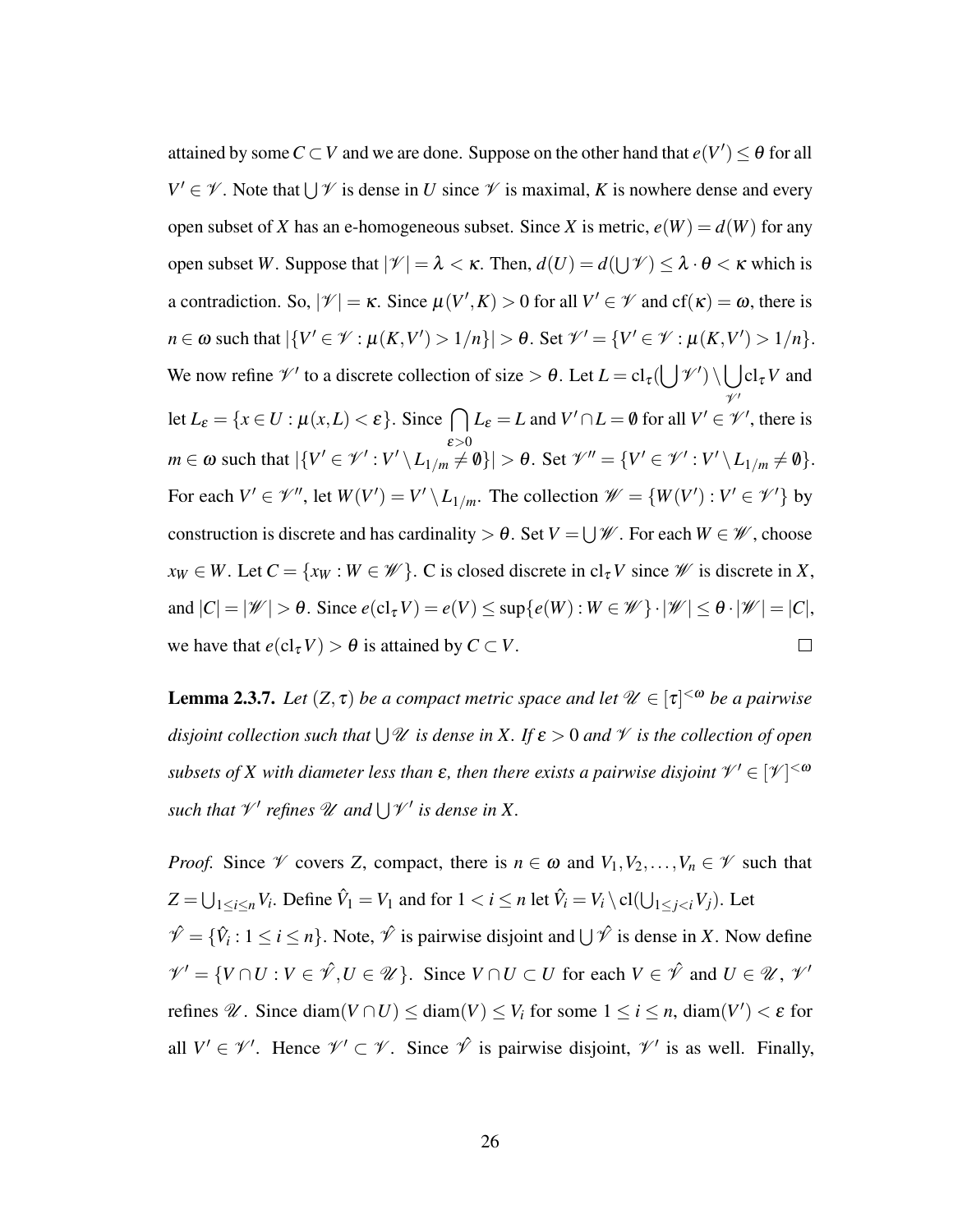$\bigcup \mathscr{V}' = \bigcup \mathscr{V} \cap \bigcup \mathscr{U}$  and therefore  $\bigcup \mathscr{V}'$  is dense in *Z*, since  $\bigcup \mathscr{V}'$  and  $\bigcup \mathscr{U}$  are open and dense in *X*.  $\Box$ 

<span id="page-26-0"></span>**Theorem 2.3.8.** *If*  $(X, \tau, \mu)$  *is a metric space and*  $e(X) = \kappa > c$  *is not attained, then there is*  $\sigma$ , a topology on *X* coarser than  $\tau$ , such that  $(X, \sigma)$  is connected and metrizable.

*Proof.* Re-scale  $\mu$  so that  $\text{diam}_{\mu}(X) < 1/2$  by replacing it with  $\frac{\mu}{2(1+\mu)}$ . Let *K* be the set of points *x* of *X* such that every neighborhood of *x* has extent κ. By Lemma [2.3.2,](#page-23-1) *K* is compact.

Let  $\mathcal{C}_0^* = \{K\}$ . For each  $n \in \omega \setminus \{0\}$ , define  $\mathcal{C}_n^* \subset \tau|_K$ , a pairwise disjoint finite collection with the following properties:

- $cl(\bigcup \mathscr{C}_n^*) = K$ .
- $\mathcal{C}_n^*$  refines  $\mathcal{C}_{n-1}^*$
- $B \in \mathcal{C}_n^*$  implies diam $(B) < 1/2^n$

Let  $n \in \omega \setminus \{0\}$ . Apply Lemma [2.3.7](#page-25-0) with  $Z = K$ ,  $\tau$ ,  $\mathcal{U} = \mathcal{C}_{n-1}^*$  and  $\varepsilon = 1/2^n$  to get  $\mathcal{V}'$ , a pairwise disjoint collection of open sets with diameter less that  $1/2^n$  that refines  $\mathscr{C}_{n-1}^*$  and whose union is dense in *K*. Set  $\mathscr{C}_n^* = \mathscr{V}'$ .

#### Definition of *Bi*'s

For  $n \in \omega$  enumerate the elements of  $\mathcal{C}_n^*$  as  $\mathcal{C}_n^* = \{B_i^* : i_n \le i \le i_{n+1}\}$  with an increasing sequence of integers,  $i_n$ . For each  $i \in \omega$ , let  $L_i = \{x \in X : \mu(x, B_i^*) \leq \mu(x, K \setminus B_i^*)\}.$ Fix  $n \in \omega$  and let  $B_{i_n} = L_{i_n}$  and for  $i_n < i < i_{n+1}$ , let  $B_i = L_i \setminus \bigcup_{i_n \leq j < i} \text{cl}(B_j)$ . Note that  $B_j^* \subset B_i^*$  implies  $L_j \subset L_i$ .

We define  $\mathcal{C}_n = \{B_i : i_n \le i < i_{n+1}\}\$  and verify the following.

i) For each  $n \in \omega$ ,  $\mathcal{C}_n$  is pairwise disjoint.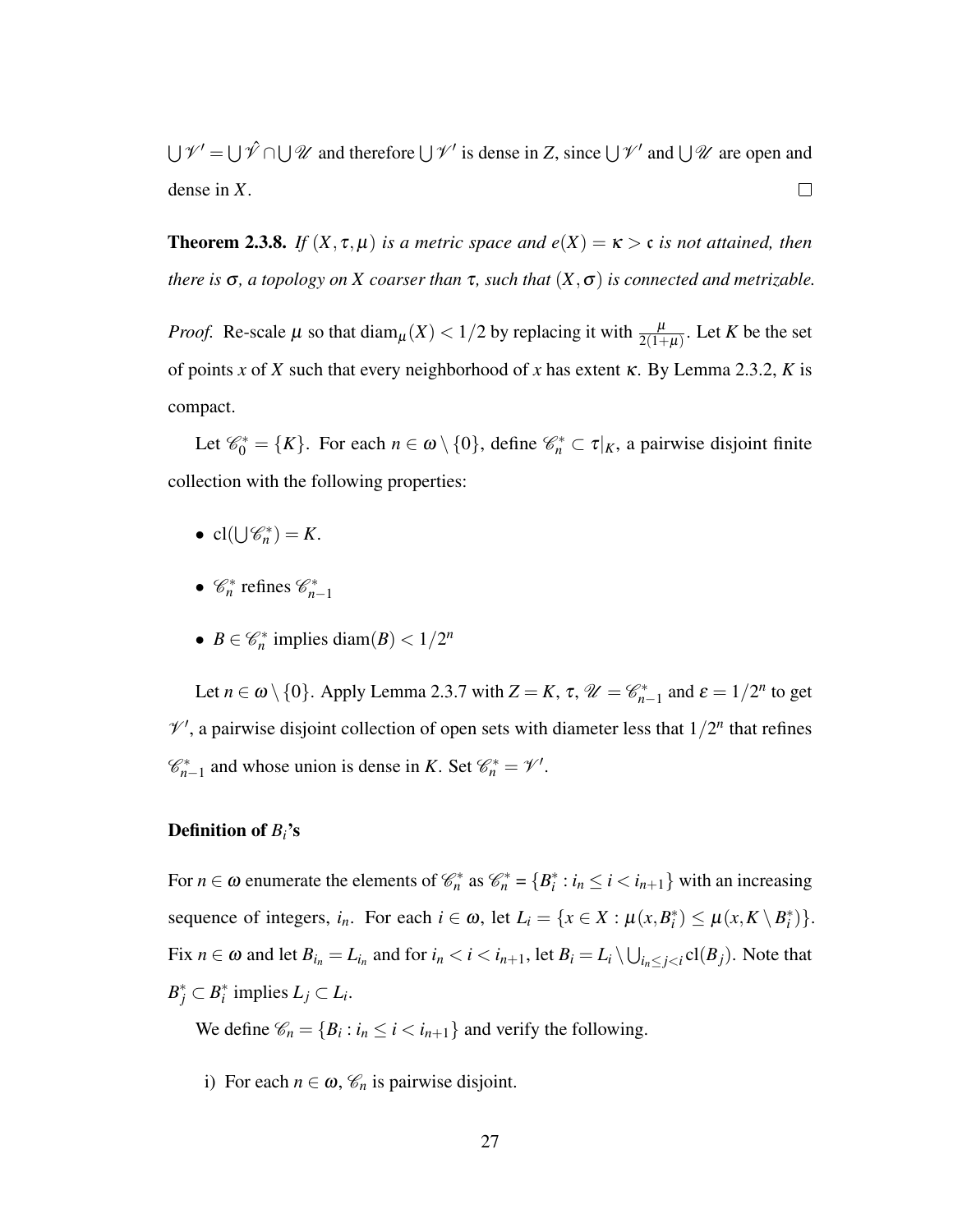- <span id="page-27-0"></span>ii) For each  $n \in \omega$ ,  $\bigcup \mathcal{C}_n$  is dense in *X*.
- iii) For all  $i \in \omega$ , int $(B_i) \cap K \neq \emptyset$ .

From the definition of  $B_i$  and  $\mathcal{C}_n$ , i) is clear. Towards ii), let  $n \in \omega$  and let  $x \in X$ . Since  $\bigcup \mathcal{C}_n^*$  is dense in *K*,  $\mu(x,K) = \mu(x,\bigcup \mathcal{C}_n^*)$ . Since  $\mathcal{C}_n^*$  is finite, there is *i* such that  $i_n \le i < i_{n+1}$  and  $\mu(x, K) = \mu(x, B_i^*)$ . Therefore,  $\mu(x, B_i^*) \le \mu(x, K \setminus B_i^*)$  and either  $x \in \text{cl}(B_i)$  or  $x \in \text{cl}(\bigcup_{i_n \leq j < i} B_j)$ . In either case,  $x \in \text{cl}(\bigcup \mathscr{C}_n)$ . For iii), note that  $\text{int}(B_i) \cap K = B_i^* \setminus \text{cl}(\bigcup_{i_n \leq j < i} B_j^*)$  which is nonempty since  $\mathcal{C}_n^*$  is pairwise disjoint. Let  $U_i = \{x \in X : \mu(x, K) < \frac{1}{2^{i+1}}\}$  $\frac{1}{2^{i+1}}\}.$ 

**Claim** (2). For  $n \in \omega$ ,  $i_n \le i < i_{n+1}$ , diam<sub> $\mu$ </sub>  $(L_i \cap U_m) < \frac{3}{2^n}$  $\frac{3}{2^n}$  for any  $m \geq n-1$ .

*Proof.* Note that if  $x \in L_i$ ,  $\mu(x, B_i^*) \leq \mu(x, K \setminus B_i^*)$  which implies  $\mu(x, K) = \mu(x, B_i^*)$ . Hence for  $i_n \le i < i_{n+1}$ ,  $m \ge n-1$ ,  $x, y \in L_i \cap U_m$  and  $\varepsilon > 0$  there exists  $x_0, y_0 \in B_i^*$  such that  $\mu(x, x_0), \mu(y, y_0) < 1/2^{m+1} + \varepsilon/2 \le 1/2^n + \varepsilon/2$ . So,

$$
\mu(x,y) \le \mu(x,x_0) + \mu(y,y_0) + \mu(x_0,y_0) \le 2/2^n + \varepsilon + 1/2^n \le 3/2^n + \varepsilon
$$

Hence, diam<sub>µ</sub> $(L_i \cap U_m) < \frac{3}{2}$  $\frac{3}{2^n}$ .

#### $\Box$

#### Definition of *Wi*'s

We define  $\mathcal{W} = \{W_i : i \in \omega\}$ , a pairwise disjoint collection of open subsets of *X* such that

- i) cl( $W_i$ )∩ $K = \emptyset$ ,
- ii)  $e(cl(W_i)) > c$  is attained by  $C_i \subset W_i$ ,
- iii) for  $i_n \le i < i_{n+1}$ ,  $\varepsilon_i = \text{diam}_{\mu}(W_i) < \frac{3}{2^n}$  $rac{3}{2^n}$  and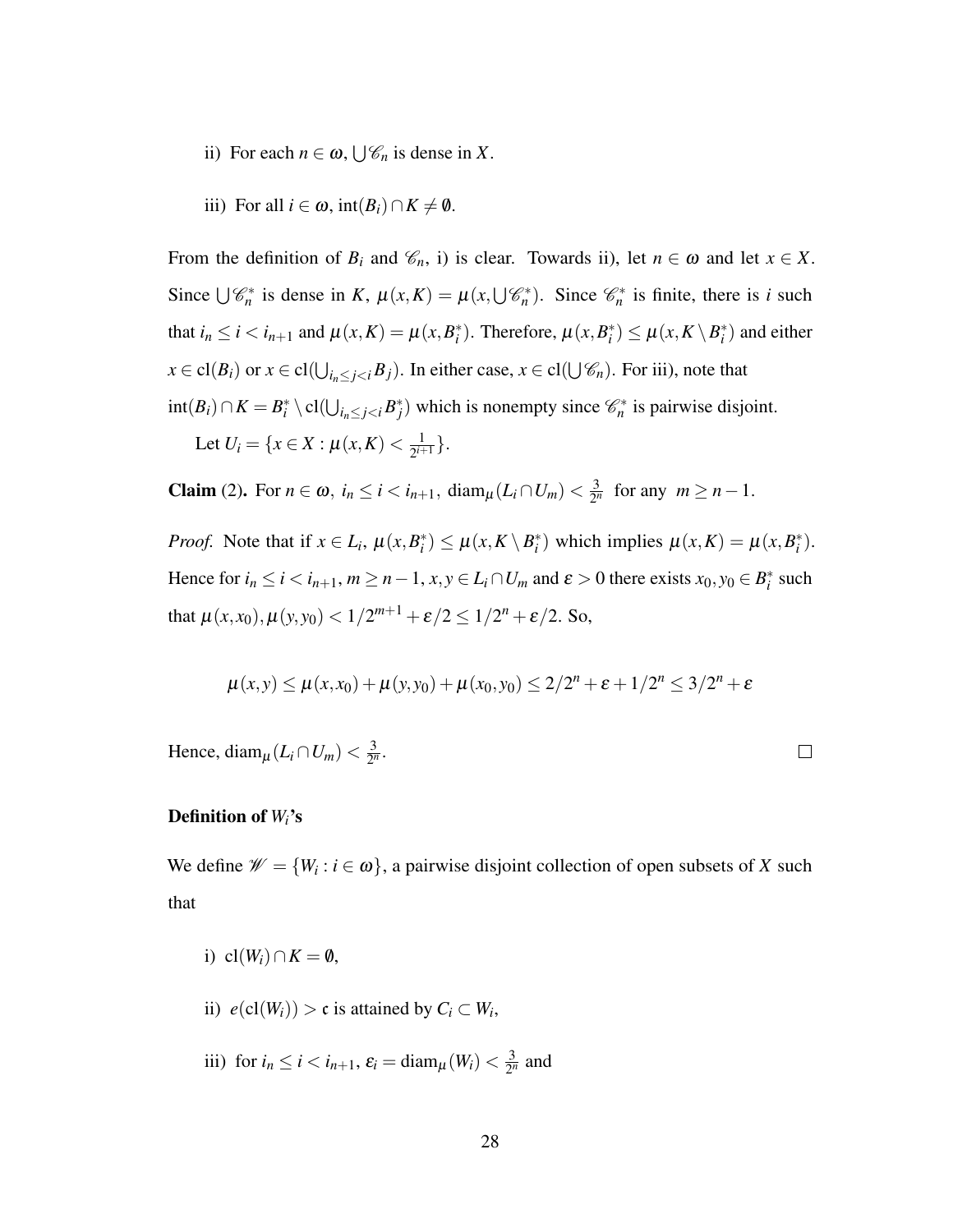iv)  $\bigcup \mathscr{W}$  is dense in *X*.

Let  $\hat{W}_0 = \emptyset$ . Apply Lemma [2.3.6](#page-24-1) with  $\theta = \mathfrak{c}$  and  $U = \text{int}(B_0) = X$  to get an open subset *V* of *X* such that  $e(cl_{\tau} V) > \theta = \mathfrak{c}$  is attained by  $C_0 \subset V$  and  $cl_{\tau} V \cap K = \emptyset$ . Set  $W_0 = V$ . Set  $S_0 = V$ . Let  $k_0 = \min\{k : S_0 \subset X \setminus U_k\} \ge 1$ . By definition  $W_0$  is open, and since cl*V* ∩*K* = cl(*W*<sub>0</sub>) ∩ *K* =  $\emptyset$  i) holds. By Lemma [2.3.6,](#page-24-1) ii) holds and iii) is trivial since  $diam(X) \leq 1/2$ .

Suppose we have defined  $W_i$  for all  $0 < i < i_n$  so that i), ii), and iii) are satisfied. Also suppose that  $S_m = \bigcup \{W_i : i < i_{m+1}\}$  is dense in  $X \setminus cl(U_{k_{m-1}+1})$  and that  $k_m = \min\{k : S_m \subset X \setminus U_k\} \ge m$  for all  $0 < m < n$ .

Let *i* be such that  $i_n \le i < i_{n+1}$ . Let  $\hat{W}_i = B_i \setminus (cl(U_{k_{n-1}+1} \cup S_{n-1}))$ . Since  $int(B_i) ∩ K \neq \emptyset$  and  $K ⊂ X \setminus cl(S_{n-1}), int(B_i) \setminus cl(S_{n-1})$  is an open set meeting *K*. So, apply Lemma [2.3.6](#page-24-1) with  $\theta = \max\{e(\hat{W}_i), \mathfrak{c}\}\$  and  $U = \text{int}(B_i) \setminus \text{cl}(S_{n-1})$  to get an open subset *V* of *U* such that  $cl_{\tau} V \subset U$ ,  $e(cl_{\tau} V) > \theta$  is attained by  $C_i \subset V$  and  $cl_{\tau} V \cap K = \emptyset$ . Set  $W_i = \hat{W}_i \cup V$ . By the lemma,  $W_i$  satisfies (i) (ii) for each *i* such that  $i_n \le i < i_{n+1}$ . Set *S*<sup>*n*</sup> = ∪{*W<sub>i</sub>* : *i*<sup>*n*</sup> ≤ *i* < *i*<sub>*n*+1</sub>} ∪ *S*<sub>*n*-1</sub>. Let *k*<sub>*n*</sub> = min{*k* : *S*<sub>*n*</sub> ⊂ *X* \*U<sub>k</sub>*} ≥ *n*. By Claim [\(2.3\)](#page-27-0), diam $(B_i \cap U_{n-1}) < \frac{3}{2^n}$  $\frac{3}{2^n}$  since *B*<sup>*i*</sup> ⊂ *L<sub>i</sub>* and *i*<sub>*n*</sub> ≤ *i* < *i*<sub>*n*+1</sub>. Also, *S*<sub>*n*−1</sub> is dense in *X*  $\setminus U_{k_{n-2}+1}$ . Therefore  $W_i = \hat{W}_i \cup V \subset B_i \setminus cl(S_{n-1}) \subset B_i \cap U_{k_{n-2}+1} \subset B_i \cap U_{n-1}$ , since  $k_{n-2} \ge n-2$ . Hence diam<sub> $\mu$ </sub> $(W_i) < \frac{3}{2^n}$  $\frac{3}{2^n}$  and iii) is satisfied.

Towards iv), since *K* is nowhere dense in *X*, we only show that  $\bigcup \mathcal{W}$  is dense in *X* \ *K*. Let *x* ∈ *X* \ *K* and let *n* ∈ ω be such that *x* ∈ *X* \ cl(*U*<sub>*kn*−1+1</sub>). Then either *x* ∈ cl(*S*<sub>*n*−1</sub>) ⊂ cl(*S*<sub>*n*</sub>) or *x* ∈ *X* \ cl(*U*<sub>*k*<sub>*n*−1</sub>+1</sub> ∪ *S*<sub>*n*−1</sub>). If *x* ∈ *X* \ cl(*U*<sub>*k*<sub>*n*−1+1</sub> ∪ *S*<sub>*n*−1</sub>) then</sub> since  $\{B_i : i_n \le i < i_{n+1}\}\$  is dense in  $X, x \in cl(B_i \setminus (cl(U_{k_{n-1}+1} \cup S_{n-1})) \subset cl(W_i) \subset cl(S_n)$ for some *i*. In either case  $x \in \text{cl}(S_n)$ . So,  $\text{cl}(\bigcup \{W_i : i \in \omega\}) = \text{cl}(\bigcup \{S_n : n \in \omega\}) \supset$  $(X \setminus cl(U_{k_m+1}))$  for each  $m \in \omega$ . But,  $X \setminus K = \bigcup X \setminus cl(U_{k_m+1})$ . Hence  $\bigcup \{W_i : i \in \omega\}$  is dense in  $X \setminus K$ .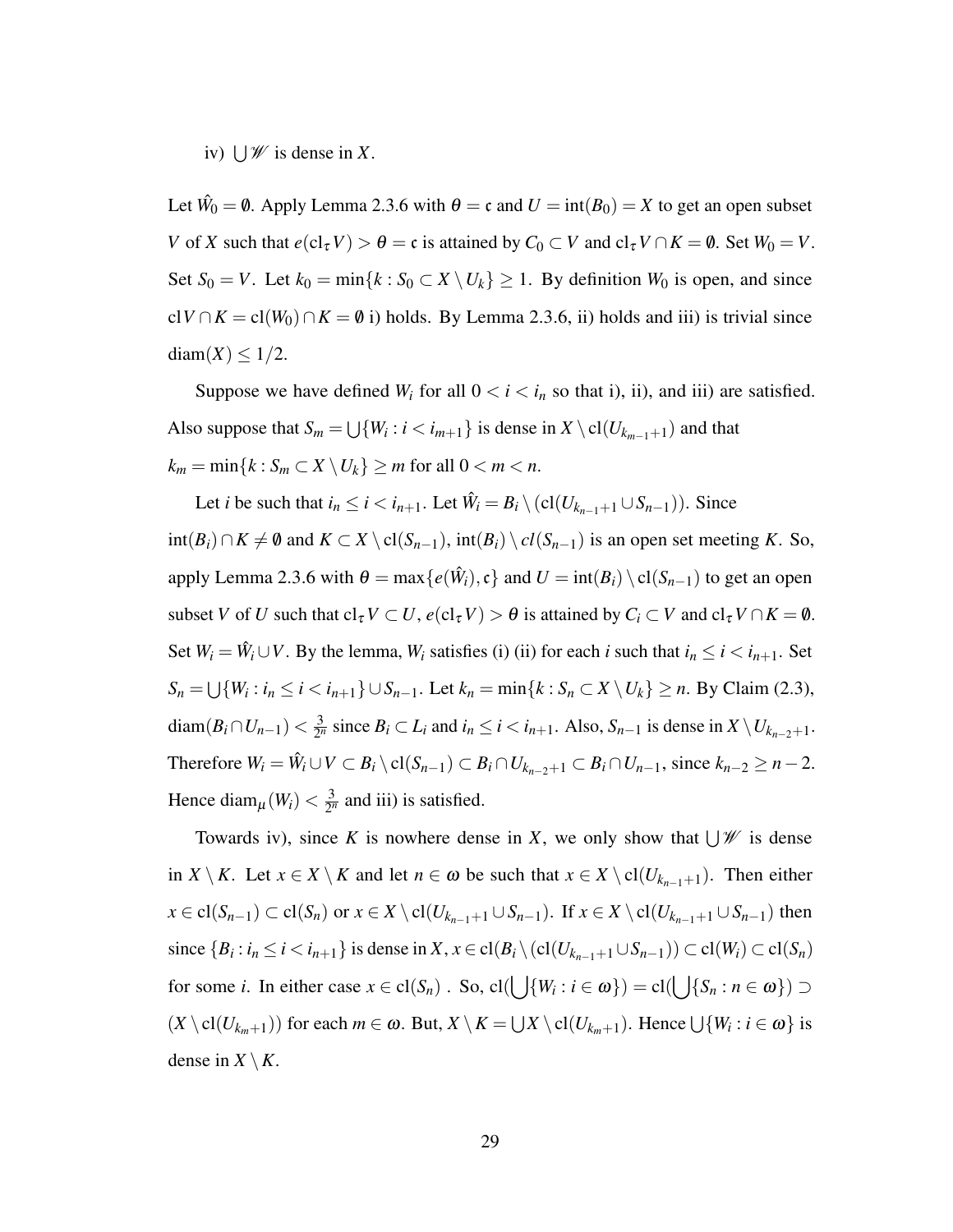#### Linking the  $W_i$ 's

Suppose that if  $n, i, j \in \omega$  are such that  $i_n \le i < i_{n+1} \le j < i_{n+2}$  and  $B_j^* \subset B_i^*$ . Then,  $W_i \subset B_i \cap U_{n-1} \subset L_i \cap U_{n-1}$  and  $W_j \subset B_j \cap U_n \subset L_j \cap U_n \subset L_i \cap U_{n-1}$ . Hence by Claim (2),  $x \in W_i$  and  $y \in W_j$  implies  $\mu(x, y) \le \varepsilon_i$ . For each  $j \in \omega$  choose  $x_j \in W_j \setminus C_i$  arbitrarily. For  $i_n \le i < i_{n+1}$ , let  $J_i = \{j : i_{n+1} \le j < i_{n+2}, B_j^* \subset B_i^*\}$  and let  $X_i = \{x_j : j \in J_i\}$ . Notice that diam $(W_i \cup X_i) \le \varepsilon_i C_i \subset W_i \subset \text{int}(W_i \cup X_i)$  and that by the definition of  $\mathscr{B}^*$ ,  $\bigcup_{i\in\omega}J_i=\omega\setminus\{0\}.$ 

#### Defining the connected topology on *X*

We define a sequence of metrics  $\mu_n$  on *X* such that  $v = \lim \mu_n$  is a well defined metric that generates a coarser connected topology on *X*. We define  $\mu_n$  by induction. Apply Lemma [2.3.1](#page-18-1) with  $Y = W_0 \cup X_0$ ,  $C = C_0$ ,  $\varepsilon = 3/2$  and  $\mu = \mu^*$  to get  $\tau_0$  and  $\mu_0$  such that

- i)  $\tau_0|_{\text{cl}W_0 \cup X_0}$  is connected
- ii)  $\mu^*|_{(X\setminus (W_0\cup X_0))^2} = \mu_0|_{(X\setminus (W_0\cup X_0))^2},$
- iii) diam<sub> $\mu_0$ </sub> (cl $W_0 \cup X_0$ )  $\leq 9/2$  and
- iv)  $\mu_0 \le \mu^* + 6/2$ .

Fix *n* and suppose we have for each  $1 \le m < n$ ,  $\mu_m$  defined on *X* such that  $\mu_m$  is a metric that generates a coarser topology  $\tau_m \subset \tau_{m-1}$  in which  $S_m$  is a connected subset of *X*.

Set  $\sigma_0 = \tau_{n-1}$  and  $\rho_0 = \mu_{n-1}$ . For  $i_n \le i < i_{n+1}$ , let  $j = i - i_n$  and apply Lemma [2.3.1](#page-18-1) with  $X = X$ ,  $C = C_i$ ,  $\tau = \sigma_j$ ,  $\mu = \rho_j$ ,  $Y = W_i \cup X_i$  and  $\varepsilon = \varepsilon_i$  to get  $\sigma_{j+1}$  and  $\rho_{j+1}$  such that

i) 
$$
\sigma_{j+1}|_{\text{cl }W_i \cup X_i}
$$
 is connected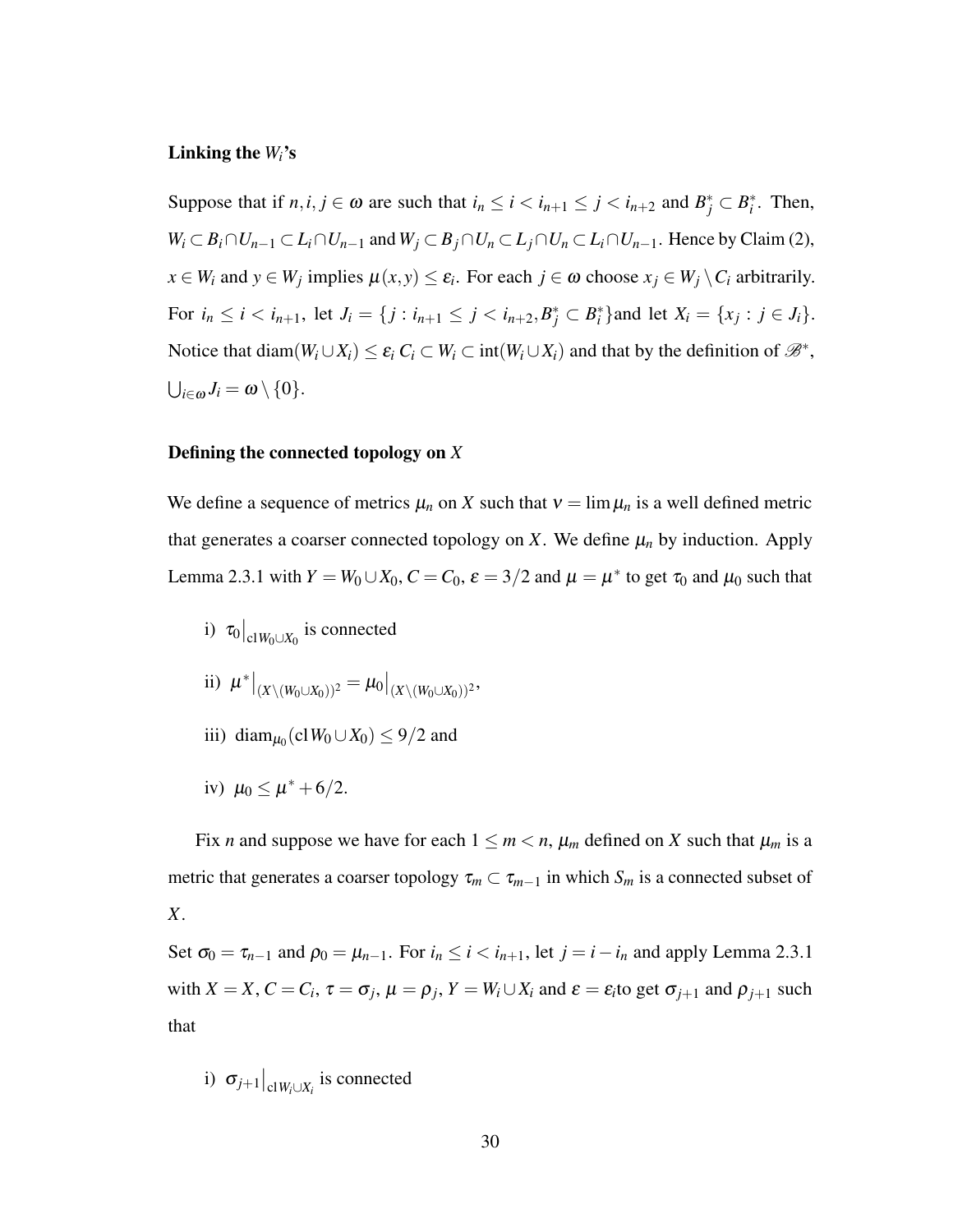- ii)  $\rho_j|_{(X \setminus (W_i \cup X_i))^2} = \rho_{j+1}|_{(X \setminus (W_i \cup X_i))^2}$
- iii) diam<sub> $\rho_{j+1}$ </sub> (cl $W_i \cup X_i$ )  $\leq 3\varepsilon_i \leq \frac{9}{2^n}$  $\frac{9}{2^n}$  and
- iv)  $\rho_{j+1} \leq \rho_j + 2\varepsilon_i \leq \rho_j + \frac{6}{2^i}$ 2 *n*

Let  $\mu_n = \rho_{m_n}$  and  $\tau_n = \sigma_{m_n}$ . As a consequence of ii) and iv),  $\mu_n \le \mu^* + \frac{6}{2^n}$  $rac{6}{2^n}$  on  $\bigcup_{i_n\leq i< i_{n+1}}W_i$ ,  $\mu_n=\mu_{n-1}$  on  $X\setminus\bigcup_{i_n\leq i< i_{n+1}}W_i$  and  $\tau_n\big|_{\text{cl }W_i\cup X_i}$  is connected for each  $i_n \leq i < i_{n+1}$ .

Define  $v(x, y) = \lim_{h \to 0} \mu_n(x, y)$ . This map is a well defined metric since for any  $x, y \in X$ ,  $v(x, y) = \mu_m(x, y)$  for all  $m \ge \max\{n : i_n \le i < i_{n+1}$  and  $x \in W_i$  or  $y \in W_i\} \cup \{0\}$ . Let  $\tau'$  be the topology generated by v. To show that  $\tau' \subset \tau$  we show that v preserves convergent  $\mu$  sequences. Suppose that  $\{x_n : n \in \omega\}$  and *x* are such that  $\lim_{i \to \infty} \mu(x, x_i) = 0$ . If  $x \notin K$ there is  $n, m \in \omega$  such that  $x, x_i \in X \setminus cl(U_{k_n+1})$  for all  $i \geq m$ . Then,  $v(x, x_i) = \mu_n(x, x_i)$  for all  $i \geq m$ , hence  $\lim_{i \to \infty} v(x, x_i) = \lim_{i \to \infty} \mu_n(x, x_i) = 0$ , since  $\mu_n$  preserves  $\mu$  convergent sequences. Now suppose that  $x \in K$ . For each  $n \in \omega$ , there is  $m_n$  such that  $x_n \in U_{m_n}$ and since  $\mu^*(x, x_n) \to 0$ ,  $m_n \to \infty$ . If there is  $i \in \omega$  such that  $x_n \in W_i$  then it must be that  $i \geq m_n$  since  $x_n \in U_{m_n}$ . In this case, by the consequence of ii) and iv),

 $v(x, x_n) \le \mu^*(x, x_n) + \frac{6}{2^i} \le \mu^*(x, x_n) + \frac{6}{2^{m_n}}$ . If  $x \notin W_i$  for all  $i \in \omega$  then

 $v(x, x_n) = \mu^*(x, x_n)$ . In either case  $v(x, x_n) \leq \mu^*(x, x_n) + \frac{6}{2^{m_n}}$  and therefore  $v(x, x_n) \to 0$ .

Notice  $v\Big|_{W_i \cup X_i} = \tau_n\Big|_{W_i \cup X_i}$  for  $i_n \le i < i_{n+1}$ . Hence  $W_i \cup X_i$  is connected in  $\tau'$ . Notice that  $X_i \cap W_j \neq \emptyset$  for each  $j \in J_i$  so that  $W_i \cup \bigcup_{j \in X_i} W_j$  is connected as well. This means that *W<sub>i</sub>* is 'linked' to *W*<sup>0</sup> for every  $1 = i_1 \le i < i_2$  and since  $\bigcup_{i \in \omega} J_i = \omega \setminus \{0\}$ , any later *W<sub>i</sub>* is 'linked' to *W*<sub>0</sub>. Therefore any  $\tau'$ -clopen subset, *Z*, of *X* would have to be empty, or contain *W<sub>i</sub>* for all *i*. Since  $\bigcup_{i \in \omega} W_i$  is dense in *X*, *Z* is trivial. Hence  $\tau'$  is connected.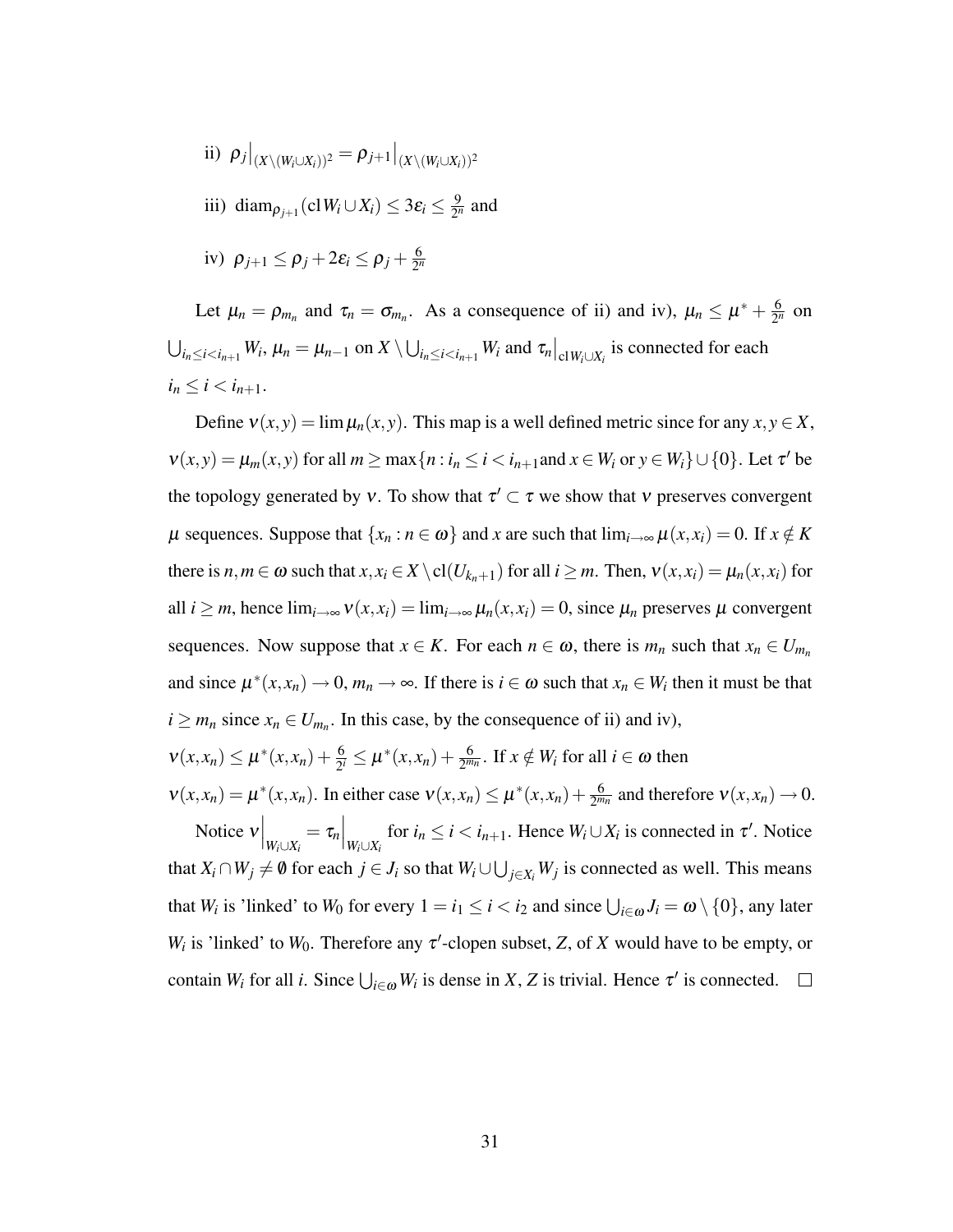### <span id="page-31-0"></span>Chapter 3

### Non-normality points

### <span id="page-31-1"></span>3.1 Introduction

- **Definition 3.1.1.** 1. A point *y* in a space *X* is called a **non-normality point of** *X* if  $X \setminus \{y\}$  is not normal.
	- 2. A point *y* in a space *X* is called a butterfly point of *X* if there are closed subsets *H*,*K* of *X* such that  $\{y\} = cl(H \setminus \{y\}) \cap cl(K \setminus \{y\}).$

If a point *y* is a non-normality point of a normal space *X*, then a pair of disjoint closed sets *H*,*K* that cannot be separated in  $X \setminus \{y\}$  actually demonstrate that *y* is a butterfly point of *X*. It is not always the case, however, that a butterfly point in a normal space is a non-normality point. For example, any point x in  $\mathbb{R}$ , the real line, is a butterfly point via the sets  $[x, x+1]$  and  $[x-1, x]$ . However, *x* is not a non-normality point of  $\mathbb{R}$ since  $\mathbb R$  is hereditarily normal.

One may ask the following questions for a topological space *X*.

<span id="page-31-2"></span>**Question 3.1.2.** Which points  $y \in \beta X \setminus X$  are non-normality (butterfly) points of  $\beta X \setminus X$ .

<span id="page-31-3"></span>Question 3.1.3. Under what set-theoretic conditions are all points  $y \in \beta X \setminus X$  nonnormality (butterfly) points of  $\beta X \setminus X$ .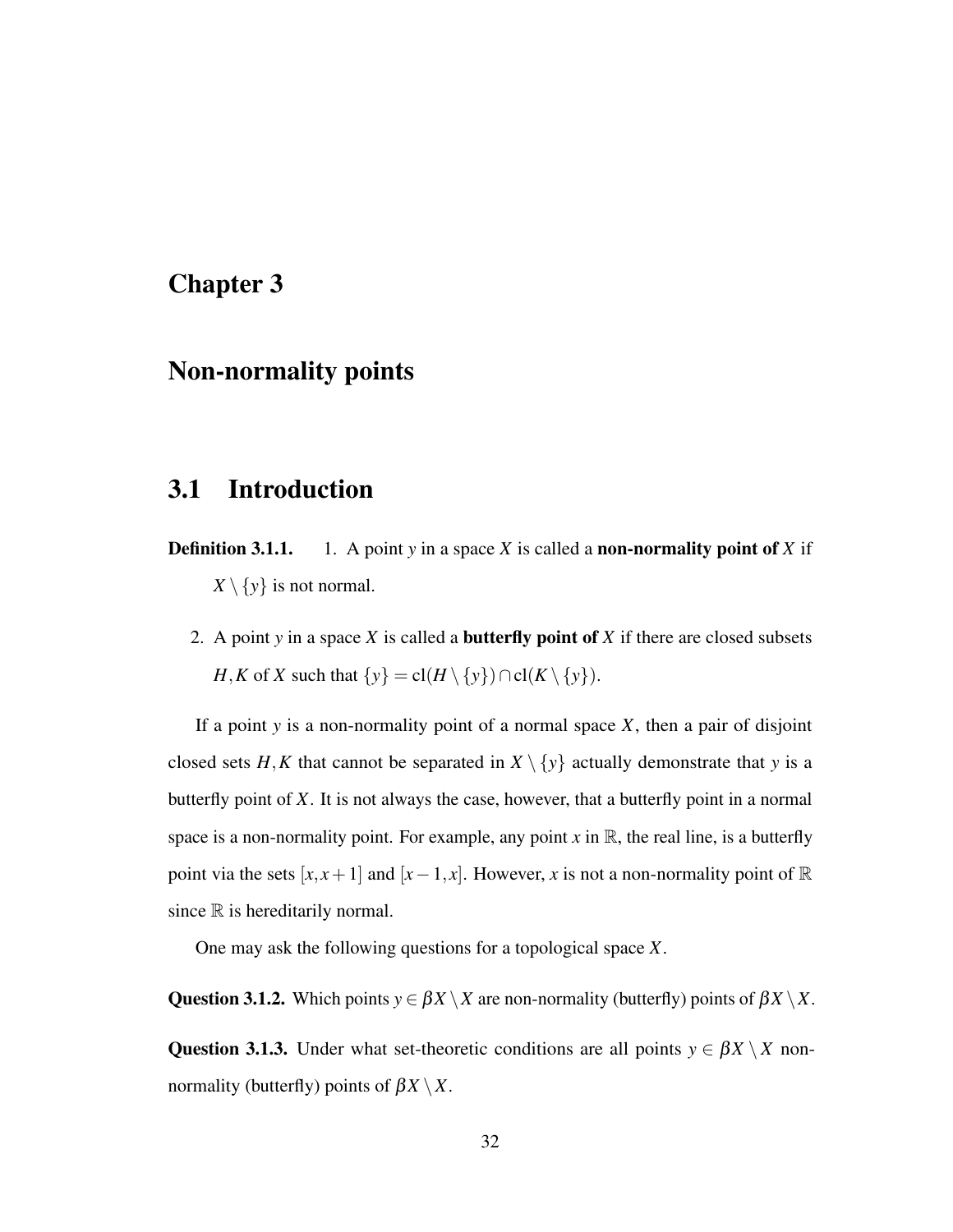<span id="page-32-0"></span>**Lemma 3.1.4.** Let y be an element of a normal space X and suppose  $X \setminus \{y\}$  is  $C^*$ *embedded in X. If y is a butterfly point of X then y is a non-normality point of X.*

*Proof.* Let *y* be a butterfly point of *X* such that  $X \setminus \{y\}$  is  $C^*$ -embedded in *X*. Suppose that  $X \setminus \{y\}$  is normal. Since y is a butterfly point, there are closed sets *H* and *K* in *X* such that  $\{y\} = cl(H \setminus \{y\}) \cap cl(K \setminus \{y\})$ . Let  $H' = H \setminus \{y\}$  and  $K' = K \setminus \{y\}$ . Since  $X \setminus \{y\}$  is normal and *H*<sup> $\prime$ </sup> and *K*<sup> $\prime$ </sup> are closed in  $X \setminus \{y\}$ , there is a continuous function  $f: X \setminus \{y\} \to [0,1]$  such that  $H' = f^{\leftarrow}[\{1\}]$  and  $K' = f^{\leftarrow}[\{0\}]$ . Since  $X \setminus \{y\}$ is  $C^*$ -embedded in *X*, there is a continuous extension, *g*, of *f* to *X*. However, since *y* ∈ cl(*H* \{*y*})∩cl(*K* \{*y*}) it must be that 0 = *g*(*y*) = 1, a contradiction. Hence *X* \{*y*} is not normal and therefore *y* is a non-normality point of *X*.  $\Box$ 

As the next example shows, a butterfly point of  $\beta X \setminus X$  is not necessarily a nonnormality point of  $\beta X \setminus X$ .

Example 3.1.5. Let  $X = (\omega + 1) \times \omega_1$ . Then  $\beta X = (\omega + 1) \times (\omega_1 + 1)$ . Notice that  $\beta X \setminus X$  is a convergent sequence  $\{(n, \omega_1) : n \in \omega\} \cup \{(\omega, \omega_1)\}\.$  Each  $(n, \omega_1)$  is neither a buttterfly point nor a non-normality point of  $\beta X \setminus X$ . However, the point  $(\omega, \omega_1)$  is a butterfly point of  $\beta X \setminus X$  via the sets  $H = \{(2n, \omega_1) : n \in \omega\}$  and  $K = \{(2n+1, \omega_1) : n \in \omega\}$ . Even though the point  $(\omega, \omega_1)$  is a non-normality point of β*X*, it is not a non-normality point of  $\beta X \setminus X$ ; the subspace  $\{(n, \omega_1) : n \in \omega\}$  is normal.

Because of the previous example, when aiming for non-normality points in  $\beta X \setminus X$ , we may restrict our attention to a special class of spaces. In particular, we focus not on arbitrary Tychonoff spaces *X*, but for discrete, or more generally, metrizable spaces.

We will use *p* and *q* for set-ultrafilters or ultrafilters on a discrete space and *y* for a z-ultrafilter on a metric space. When considering the Stone Cech compactification,  $\beta X$ , we view the points  $y \in \beta X$  as z-ultrafilters on X. In a Tychonoff space X, a z-ultrafilter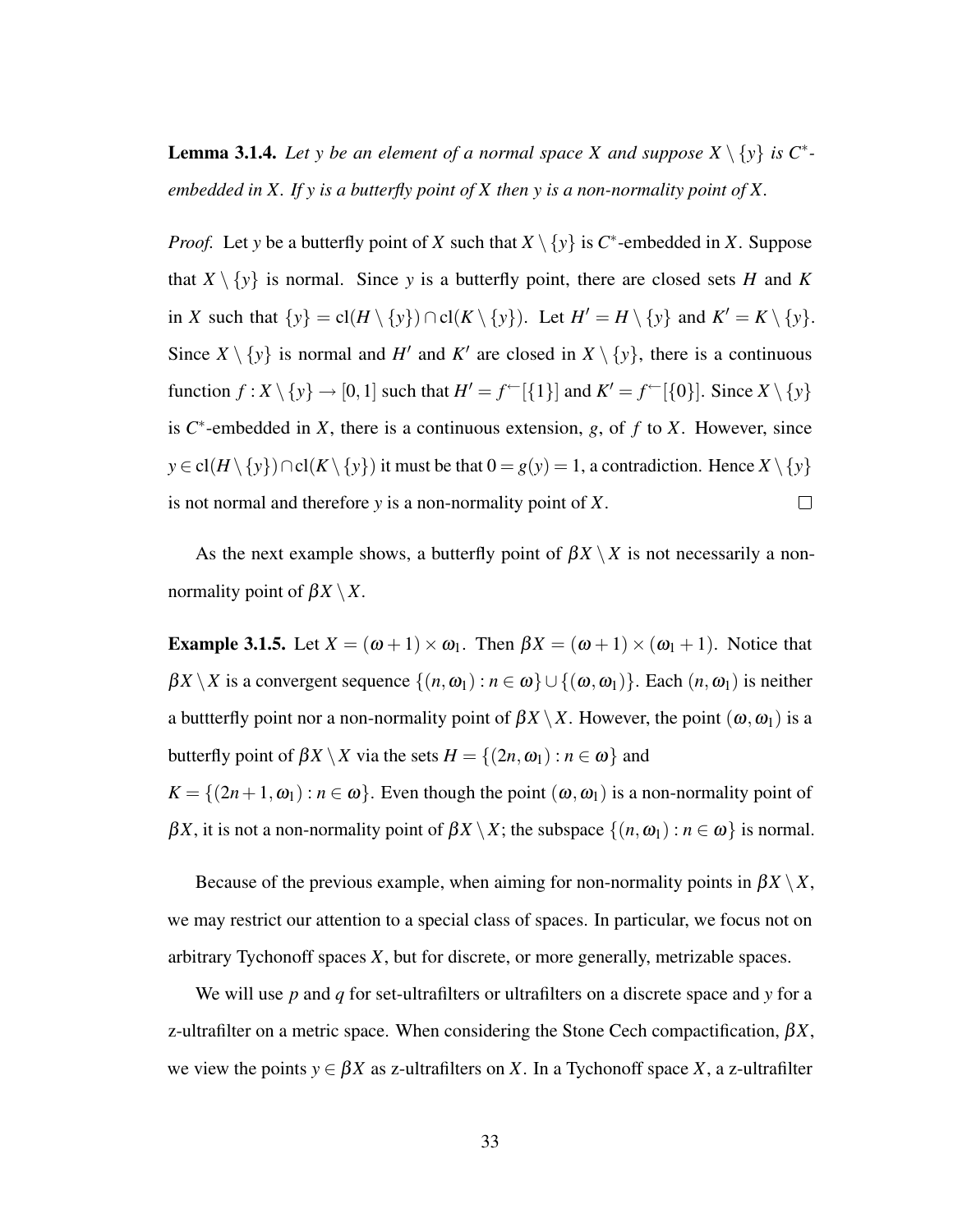<span id="page-33-1"></span>can have at most one point of convergence. Associating each point *x* of *X* to the fixed z-ultrafilter of all z-sets containing *x* gives an embedding of *X* into β*X*.

For an infinite cardinal  $\kappa$  we write  $D(\kappa)$  for the discrete space of cardinality  $\kappa$ . All subsets of  $D(\kappa)$  are clopen z-sets. Therefore, any ultrafilter on  $D(\kappa)$  is also an open ultrafilter and a z-ultrafilter. We would like to extend some notions defined for set-ultrafilters to z-ultrafilters.

- **Definition 3.1.6.** 1. An ultrafilter *p* on  $D(\kappa)$  is called **uniform** if  $|A| = \kappa$  for each  $A \in p$ .
	- 2. A point  $y \in \beta X \setminus X$  is **uniform** if  $w(Z) = w(X)$  for all  $Z \in y$ .

For an infinite cardinal  $\kappa$ , we denote the set of uniform ultrafilters on the discrete space of size  $\kappa$  by  $U(\kappa)$  and the set of non-uniform ultrafilters by  $NU(\kappa)$ .

- **Definition 3.1.7.** 1. A uniform ultrafilter, *p*, on a  $D(\kappa)$  is  $(\aleph_0, \kappa)$ -regular (or just **regular**) if there exists  $\{S_\alpha : \alpha \in \kappa\} \subset p$  such that for all  $A \in [\kappa]^{\aleph_0}$ ,  $\bigcap \{S_\alpha : \alpha \in A\} = \emptyset.$ 
	- 2. A uniform z-filter, *y*, on a metric space with weight  $\kappa$  is **regular** if there exists  $\mathscr{Z} \subset y$  such that  $|\mathscr{Z}| = \kappa$  and  $\mathscr{Z}$  is a locally finite collection in X.

### <span id="page-33-0"></span>3.2 Discrete Spaces

A direct way of showing that a point *y* in a space *Y* is a non-normality point of *Y*, is to exhibit two closed subsets of  $Y \setminus \{y\}$  that cannot be separated.

Blaszczyk and Szymanski [\[2\]](#page-49-8) showed that if  $\kappa$  is regular and  $p \in \beta D(\kappa) \setminus D(\kappa)$  is in the closure of a strongly discrete subset of  $\beta D(\kappa)\setminus D(\kappa)$  then *p* is a non-normality point of  $\beta D(\kappa) \setminus D(\kappa)$ . They used the closure of the strongly discrete set as one of the two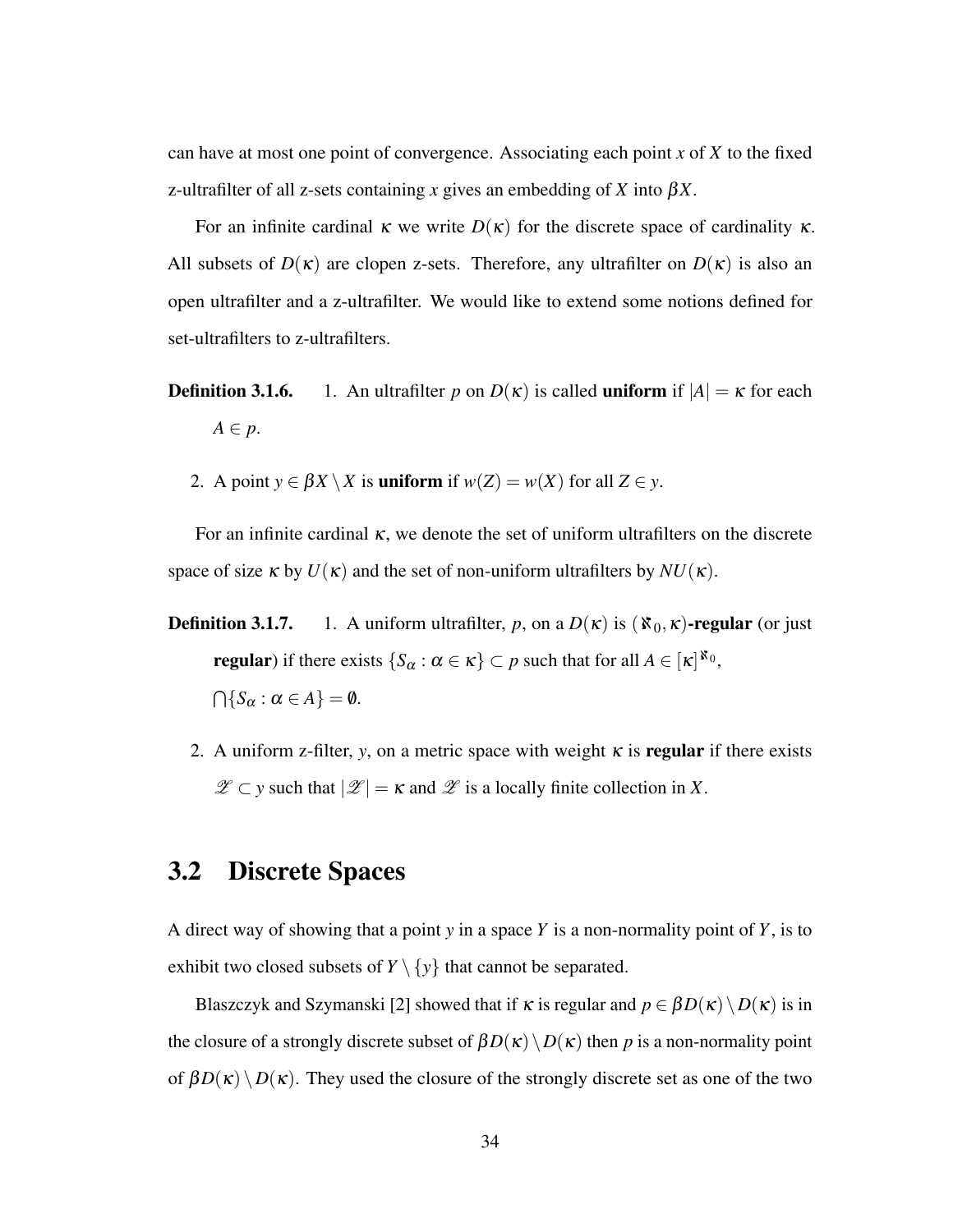<span id="page-34-0"></span>closed sets that cannot be separated in  $\beta D(\kappa) \setminus D(\kappa) \setminus \{p\}$ . Blaszczyk and Szymanski's result addresses a question of the form [3.1.2,](#page-31-2) which points are non-normality points? Notice that they did not assume extra axioms of set theory.

When the conclusion is strengthened to: all points are non-normality points, as in [3.1.3,](#page-31-3) the hypotheses usually include a set-theoretic assumption. For example, assuming CH, any point  $p \in \beta \omega \setminus \omega$  is a non-normality point of  $\beta \omega \setminus \omega$ . This theorem was proven in two parts. Gillman, [\[9\]](#page-49-9), showed that under CH, a certain class of points  $p \in \beta \omega \setminus \omega$ are non-normality points of  $\beta\omega \setminus \omega$ . Then, Rajagopalan [\[18\]](#page-50-3) and Warren [\[22\]](#page-50-4) showed all other points  $p \in \beta \omega \setminus \omega$  are non-normality points. Since every free ultrafilter on  $\omega$ is uniform, this result can be phrased: CH implies every  $p \in U(\omega)$  is a non-normality point of  $U(\omega)$ .

Note that closed subspaces of normal spaces are normal. So, an indirect way of showing that a point *y* in a space *Y* is a non-normality point, is to embed a non-normal space *Z* as a closed subspace of  $Y \setminus \{y\}$ . Warren [\[22\]](#page-50-4) showed that  $NU(\omega_1)$  is not normal. Then she showed, assuming CH, that  $NU(\omega_1) \simeq (\beta \omega \setminus \omega) \setminus \{y\}$ , completing the proof that *y* is a non-normality point.

Malyhin [\[17\]](#page-50-5) showed the following.

**Lemma 3.2.1.** *1. If*  $\theta$  *is singular then*  $NU(\theta)$  *is not normal.* 

*2. If*  $\theta$  *is regular and not a strong limit cardinal, then*  $NU(\theta)$  *is not normal.* 

Kunen and Parsons [[\[14\]](#page-50-6), Theorem 1.11] then showed.

**Lemma 3.2.2.** *The space*  $NU(\theta)$  *is not normal if and only if*  $\theta$  *is regular and not weakly compact.*

Beslagic and van Douwen [[\[1\]](#page-49-10), Theorem 1.1] generalized the results for  $\omega$  with the following theorem.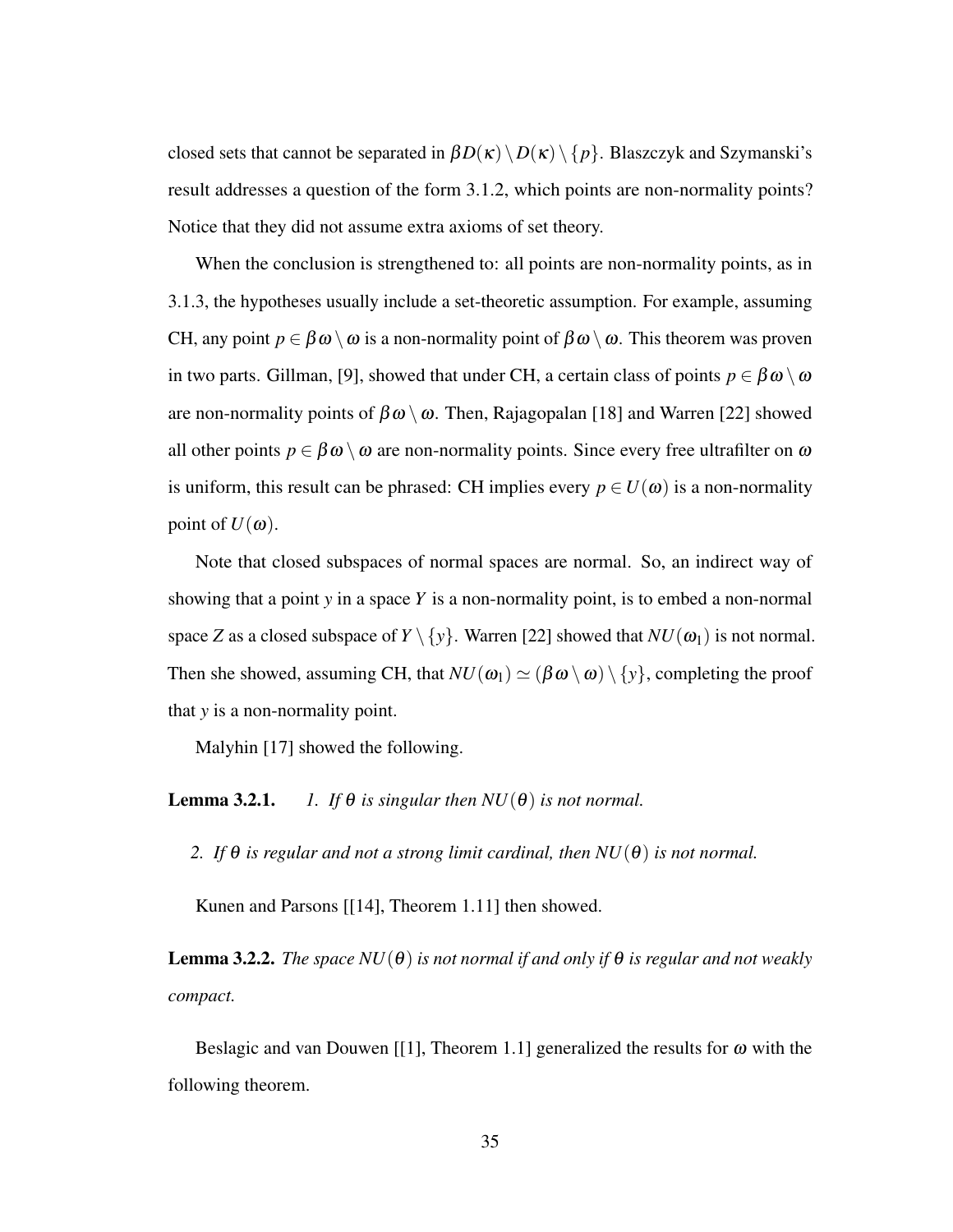<span id="page-35-3"></span><span id="page-35-1"></span>**Theorem 3.2.3.**  $(2^{\kappa} = \kappa^+)$  Every point  $p \in U(\kappa)$  is a non-normality point of  $U(\kappa)$ .

The set-theoretic assumptions of their theorem are, in fact, weaker than  $2^k = \kappa^+$ ; the reaping number of  $\kappa$  is equal to  $2^{\kappa}$  and  $\sup\{2^{\lambda} : \lambda < \text{cf}(2^{\kappa})\} = 2^{\kappa}$ . They showed that *NU*(cf( $2^k$ )) embeds as a closed subspace of  $U(\kappa) \setminus \{p\}$  for any  $p \in U(\kappa)$ . Note that since  $U(\kappa)$  is a closed subset of  $\beta D(\kappa) \setminus D(\kappa)$ , if p is a non-normality point of  $U(\kappa)$ , it is a non-normality point of  $\beta D(\kappa) \setminus D(\kappa)$ .

**Corollary 3.2.4.** *(GCH)* Every point  $p \in \beta D(\kappa) \setminus D(\kappa)$  *is a non-normality point of*  $\beta D(\kappa) \setminus D(\kappa)$ .

*Proof.* Let  $p \in \beta D(\kappa) \setminus D(\kappa)$  and let  $A \in p$  be such that  $|A| = \min\{|A'| : A' \in p\}$ . Since  $D(\kappa)$  is discrete, *A* is *C*<sup>\*</sup>-embedded in  $\beta D(\kappa)$ , and so  $cl_{\beta D(\kappa)}A = \beta A$ . Moreover,  $\beta A$ is a clopen subset of  $\beta D(\kappa) \setminus D(\kappa)$ . Since |A| is minimum,  $p|_A$  is a uniform on A. Therefore, by Theorem [3.2.3,](#page-35-1) *p* is a non-normality point of  $\beta A \setminus A$ . Since  $\beta A \setminus A$  is closed in  $\beta D(\kappa) \setminus D(\kappa)$ , *p* is a non-normality point of  $\beta D(\kappa) \setminus D(\kappa)$ .  $\Box$ 

### <span id="page-35-0"></span>3.3 Metric Spaces

Since 2000, the study of non-normality points in  $\beta X \setminus X$  has expanded to non-discrete spaces *X* (see [\[16\]](#page-50-7) and [\[20\]](#page-50-8)). We start with a result proved by Logunov [\[15\]](#page-50-9) and Terasawa [\[19\]](#page-50-10) independently.

<span id="page-35-2"></span>Theorem 3.3.1. *If X is metrizable, non-compact and has no isolated points, then every point y in*  $\beta X \setminus X$  *is a non-normality point of*  $\beta X$ .

They showed that any  $y \in \beta X \setminus X$  is a butterfly point of  $\beta X$ . Because  $X \subset \beta X \setminus \{y\} \subset \beta X$ , we have that  $\beta X \setminus \{y\}$  is C\*-embedded in  $\beta X$ . Then by Lemma [3.1.4,](#page-32-0) if *y* is a butterfly point of  $\beta X$ , it is also a non-normalilty point. Since  $\beta X \setminus (X \cup \{y\})$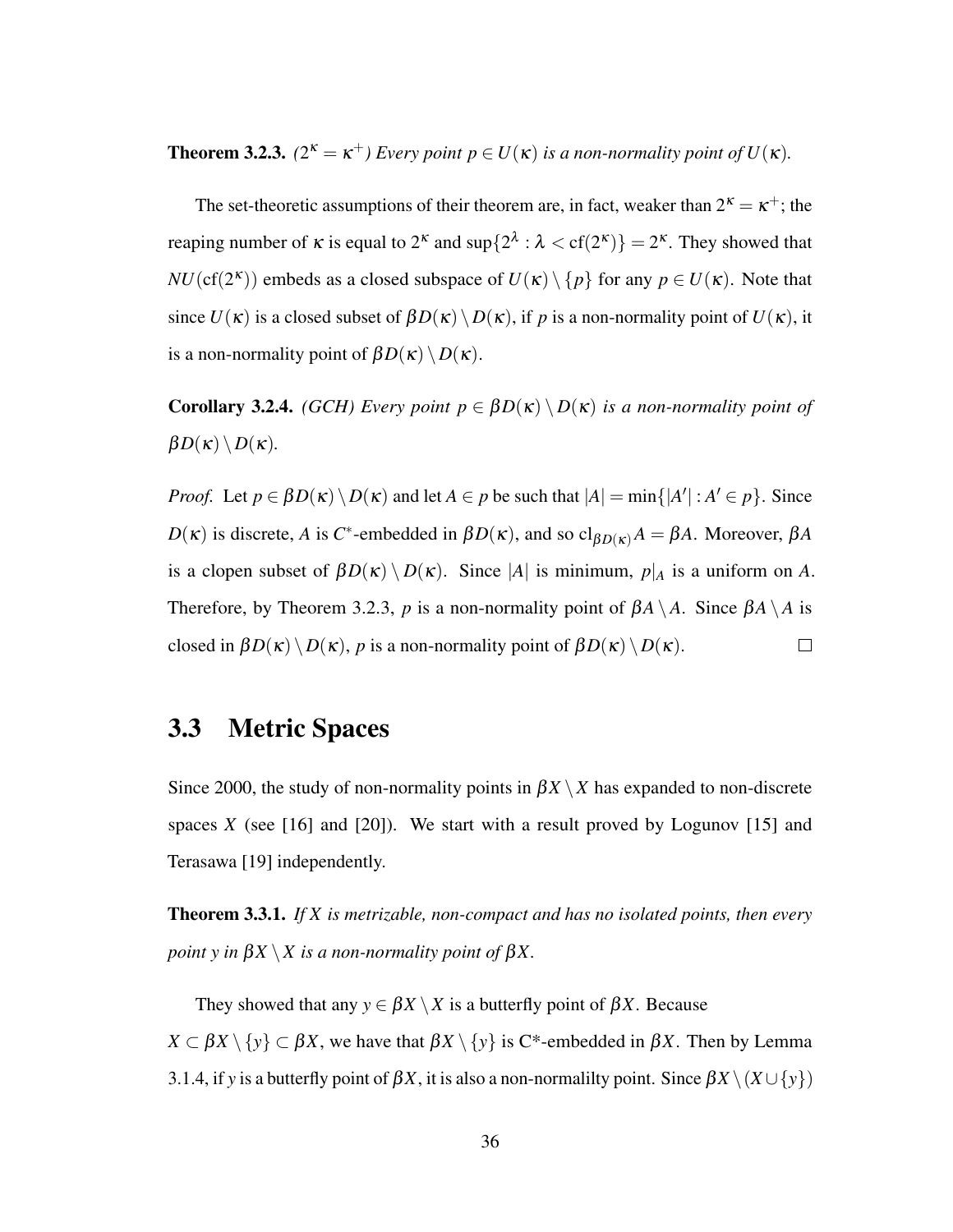<span id="page-36-1"></span>is not necessarily  $C^*$ -embedded in  $\beta X$ , to be a non-normality point of the remainder,  $\beta X \setminus X$ , it does not suffice that *p* is a butterfly point. Our goal is to strengthen the conclusion of Theorem [3.3.1](#page-35-2) to *y* in  $\beta X \setminus X$  is a non-normality point of  $\beta X \setminus X$ . To do this we will add set-theoretic hypotheses.

Before proving the main theorem we develop two tools; a special  $\pi$ -base and an ultrapower. Terasawa [\[19\]](#page-50-10) constructs a special  $\pi$ -base for a metric space without isolated points by modifying Arhangelski's regular base [[\[5\]](#page-49-0), pg. 411]. The following  $\pi$ -base is the same, but we assume the metric space to be locally compact and get more structure (specifically, each *B* is split into four pieces).

<span id="page-36-0"></span>Lemma 3.3.2. *Let X be a locally compact metric space without isolated points. There*  $e$ xists a collection  $\mathscr{B} = \bigcup_{n \in \omega} \mathscr{B}_n$  of open subsets of  $X$  such that

- *1.* cl<sub>*X*</sub> *B is compact for each*  $B \in \mathcal{B}$ *,*  $\mathcal{B}_n$  *is pairwise disjoint, locally finite and*  $cl(\mathscr{B}_n^*)=X.$
- 2.  $\mathscr{B}_{n+1}$  *refines*  $\mathscr{B}_n$  *and*  $|\{B' \in \mathscr{B}_{n+1} : B' \subset B\}| = 4$  *for all*  $B \in \mathscr{B}_n$ *.*
- 3. For  $B \in \mathscr{B}_n$  there are  $B^0, B^1 \in \mathscr{B}_{n+1}$  such that  $c|B^0 \cap c|B^1 = \emptyset$  and  $c|B^0, c|B^1 \subset B$ .
- *4.* If  $\mathcal{U} = \{U, V\}$  *is an open cover of X, there is a pairwise disjoint locally finite collection*  $V \subset B$  *densely refining*  $U$ *.*
- *5. For each*  $n \in \omega$ ,  $|\mathcal{B}_n| = w(X)$ .

*Proof.* Let  $\mathcal O$  be an open cover of *X* consisting of sets *U* such that cl*U* is compact. Let  $\mathcal{B}'_0$  be a locally finite open refinement of size  $\leq w(X)$ . In fact, it must be that  $|\mathscr{B}'_0| = w(X)$ . Otherwise, since cl*B* is compact metric for each  $B \in \mathscr{B}'_0$ , there is a countable collection of open subsets of *X* that is a base for points in cl*B*. Since  $\mathcal{B}'_0$ covers, if  $|\mathcal{B}'_0| < w(X)$  the union of each of these bases would be a basis for *X* of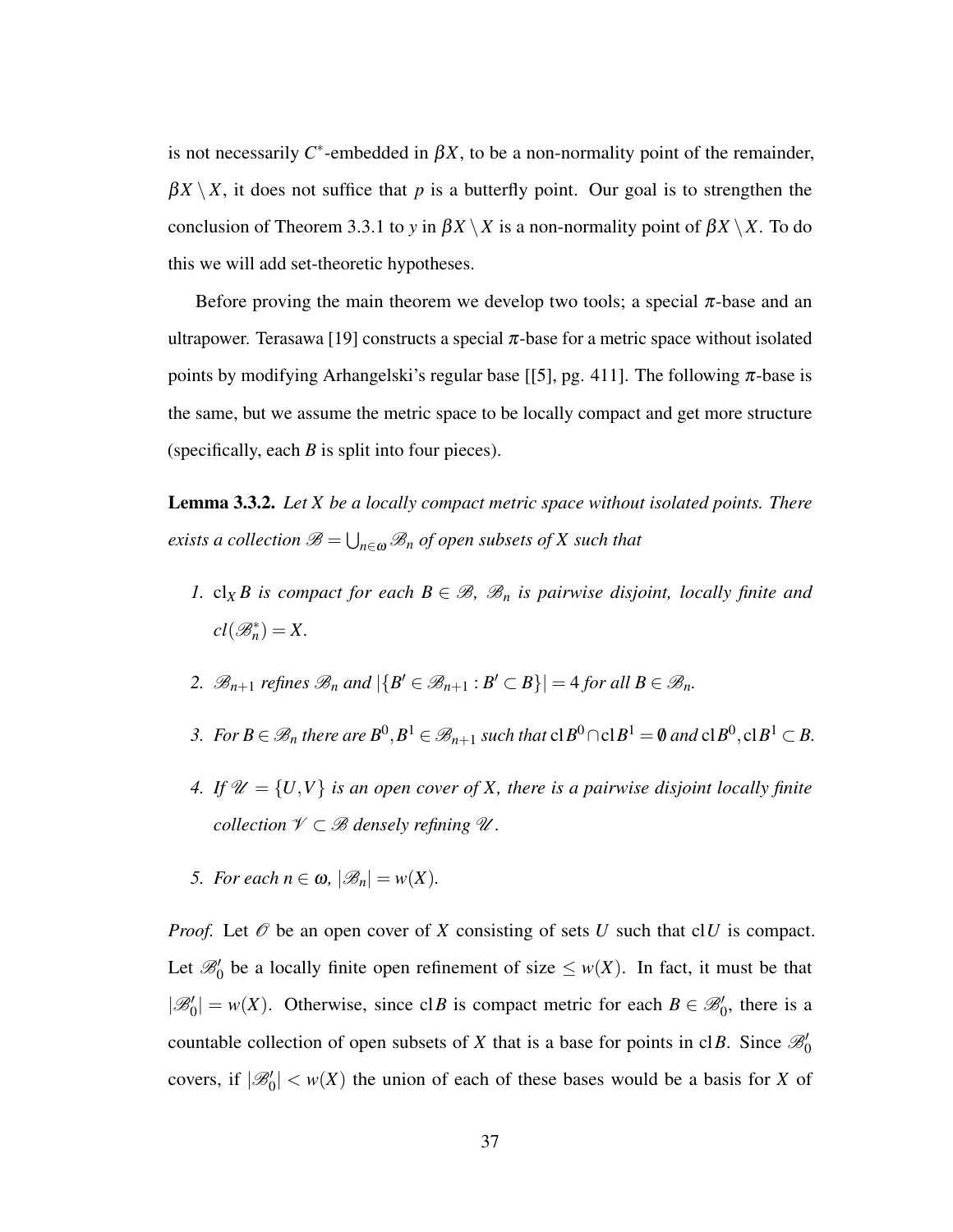size  $< w(X)$ , a contradiction. Let  $\kappa = w(X)$ . Well order  $\mathcal{B}'_0$  as  $\{B'_0\}$  $\alpha'$  :  $\alpha \in \kappa$ . Define  $B_{\alpha} = B'_{\alpha} \setminus \bigcup_{\gamma < \alpha} c \mid B_{\gamma}$  and set  $\mathscr{B}_{0} = \{B_{\alpha} : \alpha \in \kappa\}$ . Notice that since  $\mathscr{B}'_{0}$  is locally finite,  $\mathscr{B}_0$  is locally finite as well and each  $B_\alpha$  is open. Furthermore, since  $\text{cl}B_\alpha \subset \text{cl}B'_\alpha$ α , cl*B*<sup>α</sup> is compact.

Fix  $\alpha \in \kappa$ . Since cl $B_{\alpha}$  is compact and metric, there is a countable base for cl $B_{\alpha}$ . Let  $\mathscr{A}_{\alpha} = \{A_i \subset \text{cl} B_{\alpha} : i \in \omega\}$  be such a base such that  $A_0 = \text{cl} B_{\alpha}$  and  $A_i$  is open with respect to cl $B_{\alpha}$ . Notice that  $\text{int}(A_i) \neq \emptyset$  for all  $i \in \omega$ . Let  $\mathcal{W}_{\alpha}^0 = \{B_{\alpha}\}\.$  Assume we have defined for each  $i \le n$  a collection  $\mathcal{W}^i_\alpha$  of open (w.r.t. *X*) subsets of  $B_\alpha$  such that:

- i)  $\mathcal{W}_{\alpha}^{i}$  is a pairwise disjoint finite collection such that  $cl(\bigcup \mathcal{W}_{\alpha}^{n}) = cl B_{\alpha}$ .
- ii)  $\mathcal{W}_{\alpha}^{i+1}$  refines  $\mathcal{W}_{\alpha}^{i}$  and  $|\{B' \in \mathcal{W}_{\alpha}^{i+1} : B' \subset B\}| = 4$  for all  $B \in \mathcal{W}_{\alpha}^{i}$ .
- iii) For  $B \in \mathcal{W}_\alpha^i$  there are  $B^0, B^1 \in \mathcal{W}_\alpha^{n+1}$  such that  $c|B^0 \cap c|B^1 = \emptyset$  and  $clB^0, clB^1 \subset B.$
- iv) For each  $B \in \mathcal{W}_{\alpha}^i$ , either  $B \subset A_i$  or  $B \subset B_{\alpha} \setminus \text{cl} A_i$ .

Fix  $W \in \mathscr{W}_{\alpha}^n$ .

*Case* (1)*. W*  $\cap$ *A*<sub>*n*+1</sub> =  $\emptyset$  or *W*  $\setminus$ *A*<sub>*n*+1</sub> =  $\emptyset$ *.* 

Because *X* has no isolated points, we can find  $B^0$  and  $B^1$ , non-empty open subsets of *W*, such that  $clB^0 \cap clB^1 = \emptyset$  and  $clB^0 \cup clB^1 \subsetneq W$ . Then let  $B^2$  and  $B^3$  be non-empty open subsets of *W* such that  $B^2 \cup B^3$  is dense in  $W \setminus (c1B^0 \cup c1B^1)$ .

*Case* (2)*. W*  $\cap$ *A*<sub>*n*+1</sub>  $\neq$  **0** and *W*  $\setminus$ *A*<sub>*n*+1</sub>  $\neq$  **0***.* 

Let  $B^0$  be a non-empty open subset of  $W$  such that  $\mathrm{cl}B^0\subsetneq W\cap A_{n+1}$  and let  $B^2 = (W \cap \text{int}(A_{n+1})) \setminus \text{cl} B^0$ . Then let  $B^1$  be a non-empty open subset of *W* such that  $clB^1 \subsetneq W \setminus A_{n+1}$  and let  $B^3 = W \setminus (clA_{n+1} \cup clB^1)$ . Again, since *X* has no isolated points, this can be done.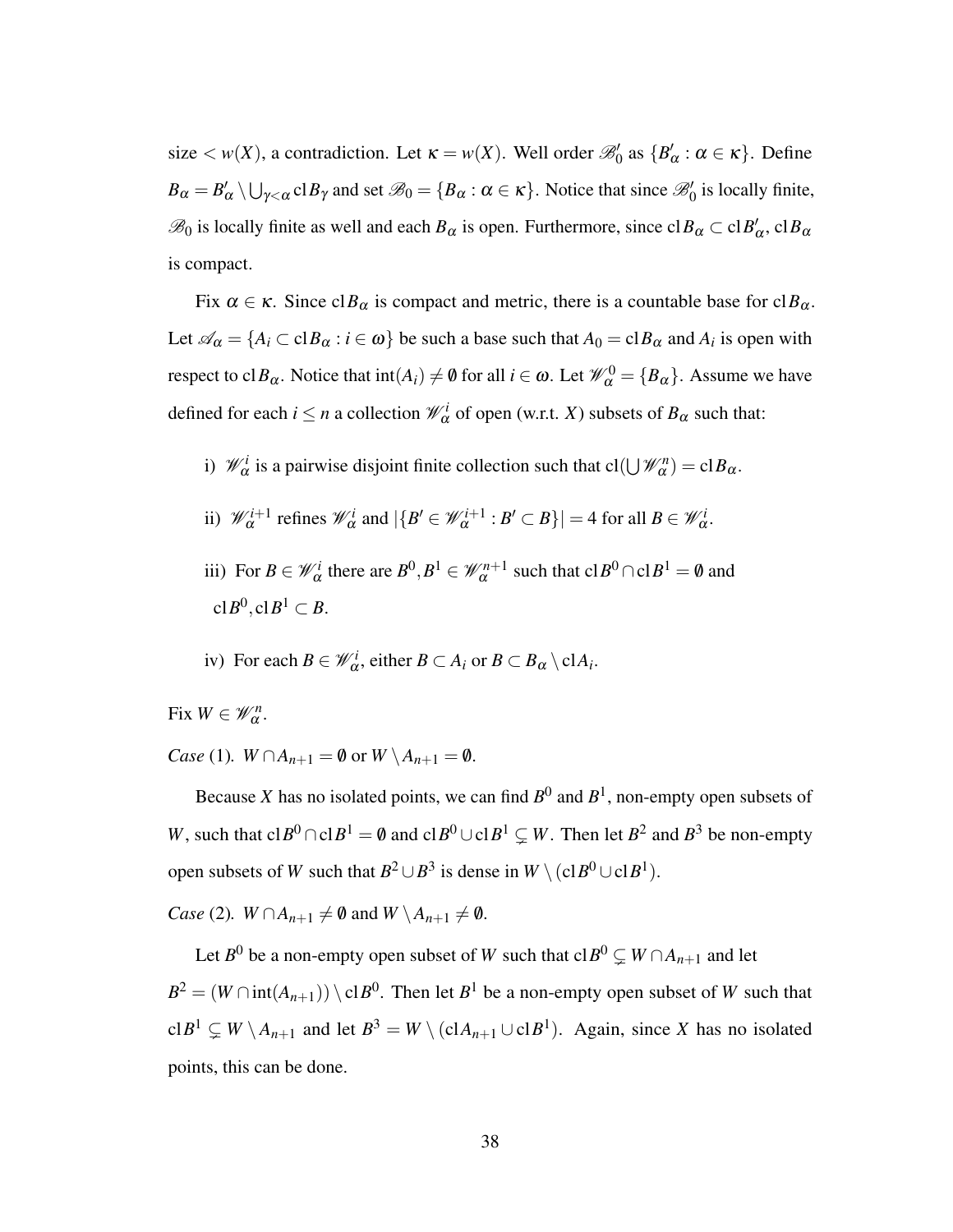Set  $\mathcal{W}_{\alpha}^{n+1} = \{B^i : i = 0, 1, 2, 3\}$ . By construction,  $\mathcal{W}_{\alpha}^{n+1}$  has properties (i) - (iv). Let  $\mathscr{B}_n = \bigcup_{\alpha \in \kappa} \mathscr{W}_{\alpha}^n$ . Properties (i)-(iii) for  $\mathscr{W}_{\alpha}^n$  imply properties (1)-(3) for  $\mathscr{B}_n$ . It remains to show that (4) holds. Let  $\{U, V\}$  be an open cover of *X*. Fix  $\alpha \in \kappa$ . If  $B_{\alpha} \subset U$  or  $B_{\alpha} \subset V$ then let  $\mathcal{V}_{\alpha} = \mathcal{W}_{\alpha}^{0} = \{B_{\alpha}\}\$ . Consider  $\mathcal{U} = \{A_{i} \in \mathcal{A}_{\alpha} : A_{i} \subset V\}$ . Since  $\text{cl}B_{\alpha} \setminus U \subset V$ ,  $\mathscr U$  is an open (w.r.t.  $B_\alpha$ ) cover of the compact set cl $B_\alpha \setminus U$ , it has a finite subcover  ${A_i_k : k = 1, ..., m}$ . Let  $n = \max\{i_k : k = 1, ..., m\}$ . Then,  $\mathcal{W}_{\alpha}^n$  has the property that for all  $W \in \mathcal{W}_{\alpha}^n$ ,  $W \subset A_i$  or  $W \subset B_{\alpha} \setminus \text{cl} A_i$  for all  $i \leq n$ . So, either there exists  $i_k$  for some  $k = 1, ..., m$  such that  $W \subset A_{i_k} \subset V$ , or  $W \subset \bigcap \{B_\alpha \setminus \text{cl}A_{i_k} : k = 1, ..., m\} \subset U$ . Let  $\mathcal{V}_{\alpha} = \mathcal{W}_{\alpha}^n$ .

Now, let  $\mathcal{V} = \bigcup_{\alpha \in \kappa} \mathcal{V}_{\alpha}$ . Since  $\mathcal{V}_{\alpha} = \mathcal{W}_{\alpha}^n$ , it is finite. Moreover, since  $\bigcup \mathcal{V}_{\alpha} \subset B_{\alpha}$ and  $\mathscr{B}_0$  is locally finite,  $\mathscr{V}$  is locally finite. Since  $cl(\bigcup \mathscr{W}_{\alpha}^n) = B_{\alpha}$  and  $cl(\bigcup \mathscr{B}_0) = X$ ,  $cl(\bigcup \mathcal{V}) = X$ . Finally,  $\mathcal{V}$  refines  $\{U, V\}$  by construction.  $\Box$ 

In the main theorem we will embed a non-normal space  $NU(\theta)$  into  $\beta X \setminus X$ . The cardinal,  $\theta$ , will be the cofinality order of an ultrapower that we will construct now.

Let  $\kappa$  be an infinite cardinal and let  $\kappa \omega$  be the collection of functions from  $\kappa$  to  $\omega$ . Given a filter *p* on  $D(\kappa)$ , we define an equivalence relation  $\sim_p$  as follows. For  $f, g \in \kappa \omega$ ,  $f \sim_p g$  if  $\{\alpha \in \kappa : f(\alpha) = g(\alpha)\}\in p$ . We define a partial order,  $\lt_p$ , on  $\kappa \omega$  as follows. For  $f, g \in \kappa \omega$ ,  $f \leq_p g$  if  $\{\alpha \in \kappa : f(\alpha) < g(\alpha)\} \in p$ . We write  $\kappa \omega/p$  for  $\kappa \omega / \sim_p \omega$ [*f*] for the equivalence class of *f* in  $\kappa \omega / p$ . For [*f*], [*g*]  $\in \kappa \omega / p$  such that  $f \leq_p g$ , if  $f' \in [f]$  and  $g' \in [g]$  then it is easy to see that  $f' <_p g'$ . So,  $\lt_p$  induces a partial order,  $\lt$ on  $\kappa \omega / p$ .

If *p* is an ultrafilter, for any  $f, g \in \kappa \omega$  one of  $\{\alpha \in \kappa : f(\alpha) < g(\alpha)\}\,$ ,  $\{\alpha \in \kappa : f(\alpha) = g(\alpha)\}\$  or  $\{\alpha \in \kappa : f(\alpha) > g(\alpha)\}\$ is in *p*. Hence < is a linear order on <sup>κ</sup>ω/*p*.

<span id="page-38-0"></span>**Lemma 3.3.3.** *If p is a regular ultrafilter on*  $D(\kappa)$  *then*  $cf({\kappa \omega}/{p}) > \kappa$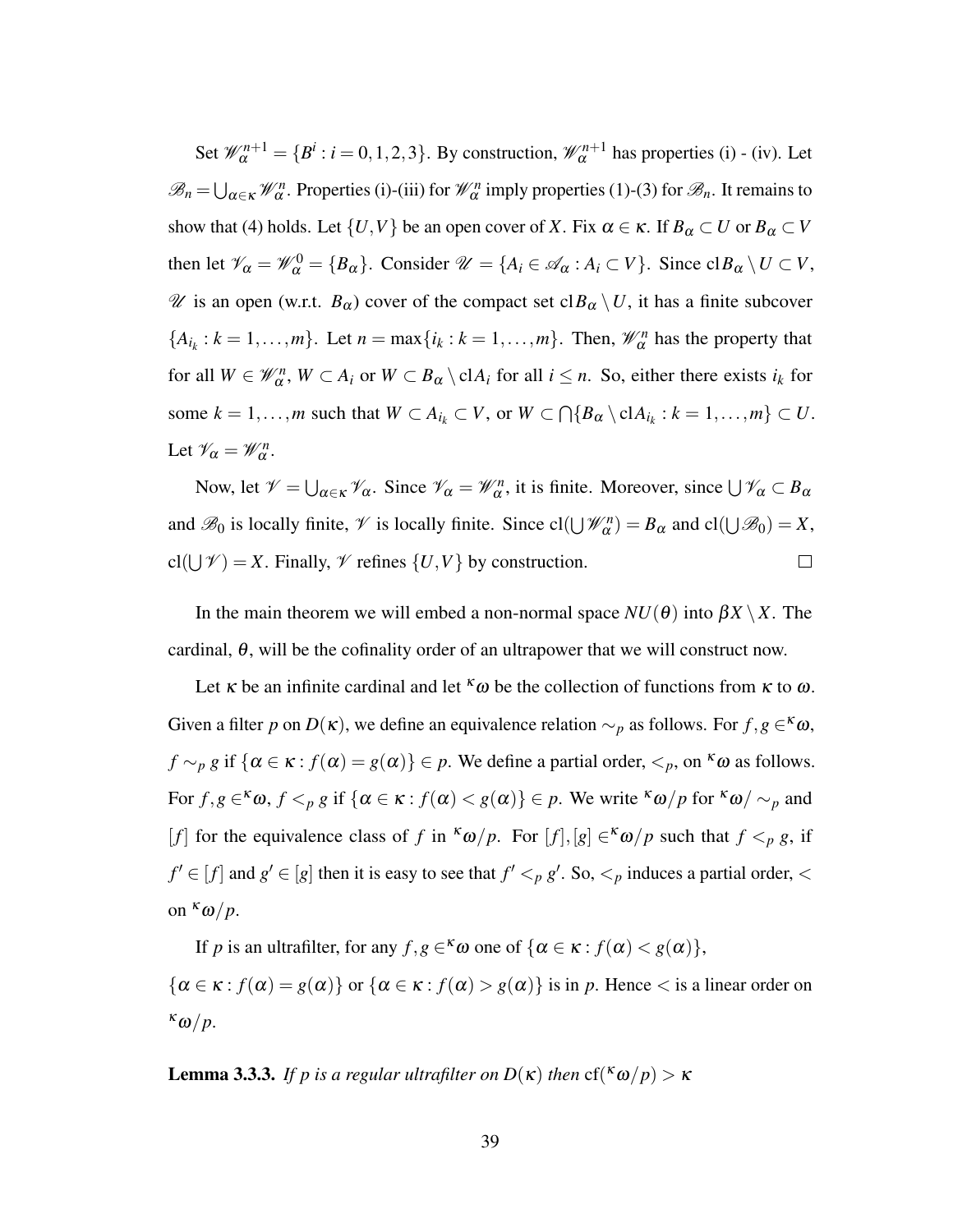*Proof.* Let *p* be a regular ultrafilter on  $D(\kappa)$ . Let  $\{S_\alpha : \alpha \in \kappa\} \subset p$  be such that for all  $A \in [\kappa]^{\aleph_0}, \bigcap \{S_\alpha : \alpha \in A\} = \emptyset$ . In other words, for each  $\gamma \in \kappa$ ,  $I_\gamma = \{\alpha : \gamma \in S_\alpha\}$  is finite. Let  $\{f_\alpha : \alpha \in \kappa\}$  be representatives from an increasing sequence in <sup> $\kappa \omega/p$ . For  $\gamma \in \kappa$ </sup> define  $f(\gamma) = \max\{f_\alpha(\gamma) : \alpha \in I_\gamma\} + 1$ . We wish to show that  $f_\alpha <_\rho f$  for all  $\alpha \in \kappa$ . Let  $\alpha \in \kappa$  and  $\delta \in S_\alpha$ . Since  $\alpha \in I_\delta$ ,  $f(\delta) > f_\alpha(\delta)$  and therefore  $S_\alpha \subset \{\delta : f(\delta) > f_\alpha(\delta)\}.$ Since  $S_\alpha \in p$ ,  $f_\alpha <_p f$ . Hence,  $\{[f_\alpha] : \alpha \in \kappa\}$  cannot be cofinal in  $\kappa \omega/p$ .  $\Box$ 

From now on, *X* is a locally compact metric space without isolated points,  $\kappa = w(X)$ and  $\mathscr{B} = \bigcup \{ \mathscr{B}_i : i \in \omega \}$  is a  $\pi$ -base as in [3.3.2.](#page-36-0) For a uniform  $y \in \beta X \setminus X$  we will define a uniform ultrafilter  $p_y$  on  $\kappa$ . Let  $Z \in y$ , let  $\mathcal{U}_0(Z) = \{ B \in \mathcal{B}_0 : cl_X B \cap Z \neq \emptyset \}$  and let  $\hat{\mathcal{N}_0} = \{\mathscr{U}_0(Z) : Z \in y\}$ . Extend  $\hat{\mathcal{N}_0}$  to an ultrafilter,  $\mathcal{N}_0$ , on  $\mathscr{B}_0$ . Notice that cl<sub>X</sub>  $\mathscr{U}^* \in y$ for all  $\mathcal{U} \in \mathcal{N}_0$ . If not, there would be  $Z \in y$  such that  $Z \cap \text{cl}_X \mathcal{U}^* = \emptyset$ . But  $\mathcal{U}_0(Z) \in \mathcal{N}_0$ , hence  $\mathcal{U}_0(Z) \cap \mathcal{U} \neq \emptyset$  and so  $\mathcal{U}^* \cap Z \neq \emptyset$ , a contradiction.

List  $\mathscr{B}_0 = \{B_{\alpha\emptyset} : \alpha \in \kappa\}$  and  $\mathscr{B}_i = \{B_{\alpha\sigma} : \alpha \in \kappa, \sigma \in \mathscr{A}\}\$  such that  $B_{\alpha\sigma} \subset B_{\alpha\nu}$  if  $\sigma$ extends v. We may assume that for  $\alpha \in \kappa$  and  $\sigma \in {^i}4$ ,  $cl_X B_{\alpha\sigma^0} \cap cl_X B_{\alpha\sigma^0} = \emptyset$  and  $\operatorname{cl}_X B_{\alpha\sigma^\frown 0}$ ,  $\operatorname{cl}_X B_{\alpha\sigma^\frown 1} \subset B_{\alpha\sigma}$ . For any  $\mathscr{V} \subset \mathscr{B}$ , let *S*( $\mathcal{V}$ ) = { $\alpha \in \kappa$  :there is  $\sigma$  such that  $B_{\alpha\sigma} \in \mathcal{V}$ }. Since  $\mathcal{N}_0$  is an ultrafilter,  $p_y = \{S(\mathcal{V}) : \mathcal{V} \in \mathcal{N}_0\}$  is an ultrafilter on  $\kappa$ . Moreover, since *y* is uniform, for any  $Z \in y$ ,

 $w(Z) = \kappa$ . Hence  $|\mathcal{U}_0(Z)| = \kappa$  and therefore  $p_y$  is uniform.

For a uniform  $y \in \beta X \setminus X$ , let  $\theta_y = cf({\kappa \omega / p_y})$ .

<span id="page-39-0"></span>Theorem 3.3.4. *(GCH) Let X be a locally compact metric space with no isolated points. Then for each uniform*  $y \in \beta X \setminus X$  *there is a closed copy of*  $NU(\theta_y)$  *embedded into*  $\beta X \setminus X \setminus \{y\}.$ 

*Proof.* Let  $y \in \beta X \setminus X$  be uniform and let  $\theta = \theta_y$  and  $p = p_y$ . Let  $\{[f_\alpha] : \alpha \in \theta\}$  be an unbounded sequence in  $\kappa \omega / p$ . Denote  $f_{\alpha}(\gamma)$  by  $n(\alpha, \gamma)$ .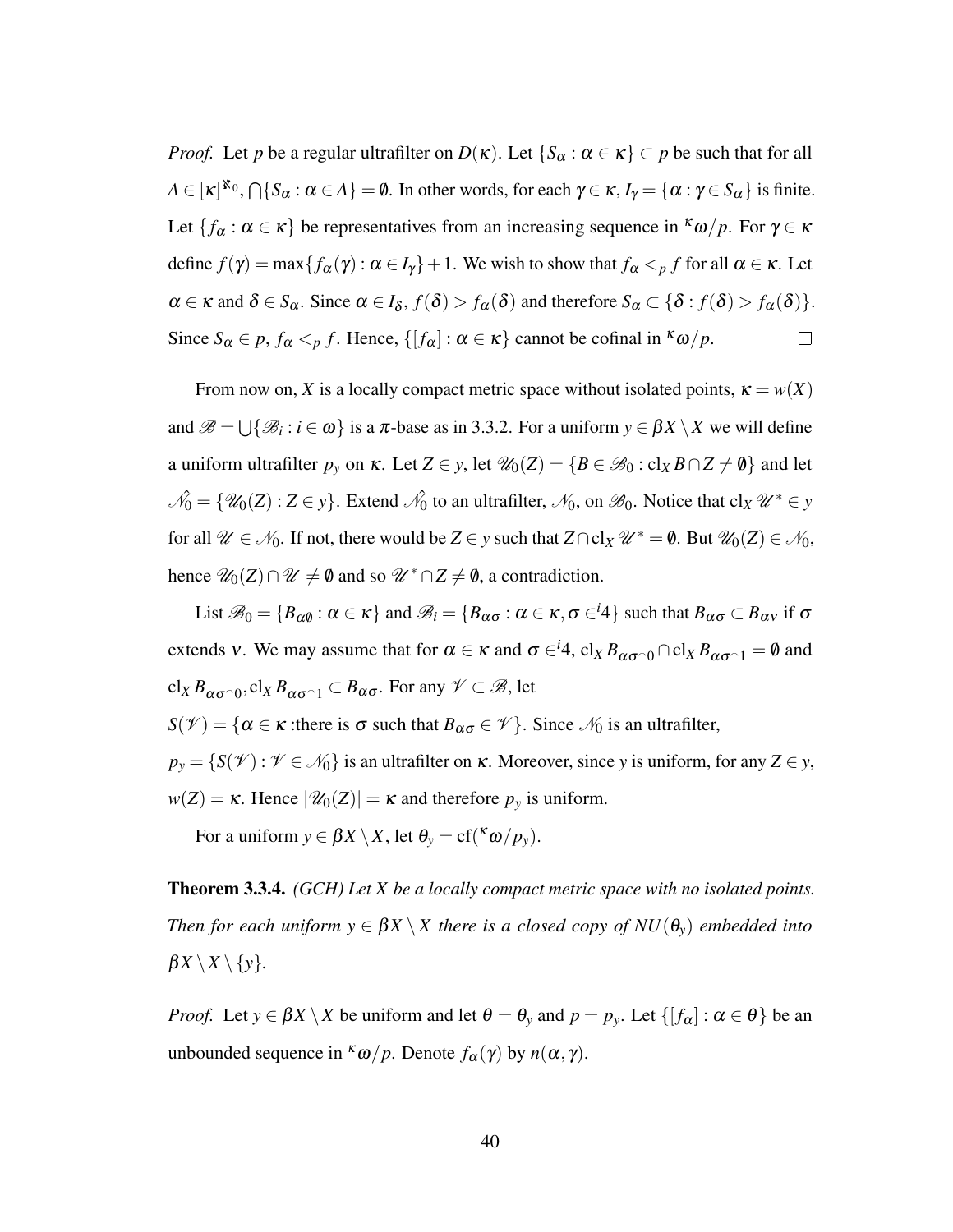<span id="page-40-0"></span>Following Terasawa [\[19\]](#page-50-10), we defines a sequence of locally finite collections in  $\mathscr{B}$ ,  $\{\xi_\alpha : \alpha \in \theta\}$ , and sequence of closed sets intersecting to *y*,  $\{H_\alpha : \alpha \in \theta\}$ .

For  $i \in \omega \setminus \{0\}$ , let  $\xi_i = \mathscr{B}_i$  and for  $\omega \leq \alpha < \theta$  let  $\xi_\alpha = \{B_{\gamma \sigma} : \gamma \in \kappa, \sigma \in^{n(\alpha, \gamma)}4\}$ . We inductively define  $\mathcal{N}_{\alpha}$ , an ultrafilter on  $\xi_{\alpha}$ . Suppose that  $\mathcal{N}_{\eta}$  has been defined and that  $cl_X \mathscr{U} \in \mathcal{Y}$  for all  $\eta < \alpha$  and  $\mathscr{U} \in \mathscr{N}_{\eta}$ . Let  $Z \in \mathcal{Y}$  and  $\mathscr{U}_{\alpha}(Z) = \{B \in \xi_{\alpha} : cl_X B \cap Z \neq \emptyset\}.$ Define  $\mathscr{N}_{\alpha}^{\sharp} = \{ \mathscr{U} \subset \xi_{\alpha} : \operatorname{cl}_X \mathscr{U}^* = \operatorname{cl}_X \mathscr{V}^* \text{ for some } \eta < \alpha \text{ and } \mathscr{V} \in \mathscr{N}_{\eta} \}$  and let  $\hat{\mathcal{N}_{\alpha}} = \{\mathscr{U}_{\alpha}(Z) : Z \in y\} \cup \hat{\mathcal{N}_{\alpha}^{\sharp}}$ . The collection  $\hat{\mathcal{N}_{\alpha}}$  has the finite intersection property by the induction hypothesis. Extend  $\hat{\mathcal{N}}_\alpha$  to an ultrafilter,  $\mathcal{N}_\alpha$ , on  $\xi_\alpha$ . As with  $\mathcal{N}_0$ , since  $\mathscr{U}_{\alpha}(Z) \in \mathscr{N}_{\alpha}$  for each  $Z \in y$ , we have that  $\mathscr{U}^* \in y$  for each  $\mathscr{U} \in \mathscr{N}_{\alpha}$ .

For  $S \in p$  and  $\alpha \in \theta$ , let  $\xi_{\alpha}(S) = \bigcup_{\gamma \in S} \{B_{\gamma \sigma} : \sigma \in^{n(\alpha, \gamma)} 4\}$ . Note that for any  $\alpha, \delta \in \theta$ ,  $\text{cl}_X(\xi_\alpha(S))^* = \text{cl}_X(\xi_\delta(S))^*$ . From the definition of *p*, if  $S \in p$  then  $\xi_0(S) \in \mathcal{N}_0$ . Therefore,  $\xi_{\alpha}(S) \in \mathscr{N}_{\alpha}^{\sharp} \subset \mathscr{N}_{\alpha}$ .

**Claim.** For  $\alpha < \beta < \theta$  and  $\mathcal{U} \in \mathcal{N}_{\alpha}$ , there is  $\mathcal{U}' \in \mathcal{N}_{\beta}$  such that  $cl_X \mathcal{U}'^* \subset cl_X \mathcal{U}^*$ .

*Proof.* For  $\alpha < \beta \in \theta$ ,  $f_{\alpha} <_{p} f_{\beta}$  and hence there is  $S \in p$  such that  $f_{\alpha}(\gamma) < f_{\beta}(\gamma)$  for all  $\gamma \in S$ . If  $\mathscr{U} \in \mathscr{N}_{\alpha}$ , then  $\xi_{\beta}$  refines  $\mathscr{V} = \mathscr{U} \cap \xi_{\alpha}(S)$ . Let  $Z = cl_X \mathscr{V}^*$ . Since  $\mathscr{V} \in \mathscr{N}_{\alpha}$ ,  $Z \in y$ . Moreover,  $\mathscr{U}_{\beta}(Z) \in \mathscr{N}_{\beta}$ . Now, since  $\xi_{\beta}$  refines  $\mathscr{V}$ ,  $\text{cl}_X(\mathscr{U}_{\beta}(Z))^* \subset \text{cl}_X \mathscr{V}^*$ . Let  $\mathscr{U}' = \mathscr{U}_{\beta}(Z).$  $\Box$ 

Defining  $H_{\alpha}$ .

Let  $H_{\alpha} = \bigcap \{ \mathrm{cl}_{\beta X}(\mathscr{U}^*) : \mathscr{U} \in \mathscr{N}_{\alpha} \}.$ 

**Claim.** If  $\alpha < \beta$  then  $H_{\beta} \subset H_{\alpha}$ .

*Proof.* Suppose  $\alpha < \beta$ . Let  $\mathcal{U} \in \mathcal{N}_{\alpha}$  be arbitrary. To prove the claim, we show that  $H_{\beta} \subset \text{cl}_{\beta X}(\mathcal{U}^*)$ . From the previous claim, there is  $\mathcal{U}' \in \mathcal{N}_{\beta}$  such that cl<sub>*X*</sub>( $\mathscr{U}'^*$ ) ⊂ cl<sub>*X*</sub>( $\mathscr{U}^*$ ). Therefore, cl<sub>*βX</sub>*( $\mathscr{U}'^*$ ) ⊂ cl<sub>*βX*</sub>( $\mathscr{U}^*$ ). Since *H<sub>β</sub>* is the intersection</sub>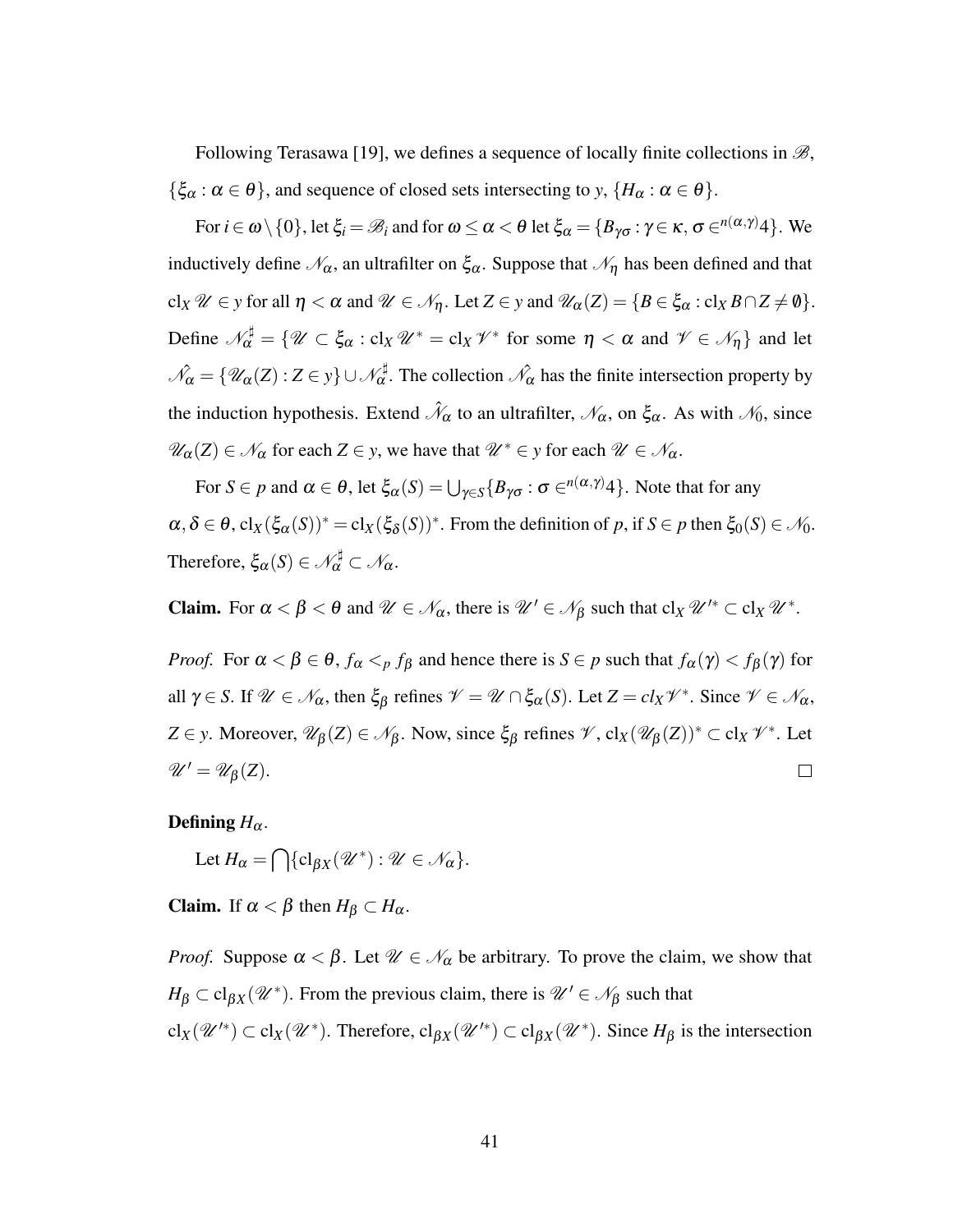over all such  $\mathscr{U}'$ , we have that  $H_{\beta} \subset cl_{\beta X}(\mathscr{U}^*)$ . So,  $H_{\beta} \subset H_{\alpha}$  and the claim is proven.

 $\Box$ 

Since  $\{H_{\alpha}: \alpha \in \theta\}$  is a nested sequence of closed subsets of the compact space  $\beta X$ , we have that  $\bigcap \{H_\alpha : \alpha \in \theta\} \neq \emptyset$ .

Claim.  $\bigcap \{H_\alpha : \alpha \in \theta\} = \{y\}.$ 

*Proof.* Let  $W' \in \tau_y$ . We will find  $\alpha \in \theta$  such that  $H_\alpha \subset W'$ . Let  $V', U' \in \tau_y$  be such that  $\text{cl}_{\beta X}V' \subset U' \subset \text{cl}_{\beta X}U' \subset W'$ . Let  $U = X \cap U'$  and  $V = X \setminus \text{cl}_{\beta X}V'$ . Then,  $\{U, V\}$ is an open cover of *X*. Let  $\xi \subset \mathcal{B}$  be a refinement as guaranteed in Lemma 0.3 (4). For each  $\alpha \in \kappa$ , since  $\xi$  is locally finite and  $cl_X(B_\alpha)$  is compact,  $\{B \in \xi : B \subset B_\alpha\}$ is finite. So,  $A_{\alpha} = \{ n \in \omega : \text{there is } \sigma \in \alpha^2 + \text{ such that } B_{\alpha\sigma} \in \xi \}$  is also finite. Define  $g(\alpha) = \max(A_\alpha \cup \{0\})$  and let  $\xi' = \bigcup \{B_{\gamma \sigma} : \sigma \in^{g(\gamma)} 4, \gamma \in \kappa\}$ . Note,  $\xi'$  refines  $\xi$  and in turn refines  $\{U,V\}$ . Also,  $g \in \kappa \omega$  and hence there is  $\alpha \in \theta$  such that  $f_{\alpha} >_{p} g$ . So, there is  $S \in p$  such that  $f_\alpha(\gamma) > g(\gamma)$  for all  $\gamma \in S$ . In other words,  $\xi_\alpha(S)$  refines  $\bigcup \{B_{\gamma\sigma} : \sigma \in^{\mathcal{S}(\gamma)} 4, \gamma \in S\} \subset \xi'.$  Now,  $Z = \text{cl}_{\beta X} V' \cap X = X \setminus V \in \mathcal{Y}$ , hence  $\mathscr{U}_{\alpha}(Z) \in \mathscr{N}_{\alpha}.$ Since  $S \in p$ , as noted before,  $\xi_{\alpha}(S) \in \mathcal{N}_{\alpha}$ , so,  $\mathcal{V} = \mathcal{U}_{\alpha}(Z) \cap \xi_{\alpha}(S) \in \mathcal{N}_{\alpha}$ . Let  $B \in \mathcal{V}$ . Then, since  $B \in \mathscr{U}_{\alpha}(Z), B \cap Z = B \cap (X \setminus V) \neq \emptyset$ . But since  $B \in \xi_{\alpha}(S)$ , there is  $B' \in \xi'$ such that  $B \subset B'$ . Therefore  $B' \cap (X \setminus V) \neq \emptyset$  and since  $\xi'$  refines  $\{U, V\}$ , it must be the case that  $B' \subset U$ . Hence  $B \subset U \subset U'$  and therefore  $\mathcal{V}^* \subset U' \subset cl_{\beta X} U'$ . Finally, since  $\mathscr{V} \in \mathscr{N}_{\alpha}, H_{\alpha} \subset \text{cl}_{\beta X} \mathscr{V}^* \subset \text{cl}_{\beta X} U' \subset W'.$  $\Box$ 

**Defining the**  $\mathscr{L}_{\alpha}^{i}$ **'s** 

For  $\alpha \in \theta$  and  $i = 0, 1$  define  $\mathcal{L}_{\alpha}^{i} = \{B_{\gamma \sigma \cap i} : \gamma \in \kappa, \sigma \in (a, \gamma)4\}.$ 

**Claim.** For all  $\alpha \in \kappa^+$ ,  $cl_{\beta X}(\bigcup \mathcal{L}_{\alpha}^0) \cap cl_{\beta X}(\bigcup \mathcal{L}_{\alpha}^1) = \emptyset$ .

*Proof.* For each  $\gamma \in \kappa$  and  $\sigma \in^i 4$ ,  $cl_X B_{\gamma\sigma^\frown 0} \cap cl_X B_{\gamma\sigma^\frown 1} = \emptyset$ . Also,  $B_{\gamma\sigma} \cap B_{\gamma\beta} = \emptyset$  for  $\sigma \neq \beta \in^{n(\alpha, \gamma)}$ 4, and for  $i = 0, 1$  we have  $\text{cl}_X B_{\gamma \sigma^\frown i} \subset B_{\gamma \sigma}$  and  $\text{cl}_X B_{\gamma \beta^\frown i} \subset B_{\gamma \beta}$ . Therefore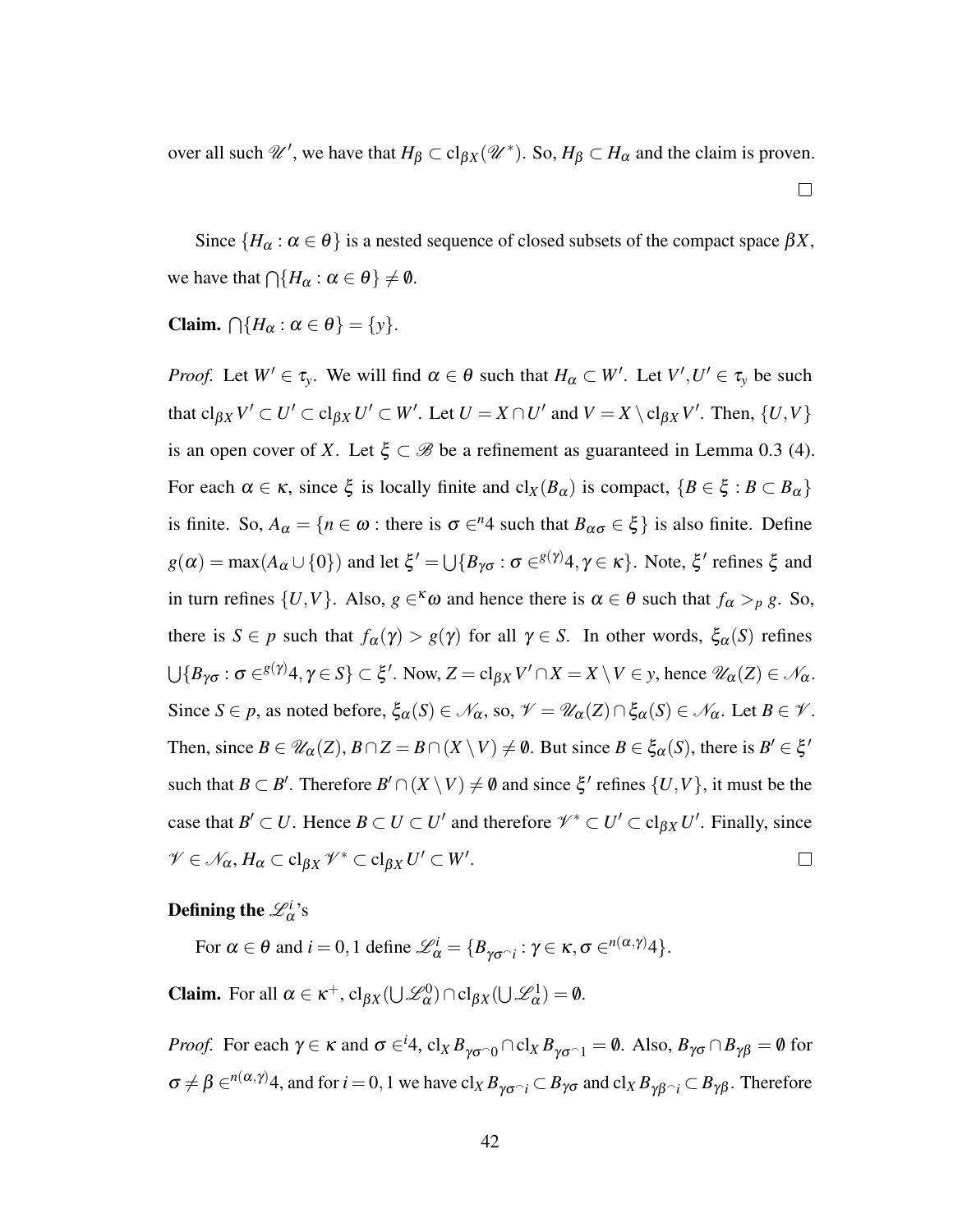<span id="page-42-0"></span> $cl_X B_{\gamma \sigma \gamma i} \cap cl_X B_{\gamma \beta \gamma j} = \emptyset$  for *i*, *j* = 0, 1. So,  $\bigcup \{cl_X B_{\gamma \sigma \cap 0} : \sigma \in^{n(\alpha, \gamma)} 4 \} \cap \bigcup \{cl_X B_{\gamma \sigma \cap 0} : \sigma \in^{n(\alpha, \gamma)} 4 \} = \emptyset$ . Now, since  $\{B_{\gamma \emptyset} : \gamma \in \kappa\}$ is a locally finite family and since  $cl_X B_{\gamma\sigma^\frown i} \subset B_{\gamma\emptyset}$  for each  $\sigma \in \bigcup_{n \in \omega} n^4$  and  $i = 0, 1$ , we have that  $\text{cl}_X(\bigcup \mathcal{L}_{\alpha}^0) \cap \text{cl}_X(\bigcup \mathcal{L}_{\alpha}^1) =$ 

$$
\bigcup \{cl_X B_{\gamma\sigma \cap 0} : \sigma \in^{n(\alpha,\gamma)} 4, \gamma \in \kappa\} \cap \bigcup \{cl_X B_{\gamma\sigma \cap 0} : \sigma \in^{n(\alpha,\gamma)} 4, \gamma \in \kappa\} = \emptyset. \text{ Finally, since}
$$
  

$$
cl_X(\bigcup \mathcal{L}_{\alpha}^{0}) \cap cl_X(\bigcup \mathcal{L}_{\alpha}^{1}) = \emptyset, cl_{\beta X}(\bigcup \mathcal{L}_{\alpha}^{0}) \cap cl_{\beta X}(\bigcup \mathcal{L}_{\alpha}^{1}) = \emptyset. \qquad \Box
$$

Since  $cl_{\beta X}(\bigcup \mathcal{L}_{\alpha}^0) \cap cl_{\beta X}(\bigcup \mathcal{L}_{\alpha}^1) = \emptyset$ , *y* can be in at most one of  $cl_{\beta X}(\bigcup \mathcal{L}_{\alpha}^0)$  or cl<sub>βX</sub>( $\bigcup \mathcal{L}_{\alpha}^{1}$ ). Without loss of generality, assume  $y \notin \text{cl}_{\beta X}(\bigcup \mathcal{L}_{\alpha}^{0})$  for each  $\alpha \in \theta$ .

A special case of the following claim, in particular when Φ is constant, is proven in [[\[19\]](#page-50-10), Lemma 3].

**Claim.** For any  $\alpha < \theta$  and  $\Phi : D \subset [\alpha, \theta) \rightarrow 2$ , the collection  ${H_{\alpha}}\cup {c1_{\beta X}}(\cup \mathcal{L}_{\gamma}^{\Phi(\gamma)}): \gamma \in D$ } has nonempty intersection.

*Proof.* Let  $\alpha < \theta$  and  $\Phi : D \to 2$  for some  $D \subset [\alpha, \theta)$ . To prove the claim we show that  $\{\operatorname{cl}_{\beta X} \mathscr{U}^* : \mathscr{U} \in \mathscr{N}_{\alpha}\} \cup \{\operatorname{cl}_{\beta X}(\bigcup \mathscr{L}_{\gamma}^{\Phi(\gamma)}): \gamma \geq \alpha\}$  has the finite intersection property. Let  $\mathcal{U}_1,\ldots,\mathcal{U}_n \in \mathcal{N}_{\alpha}$  and let  $\gamma_1,\ldots,\gamma_m \in D$  be such that  $\gamma_m \geq \cdots \geq \gamma_1 \geq \alpha$ . Since  $\mathcal{N}_{\alpha}$ is an ultrafilter, there is  $\mathcal{U} \in \mathcal{N}_{\alpha}$  such that  $\mathcal{U} \subset \bigcap \{\mathcal{U}_i : 1 \leq i \leq n\}$ . Since  $f_{\alpha} <_{p} f_{\gamma_1} <_{p} \cdots <_{p} f_{\gamma_m}$ , there is  $S \in p$  such that  $f_{\alpha}(\mu) < f_{\gamma_1}(\mu) < \cdots < f_{\gamma_m}(\mu)$  for all  $\mu \in S$ , in other words  $n(\alpha, \mu) < n(\gamma_1, \mu) < \cdots < n(\gamma_m, \mu)$ . Since  $\xi_\alpha(S) \in \mathcal{N}_\alpha$ ,  $\xi_{\alpha}(S) \cap \mathscr{U} \neq \emptyset$ . Hence there is  $\mu \in S$  and  $\sigma \in^{n(\alpha,\mu)}$  a such that  $B_{\mu\sigma} \in \xi_{\alpha}(S) \cap \mathscr{U}$ . Define  $\sigma' \in (n(\gamma_m, \mu)+1]$  as follows:  $\sigma' \vert_{n(\alpha, \mu)} = \sigma$ ,  $\sigma' (n(\gamma_i, \mu)+1) = \Phi(\gamma_i)$  for each  $1 \leq i \leq m$ and  $\sigma'(k) = 0$  otherwise. Then,  $B_{\mu\sigma'} \subset B_{\mu\sigma}$ , since  $\sigma'$  extends  $\sigma$  hence  $B_{\mu\sigma'}$   $\subset$   $\mathscr{U}^*$ . Furthermore,  $B_{\mu\sigma}$   $\subset$   $\bigcup \mathscr{L}_{\gamma_i}^{\Phi(\gamma_i)}$  $\frac{\partial \Phi(\gamma_i)}{\partial \gamma}$  since  $\sigma'$  extends  $\sigma'|_{n(\gamma_i, \mu)+1} = \sigma'|_{n(\gamma_i, \mu)}$   $^\frown$   $\Phi(\gamma_i)$ and  $B_{\mu,\sigma'|_{n(\gamma_i,\mu)}\cap\Phi(\gamma_i)}\in\mathscr{L}^{\Phi(\gamma_i)}_\eta$ γ*i* .  $\Box$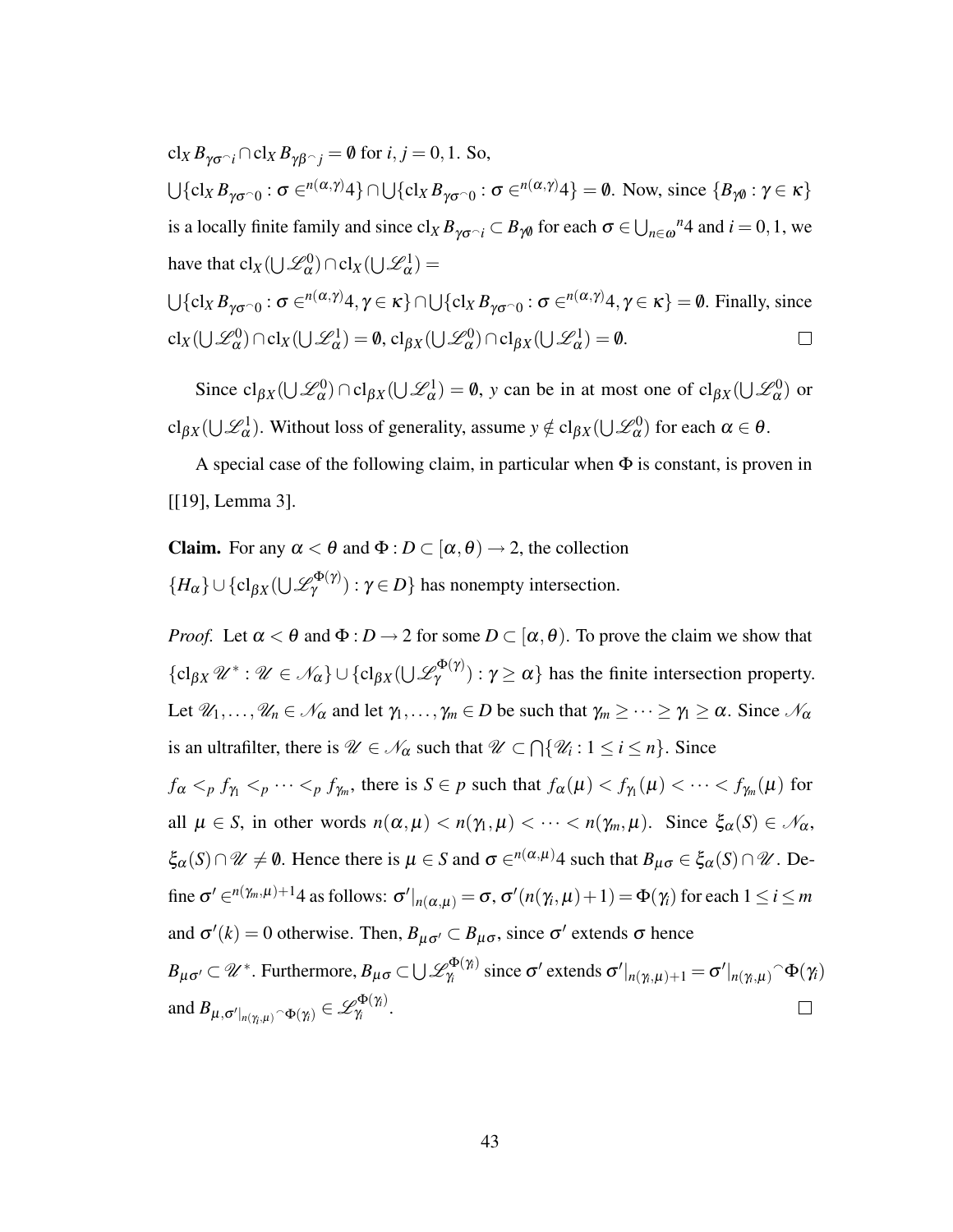<span id="page-43-0"></span>We follow the argument found in [\[1\]](#page-49-10) to embed  $NU(\theta)$  into  $\beta X \setminus (X \cup \{y\})$ , using the  $\mathcal{L}_{\alpha}$ 's to play the role of the reaping sets.

#### The induction

Denote by  $\theta$  the discrete space of size  $\theta$ . We define an embedding, *g*, of  $\theta$  into  $\beta X \setminus X$  such that

- 1.  $y \in \text{cl}_{\beta X} g[A]$  if and only if  $|A| = \theta$ .
- 2. If  $A, B \in [\theta]^{<\theta}$  and  $A \cap B = \emptyset$  then  $cl_{\beta X} g[A] \cap cl_{\beta X} g[B] = \emptyset$ .

Then, we extend *g* to  $\beta g : \beta \theta \to \beta X \setminus X$  and prove that  $U(\theta) = g^{\leftarrow}[\{y\}]$ . Therefore  $\beta X \setminus (X \cup \{y\})$  contains a closed copy of  $NU(\theta)$ .

Since we assume GCH we have that  $\theta^{<\theta} = \theta$ . List  $\theta \cup \{(A, B) : A, B \in [\theta]^{<\theta} \}$  and  $A \cap B = \emptyset$  as  $\{T_\eta : \eta \in \theta\}$  in such a way that if  $T_\eta = (A, B)$ , then  $\eta \ge \sup(A \cup B)$  and if  $T_\eta \in \theta$ , then  $\eta \geq T_\eta$ .

For  $\alpha \in \theta$  let  $D_{\alpha} = {\eta : T_{\eta} = (A, B) \text{ and } \alpha \in A \cup B} \cup {\eta : \alpha \in T_{\eta}}$ . Note that  $D_{\alpha} \subset [\alpha, \theta).$ 

For each  $\alpha \in \theta$  we define  $\Phi_{\alpha}: D_{\alpha} \to 2$  and choose  $g(\alpha)$  to be any element of  $\bigcap (\{H_\alpha\} \cup \{\text{cl}_{\beta X}(\bigcup \mathscr{L}^{\Phi_{\alpha}(\gamma)}_{\gamma}) : \gamma \in D\})$ . We define  $\Phi_\alpha$  by induction.

Let  $\eta \in \theta$  and assume we have defined  $\Phi_\alpha|_{\eta \cap D_\alpha}$ . If  $T_\eta \in \theta$ , let  $\Phi_\beta(\eta) = 0$  for all  $\beta < T_{\eta}$ . If  $T_{\eta} = (A,B)$ , let  $\Phi_{\beta}(\eta) = 0$  for all  $\beta \in A$  and let  $\Phi_{\beta}(\eta) = 1$  for all  $\beta \in B$ .

Let  $K_{\alpha} = \bigcap (\{H_{\alpha}\} \cup \{cl_{\beta X}(\bigcup \mathcal{L}_{\gamma}^{\Phi_{\alpha}(\gamma)}) : \gamma \in D_{\alpha}\}) = \emptyset$ . By the claim,  $K_{\alpha} \neq \emptyset$  for each  $\alpha \in \theta$ , so we may choose  $g(\alpha) \in K_{\alpha}$ .

To show 1., let  $A \subset \theta$  be such that  $|A| < \theta$ . There is  $\gamma \in \theta$  such that  $A \subset [0, \gamma)$ . Let *η* be such that  $T_\eta = \gamma$ . Note,  $\eta \ge \gamma$ . For any  $\alpha < \gamma = T_\eta$ ,  $\Phi_\alpha(\eta) = 0$ . So, for  $\alpha \in A$ ,  $K_{\alpha}\subset\mathscr{L}^{0}_{\eta}.$  But,  $y\notin\text{cl}_{\beta X}(\bigcup\mathscr{L}^{0}_{\eta}).$  Hence,  $y\notin\text{cl}_{\beta X}g[A].$  For the other direction, let  $A\subset\theta$ be such that  $|A| = \theta$ . Since  $\theta$  is regular, A is unbounded in  $\theta$ . Let  $U \in \mathcal{N}$ . There is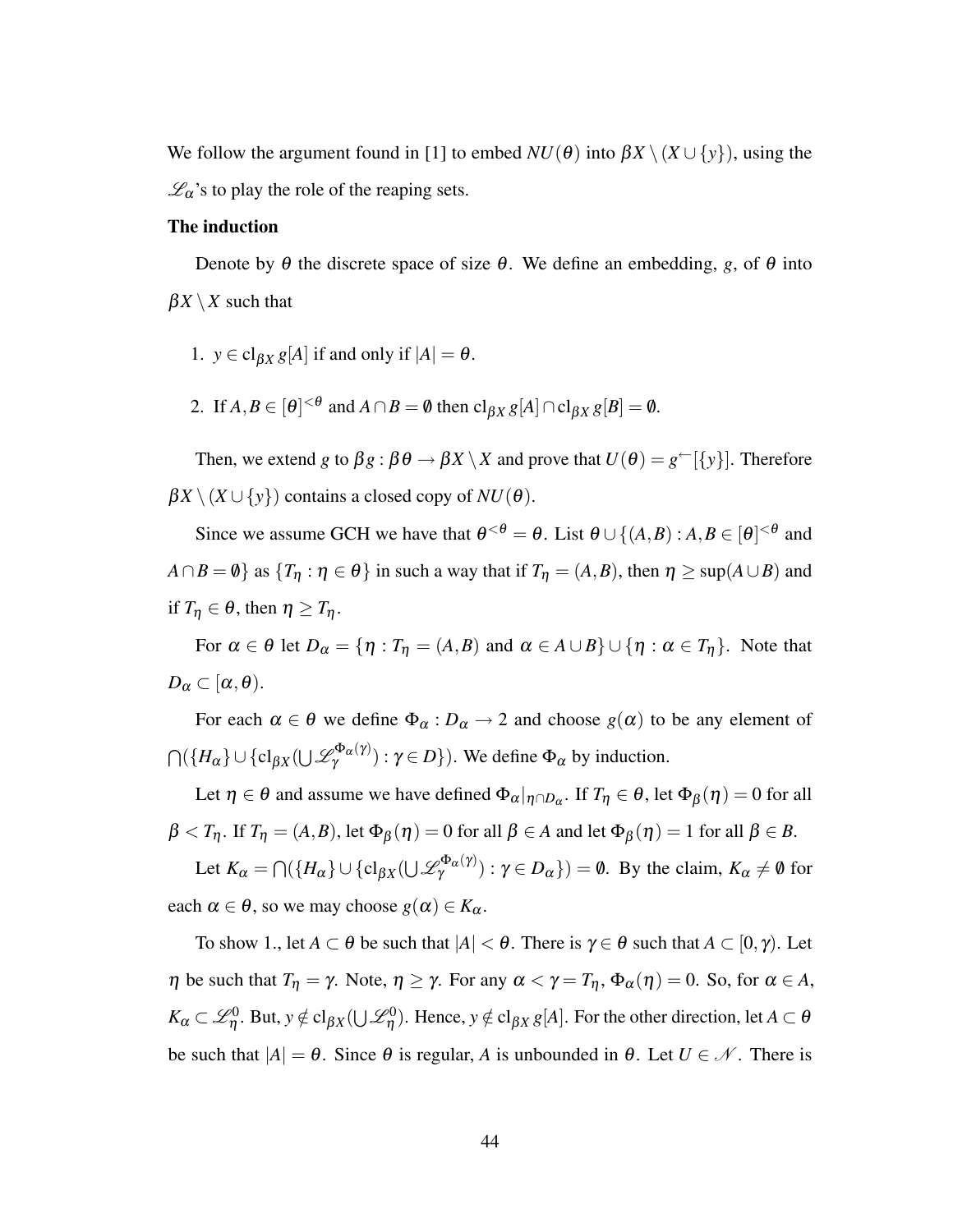$\gamma \in \theta$  such that  $H_{\gamma} \subset U$ . For  $\alpha \in A$  such that  $\alpha \geq \gamma$ ,  $g(\alpha) \in H_{\alpha} \subset H_{\gamma} \subset U$ . Hence  $y \in \text{cl}_{\beta X} g[A].$ 

To show 2., let  $A, B \in [\theta]^{<\theta}$  be such that  $A \cap B = \emptyset$ . Let  $\eta$  be such that

*T*<sub>η</sub> = (*A*,*B*). Then, for each  $\alpha \in A$ ,  $\Phi_{\alpha}(\eta) = 0$  and for each  $\alpha \in B$ ,  $\Phi_{\alpha}(\eta) = 1$ . Hence  $g(\alpha) \in K_{\alpha} \subset \text{cl}_{\beta X}(\bigcup \mathscr{L}_{\eta}^{0})$  for  $\alpha \in A$  and  $g(\alpha) \in K_{\alpha} \subset \text{cl}_{\beta X}(\bigcup \mathscr{L}_{\eta}^{1})$  for  $\alpha \in B$ . But,  $\text{cl}_{\beta X}(\bigcup \mathcal{L}_{\eta}^{0}) \cap \text{cl}_{\beta X}(\bigcup \mathcal{L}_{\eta}^{1}) = \emptyset$ . Hence  $\text{cl}_{\beta X} g[A] \cap \text{cl}_{\beta X} g[B] = \emptyset$ . Note, 2. implies *g* is one-to-one.

Since  $\theta$  is discrete, *g* is continuous. Extend *g* to  $\beta g : \beta \theta \rightarrow \beta X \setminus X$ .

Since  $\beta\theta$  is compact,  $\beta g$  is a closed map. In order to show that  $\beta g$  maps  $NU(\theta)$ homeomorphically to a closed subset of  $\beta X \setminus (X \cup \{y\})$ , we must verify the following:

- 1.  $\beta g[\beta \theta] \setminus \{y\} = \beta g[NU(\theta)]$
- 2.  $\beta g[U(\theta)] \subset \{y\}$
- 3.  $\beta g|_{NU(\theta)}$  is one-to-one

If 1. holds,  $NU(\theta)$  is mapped onto a closed subset of  $\beta X \setminus (X \cup \{y\})$ . If 1. and 2. hold, then  $NU(\theta)$  is a full preimage. Since  $\beta g$  is a closed continuous map by [1.2.6,](#page-9-1)  $\beta g|_{NU(\theta)}$ is a closed continuous map. Therefore if 3. holds,  $\beta g|_{NU(\theta)}$  is a homeomorphism.

1. Let  $q \in NU(\theta)$ . There is  $A \subset \theta$  such that  $|A| < \theta$  and  $A \in q$ . Since  $\beta g$  is continuous,  $g(q) \in \text{cl}_{\beta X} g[A]$ . Hence,  $g(q) \neq y$ . Let  $z \in \beta g[\beta \theta] \setminus \{y\}$ . Let *U* be an open neighborhood of *z* such that  $y \notin cl_{\beta X} U$ . Since  $\beta g$  is continuous,  $A' = U \cap \beta g[\theta] \neq \emptyset$ . Let  $A = g^{\leftarrow}[A']$ . Since  $y \notin \text{cl}_{\beta X} U$ ,  $|A| < \theta$ , otherwise  $y \in \text{cl}_{\beta X} A' \subset \text{cl}_{\beta X} U$ . If  $q \in g^{\leftarrow}(z)$ then  $q \in \text{cl}_{\beta\theta}A$ . Hence  $q \in NU(\theta)$  and therefore  $z \in \beta g[NU(\theta)].$ 

2. The preceding argument also shows that for any  $q \in \beta\theta$ , if  $\beta g(q) \neq y$ , then  $q \in NU(\theta)$ . Hence  $\beta g[U(\theta)] \subset \{y\}.$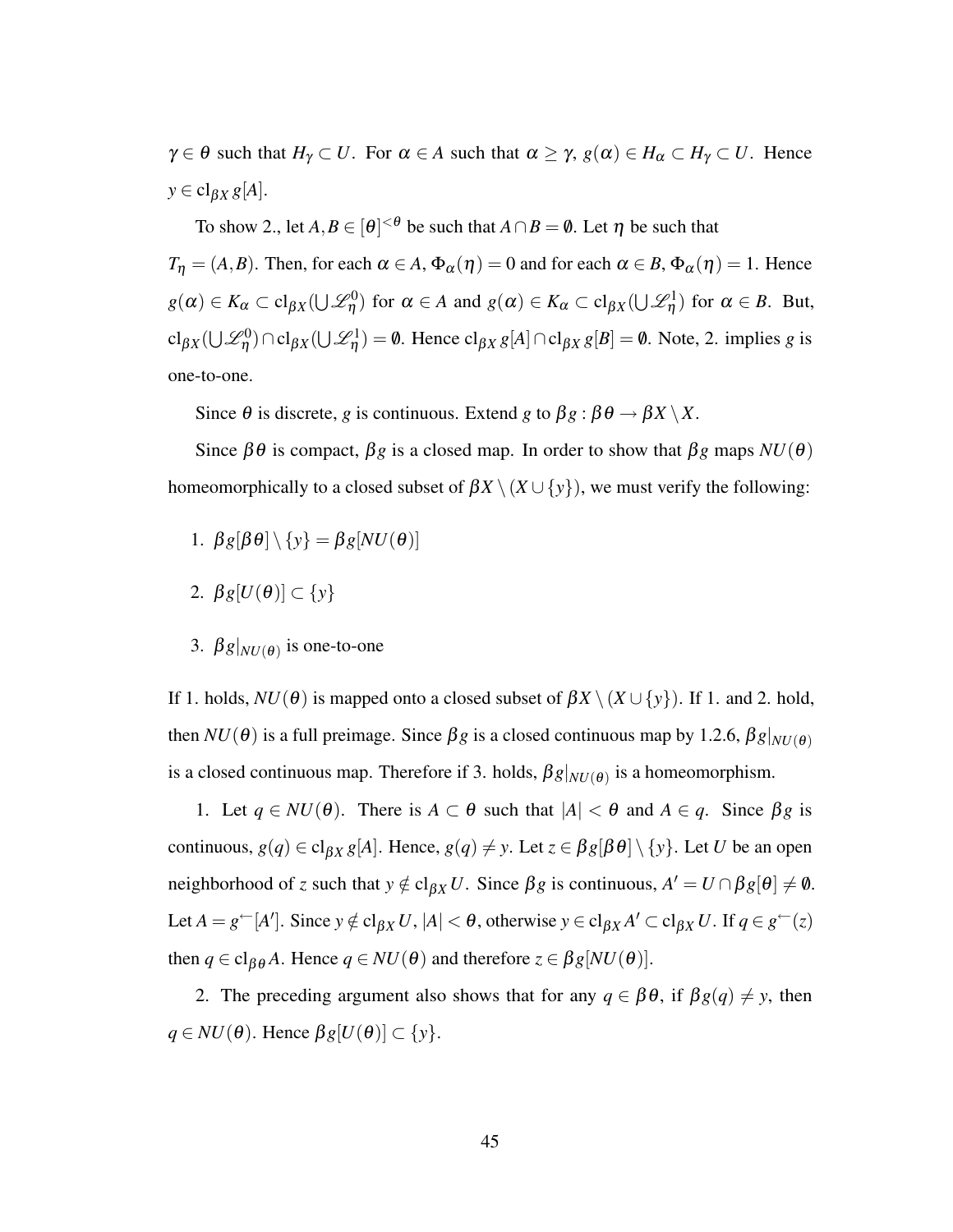3. Let  $q \neq q' \in NU(\theta)$ . There are  $A, B \in [\theta]^{<\theta}$  such that  $A \cap B = \emptyset$  and  $q \in \text{cl}_{\beta\theta}A$ and  $q' \in \text{cl}_{\beta\theta} B$ . By continuity,  $g(q) \in \text{cl}_{\beta X} g[A]$  and  $g(q') \in \text{cl}_{\beta X} g[B]$ . But, by 2.  $\text{cl}_{\beta X} g[A] \cap \text{cl}_{\beta X} g[B] = \emptyset$ . Hence  $g(q) \neq g(q')$ .

Corollary 3.3.5. *(GCH) Let X be a locally compact metric space with no isolated points. If p<sub>y</sub> is regular, then each uniform*  $y \in \beta X \setminus X$  *is a non-normality point of*  $\beta X \setminus X$ .

*Proof.* If  $p_y$  is regular, by lemma [3.3.3](#page-38-0)  $\theta_y = cf({\kappa \omega}/p_y) > \kappa$ . Certainly,  $cf({\kappa \omega}/p_y) \leq 2^{\kappa}$ , so by GCH,  $\theta_y = \kappa^+ = 2^{\kappa}$  and hence  $\theta_y$  is regular and not a strong limit. By [3.2.1,](#page-0-0)  $NU(\theta_v)$  is not normal. Hence, by the theorem, *y* is a non-normality point of  $\beta X \setminus X$ .  $\square$ 

<span id="page-45-0"></span>Corollary 3.3.6. *(GCH) Suppose all ultrafilters are regular. Let X be a locally compact metric space with no isolated points. Then each*  $y \in \beta X \setminus X$  *is a non-normality point of*  $\beta X \setminus X$ .

*Proof.* Suppose all ultrafilters are regular. Then  $p_y$  is regular for all  $y \in \beta X \setminus X$ . We have seen that if  $y \in \beta X \setminus X$  is uniform then it is a non-normality point of  $\beta X \setminus X$ . Suppose that  $y \in \beta X \setminus X$  is not uniform. That is, there exists  $Z \in y$  such that  $w(Z) \leq w(X)$ . Let  $Z \in y$  be such that  $w(Z)$  is minimum. Then, there is a cover of *Z* consisting of sets cl*B* from a subcollection,  $\mathscr{Z}$ , of  $\mathscr{B}_0$  of size  $w(Z)$ . Let  $Y = \bigcup \{ \text{cl} \, B : B \in \mathscr{Z} \}$ . Since  $\mathscr{B}_0$  is locally finite, *Y* is closed. Each  $B \in \mathscr{Z}$  has no isolated points, so *Y* has no isolated points. Also,  $y \in \text{cl}_{\beta X} Y$ . Since *X* is normal and *Y* is closed, *Y* is *C*<sup>\*</sup>-embedded in *X*. Therefore,  $\beta Y = c \log Y$  and  $y|_Y$  is uniform on *Y*. So, by the theorem, *y* is a non-normality point of the set cl<sub>β*X*</sub>  $Y \setminus Y$  and hence is a non-normality point of  $\beta X \setminus X$ .

 $\Box$ 

 $\Box$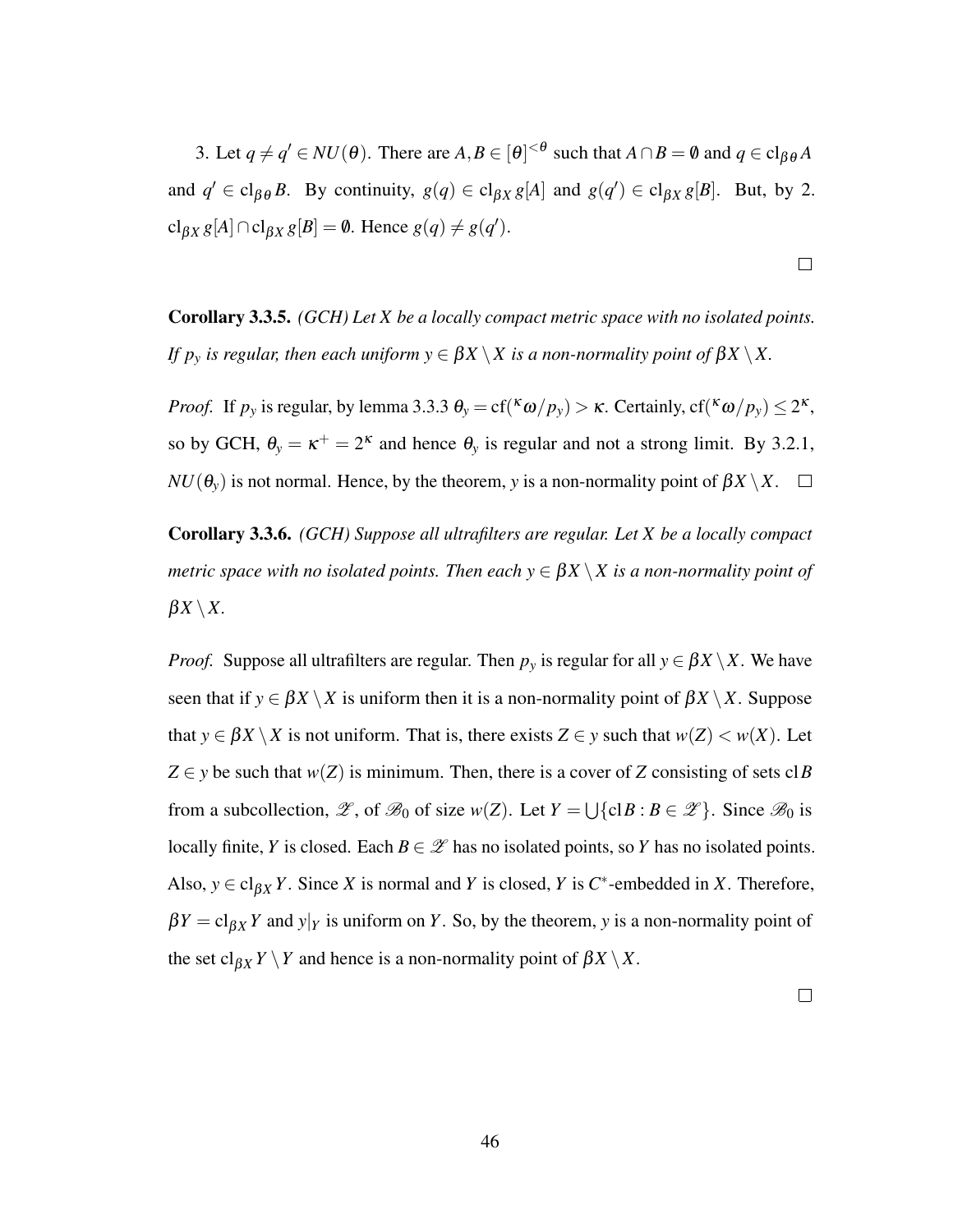### <span id="page-46-2"></span><span id="page-46-0"></span>Chapter 4

### Open questions

### <span id="page-46-1"></span>4.1 Coarser connected topologies

We know that a metric space has a coarser connected Hausdorff topology if and only if it is not compact [\[11\]](#page-49-3). We also know that if a metric space has weight  $\geq c$  then it has a coarser connected metric topology if and only if it is not compact [2.3.8.](#page-26-0) There are still open questions about coarser connected metrizable topologies of spaces with smaller weight.

Question 4.1.1. Which non-compact metric spaces have coarser connected metrizable topologies?

Druzhinina [\[4\]](#page-49-5) asks the following question.

**Question 4.1.2.** Let *X* be a dense  $G_{\delta}$ -subset of a connected metrizable space. Does *X* have a coarser connected metrizable topology?

Fleissner, Porter and Roitman, in [\[7\]](#page-49-4) and [\[8\]](#page-49-6), investigated coarser connected topologies on ordinal spaces. They characterized all ordinal spaces that have a coarser connected Hausdorff topology. An ordinal  $\delta$  has a 'minimal decomposition' of the form  $\alpha + \beta$  where  $\alpha \le 2^{|\beta|}$  if and only if  $\delta$  has a coarser connected Hausdorff topology.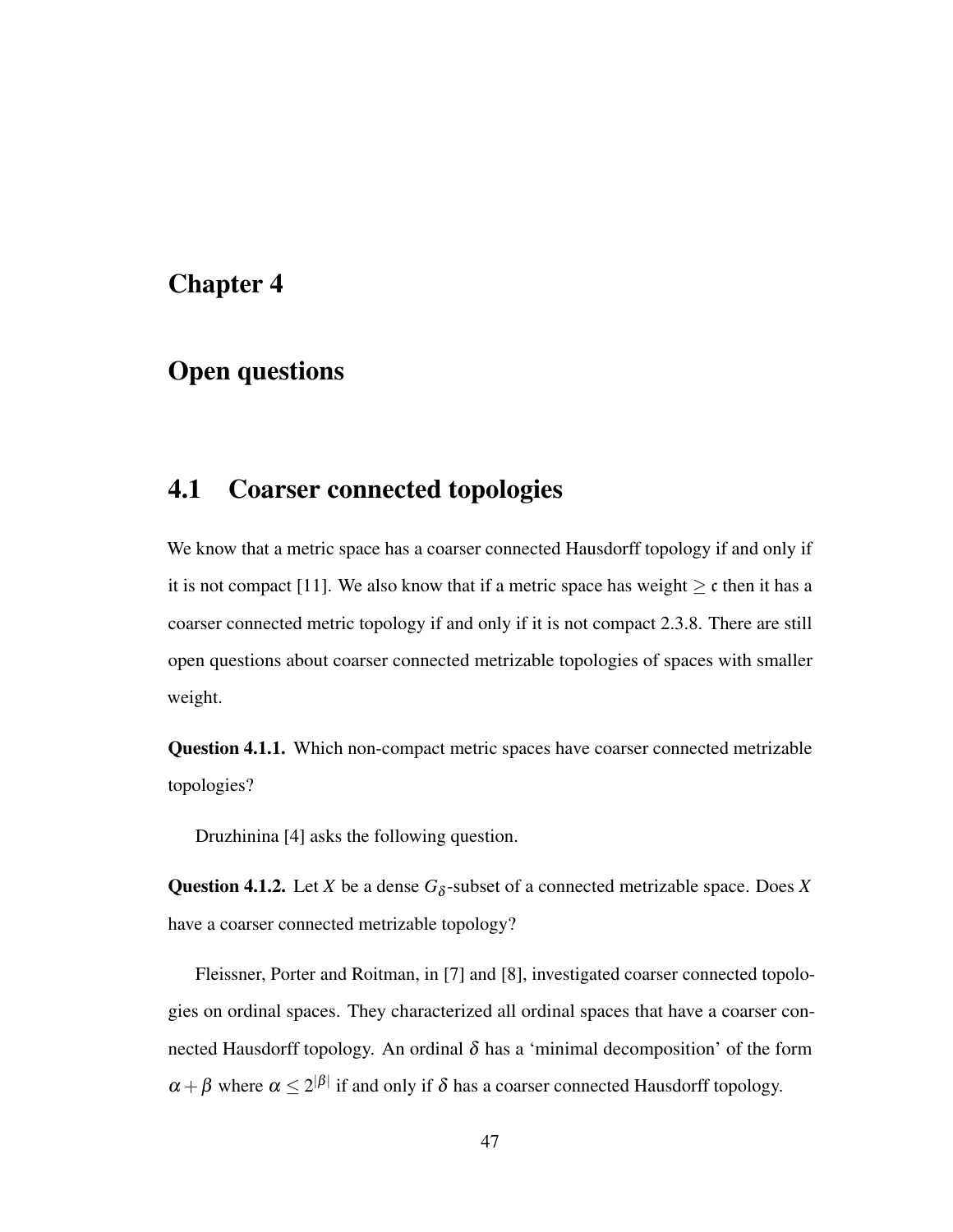<span id="page-47-1"></span>From [\[21\]](#page-50-1), no ordinal has a coarser connected regular topology. Urysohn is a separation property stronger than Hausdorff and weaker than regular. If an ordinal has a coarser connected Urysohn topology, then it has cofinality  $\aleph_0$  [\[8\]](#page-49-6). The following is an open problem:

Question 4.1.3. Which ordinals of countable cofinality have coarser connected Urysohn topologies?

### <span id="page-47-0"></span>4.2 Non-normality points

The special  $\pi$ -base for the metric space *X* was important in the proof of Theorem [3.3.4.](#page-39-0) In particular, since *X* was locally compact, every member, *B*, of the  $\pi$ -base had weight  $\aleph_0$ . It seems similar techniques can be applied to a metric space that is not necessarily locally compact, but has a homogeneous  $\pi$ -base. We mean by homogeneous that each member of the  $\pi$ -base has the same weight or even if every pair of comparable members of the  $\pi$ -base have the same weight. More generally, we would like to know if the following is true.

Question 4.2.1. Under GCH, is every  $y \in \beta X \setminus X$  a non-normality point of  $\beta X \setminus X$ , for a metric space *X* without isolated points?

The following are technical questions which would help to answer the above general question.

**Question 4.2.2.** Can there be a cardinal  $\kappa$  and an ultrafilter p on  $D(\kappa)$  such that  $cf(\omega^{\kappa}/p)$  is uncountable and weakly compact?

For more information about the above questions see the following paper by Jin and Shelah [\[13\]](#page-50-11).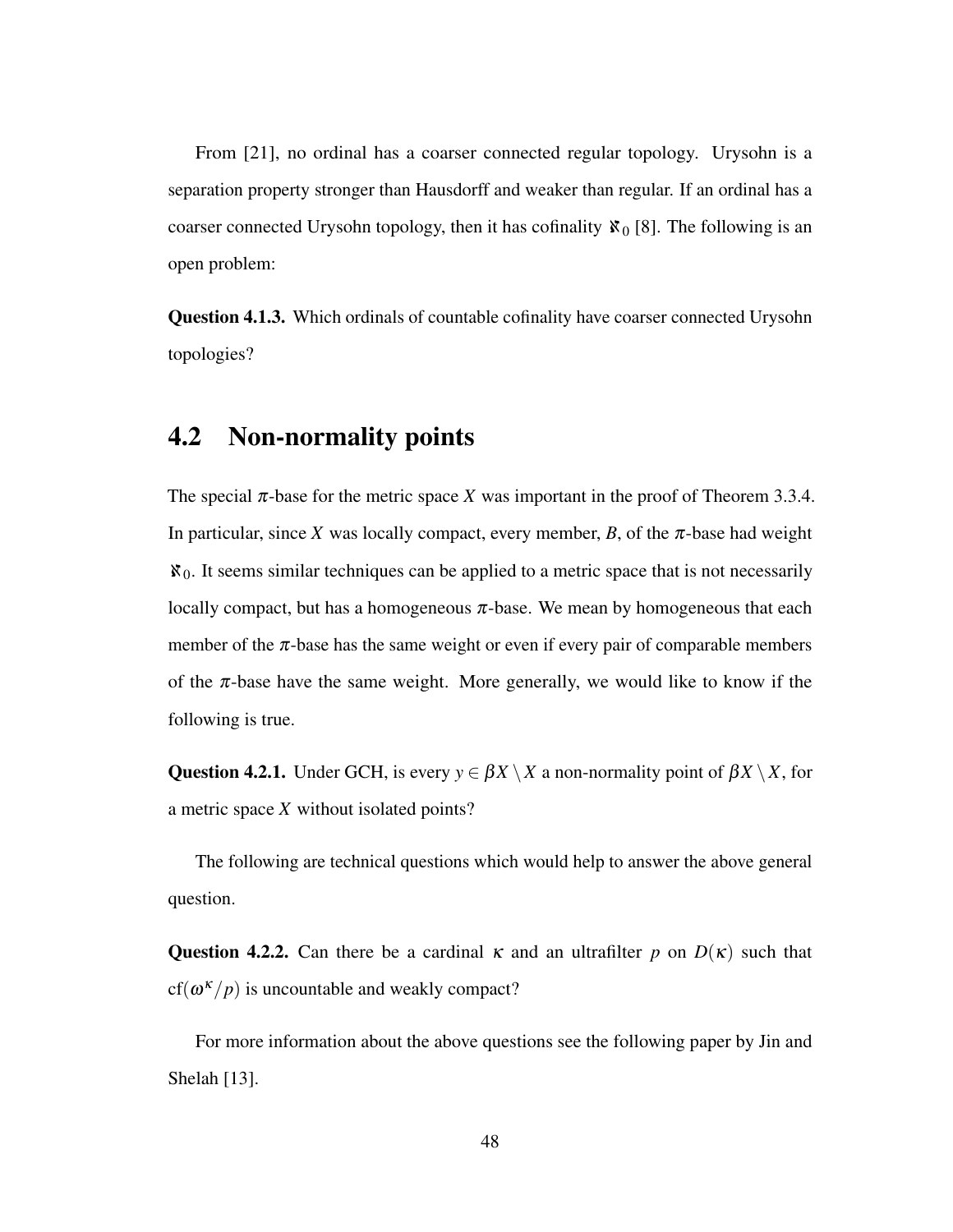<span id="page-48-0"></span>Question 4.2.3. Let *X* be a metric space, or more generally, any completely regular space. Let *y* be a z-ultrafilter on *X*. Is there  $Z_0 \in y$  such that *y* relative to  $Z_0$  is a remote point? In other words, is there  $Z_0 \in y$  such that for all  $Z \in y$ ,  $int_{Z_0}(Z \cap Z_0) \neq \emptyset$ ?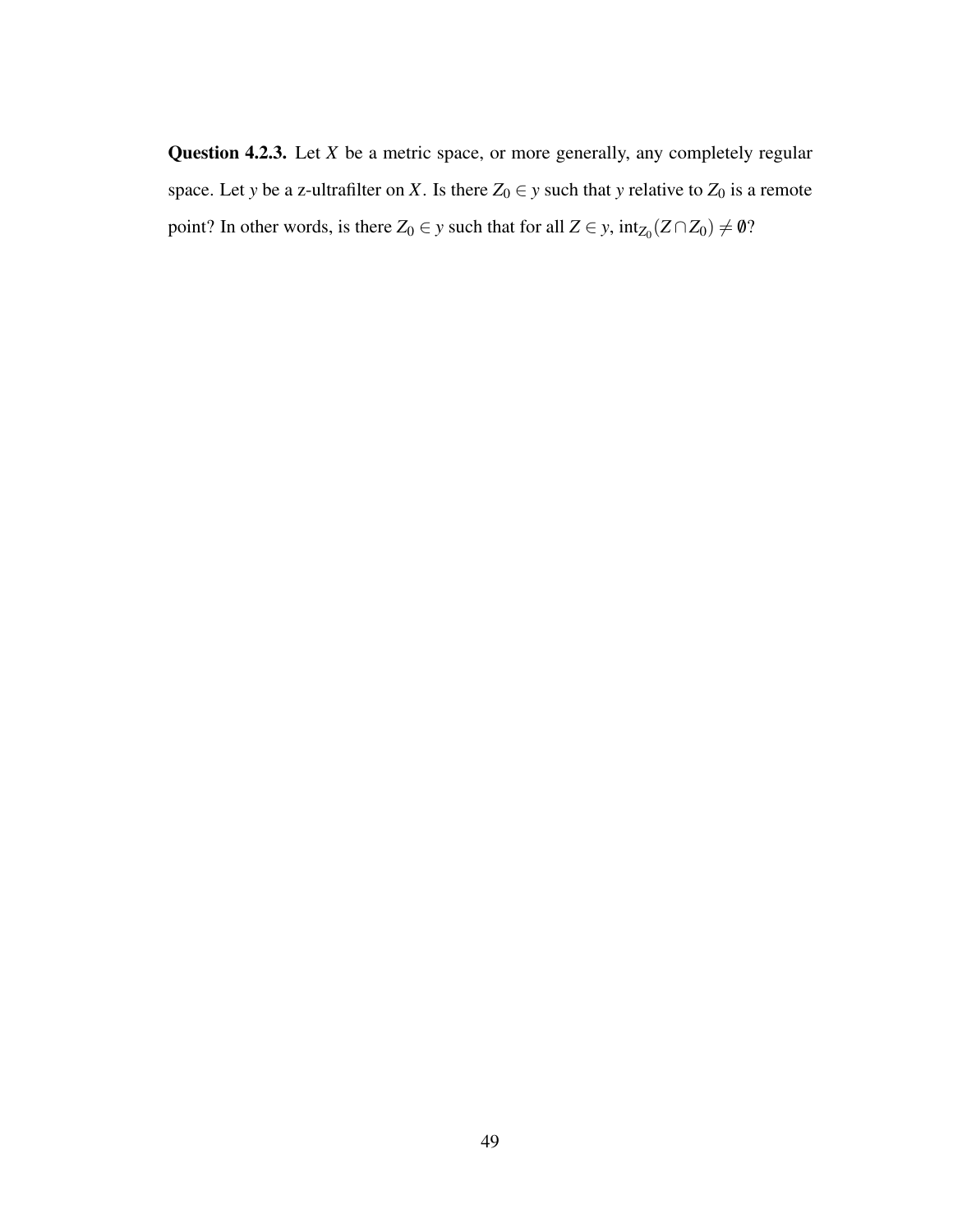### Bibliography

- <span id="page-49-10"></span>[1] Amer Beslagic, Erik K. van Douwen, Spaces of nonuniform ultrafilters in spaces of uniform ultrafilters. Topology and its Applications 35 (1990) 253–260. Cited on [35,](#page-34-0) [44](#page-43-0)
- <span id="page-49-8"></span>[2] Aleksander Blaszczyk, Andrzej Szymanski, Some nonnormal subspaces of the Cech-Stone compactifications of a discrete space, Proc. 8th Winter School on Abstract Analysis, Prague (1980). Cited on [34](#page-33-1)
- <span id="page-49-2"></span>[3] Hans-Dieter Donder, Regularity of ultrafilters and the core model, Israel Journal Math 63 (1988) 289–322. Cited on [13](#page-12-0)
- <span id="page-49-5"></span>[4] Irina Druzhinina, Condensations onto connected metrizable spaces, Houston Journal of Mathematics 30 (3) (2004) 751–766. Cited on [15,](#page-14-0) [47](#page-46-2)
- <span id="page-49-0"></span>[5] Ryszard Engelking, General Topology, Heldermann Verlag Berlin, 1989. Cited on [9,](#page-8-1) [16,](#page-15-1) [17,](#page-16-1) [37](#page-36-1)
- <span id="page-49-7"></span>[6] Ben Fitzpatrick Jr., Gary F. Gruenhage, James W. Ott, Topological completions of metrizable spaces. Proc. Amer. Math. Soc. 117 (1993), no. 1, 259–267. Cited on [24](#page-23-2)
- <span id="page-49-4"></span>[7] William Fleissner, Jack Porter, Judith Roitman, Which spaces have a coarser connected Hausdorff topology?, Topology Appl. 125 (2002) 215 - 231. Cited on [15,](#page-14-0) [47](#page-46-2)
- <span id="page-49-6"></span>[8] William Fleissner, Jack Porter, Judith Roitman, Coarser connected topologies, Topology Appl. 142 (2004) 131-157. Cited on [15,](#page-14-0) [16,](#page-15-1) [24,](#page-23-2) [47,](#page-46-2) [48](#page-47-1)
- <span id="page-49-9"></span>[9] Leonard Gillman, The space β*N* and the continuum hypothesis. General Topology and its relations to Modern Analysis and Algebra 2 (Proc. Second Prague Topological Sympos., 1966) (1967), 144–146. Cited on [35](#page-34-0)
- <span id="page-49-1"></span>[10] Leonard Gillman, Meyer Jerison, Rings of continuous functions. D. Van Nostrand Co., Inc., Princeton, 1960. Cited on [12](#page-11-1)
- <span id="page-49-3"></span>[11] Gary F. Gruenhage, Vladimir V. Tkachuk, Richard G. Wilson, Weaker connected and weaker nowhere locally compact topologies for metrizable and similar spaces, Topology Appl. 120 (2002) 365-384. Cited on [14,](#page-13-2) [47](#page-46-2)